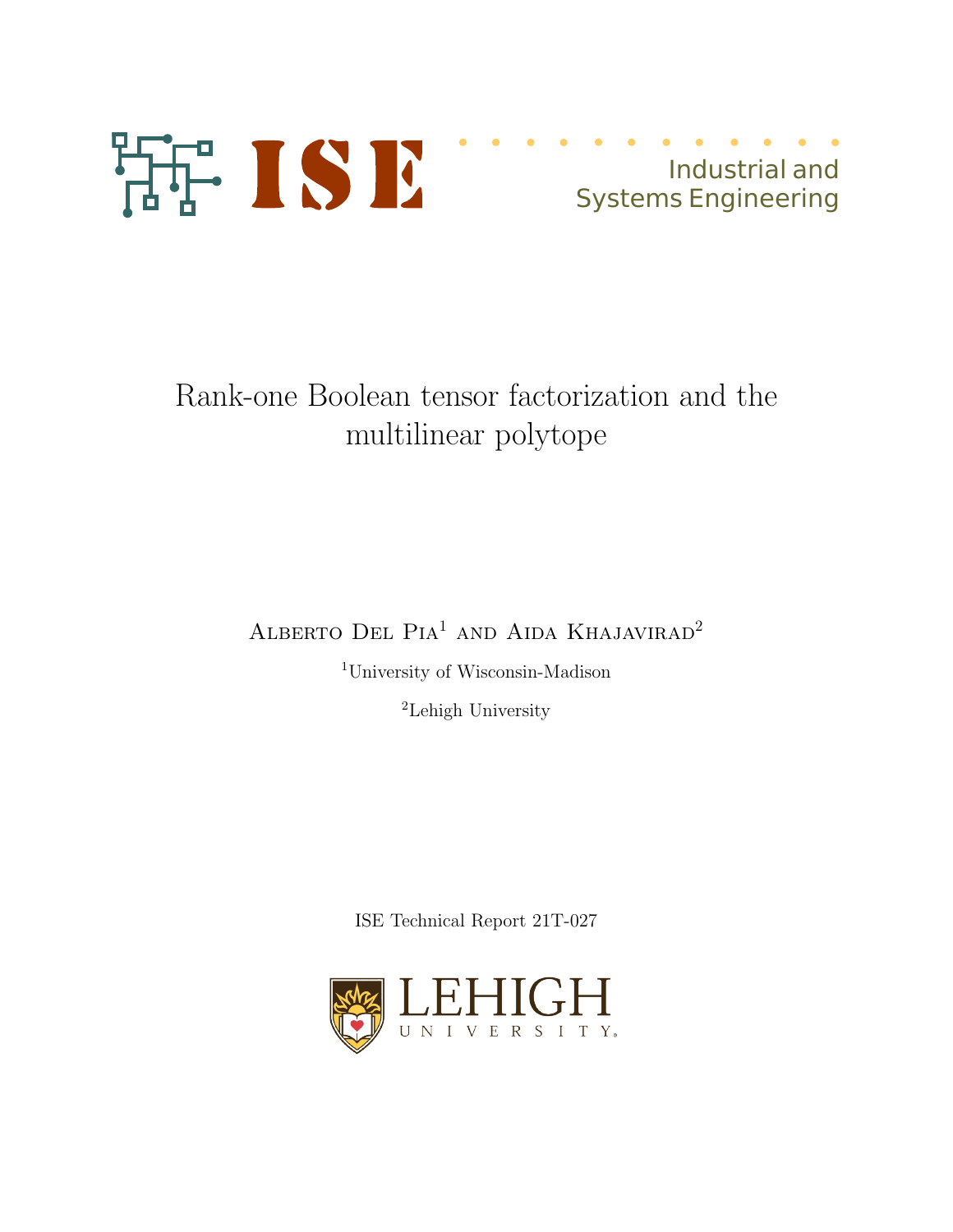# Rank-one Boolean tensor factorization and the multilinear polytope<sup>∗</sup>

Alberto Del Pia † Aida Khajavirad ‡

February 14, 2022

#### Abstract

We consider the NP-hard problem of approximating a tensor with binary entries by a rankone tensor, referred to as rank-one Boolean tensor factorization problem. We formulate this problem, in an extended space of variables, as the problem of minimizing a linear function over a highly structured multilinear set. Leveraging on our prior results regarding the facial structure of multilinear polytopes, we propose novel linear programming relaxations for rank-one Boolean tensor factorization. To analyze the performance of the proposed linear programs, we consider a random corruption model for the input tensor. We first consider the original NP-hard problem and establish information theoretic limits under the random model. Next, we obtain sufficient conditions under which the proposed linear programming relaxations recover the ground truth with high probability. Our theoretical results as well as numerical simulations indicate that certain facets of the multilinear polytope significantly improve the recovery properties of linear programming relaxations for rank-one Boolean tensor factorization.

Key words: rank-one Boolean tensor factorization, multilinear polytope, linear programming relaxation, recovery guarantee.

## 1 Introduction

A tensor of order N is an N-dimensional array. Factorizations of high-order tensors, i.e.,  $N \geq 3$ , as products of low-rank matrices, have applications in signal processing, numerical linear algebra, computer vision, data mining, neuroscience, and elsewhere [26, 24, 39, 6]. We consider the problem of factorizing a high-order tensor with binary entries, henceforth, referred to as a binary tensor. Such problems arise in applications such as neuro-imaging, recommendation systems, topic modeling, and sensor network localization [38, 30, 35, 23]. In *Boolean tensor factorization* (BTF), the binary tensor is approximated by products of low rank binary matrices using Boolean algebra [31]. BTF is a very useful tool for analyzing binary tensors to discover latent factors from them [21, 33, 36, 37]. Furthermore, BTF produces more interpretable and sparser results than normal factorization methods [31]. BTF is NP-hard in general [31]; all existing methods to tackle this problem rely on heuristics and hence do not provide any guarantee on the quality of the solution [31, 21, 5, 33, 36].

In order to formally define BTF, we first introduce some notation. For an integer  $n$ , we denote by  $[n] := \{1, 2, \ldots, n\}$ . All the tensors that we consider in this work have order three, meaning that

<sup>∗</sup>Funding: A. Del Pia is partially funded by ONR grant N00014-19-1-2322. Any opinions, findings, and conclusions or recommendations expressed in this material are those of the authors and do not necessarily reflect the views of the Office of Naval Research.

<sup>†</sup>Department of Industrial and Systems Engineering & Wisconsin Institute for Discovery, University of Wisconsin-Madison. E-mail: delpia@wisc.edu

<sup>‡</sup>Department of Industrial and Systems Engineering, Lehigh University. E-mail: aida@lehigh.edu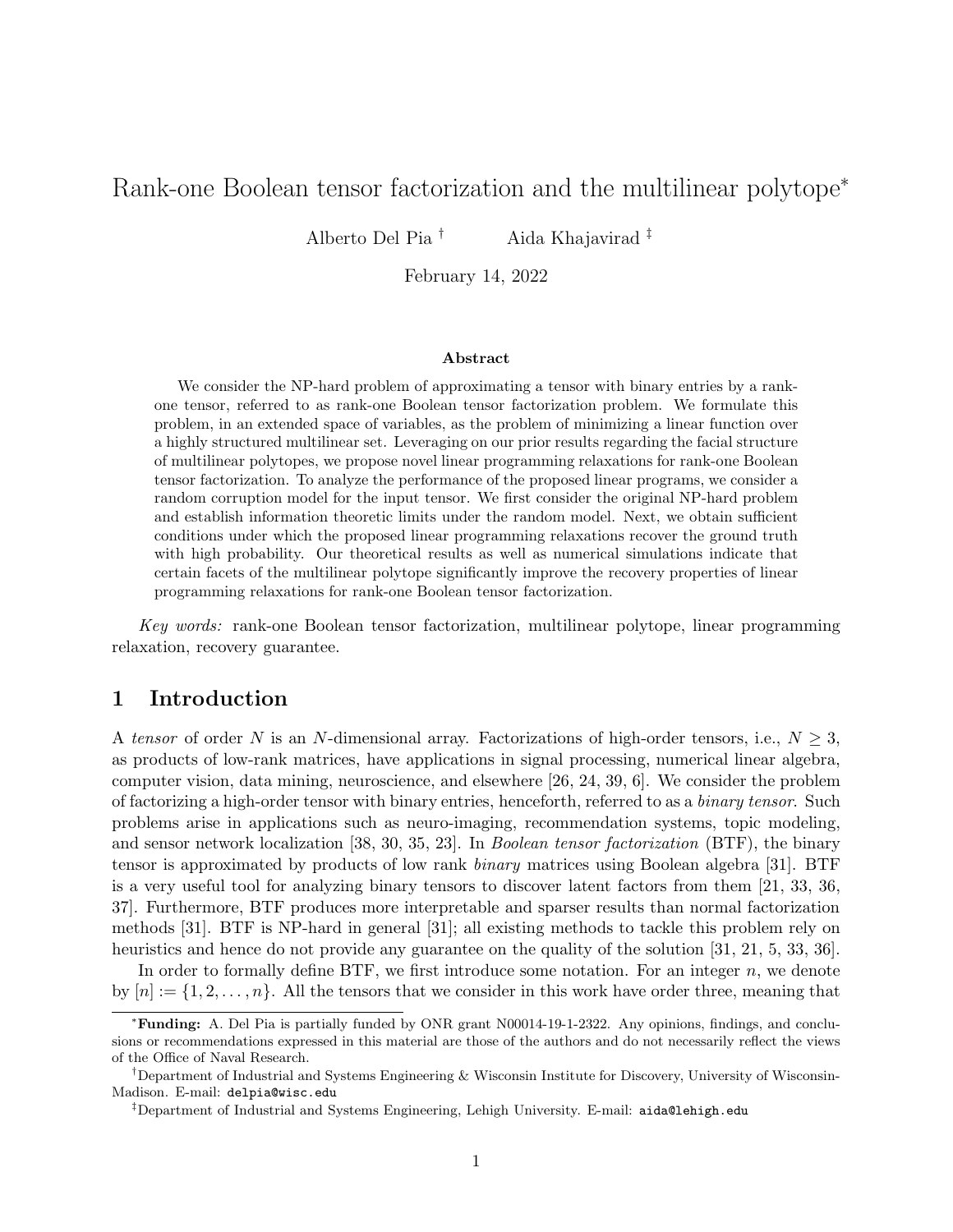each element of the tensor has three indices. Given a tensor  $\mathcal{W}$ , we denote its  $(i, j, k)$ th element by  $w_{ijk}$ . We denote by ⊗ the vector outer product. That is, if  $x \in \mathbb{R}^n$ ,  $y \in \mathbb{R}^m$ , and  $z \in \mathbb{R}^l$ , then  $W = x \otimes y \otimes z$  is a  $n \times m \times l$  tensor defined by  $w_{ijk} = x_i y_j z_k$ , for  $i \in [n], j \in [m], k \in [l]$ . The Frobenius norm of a tensor W, is defined as  $||\mathcal{W}|| := \sqrt{\sum_{i,j,k} w_{ijk}^2}$ . The rank (or Boolean rank) of a binary tensor W is the smallest integer r such that there exist 3r binary vectors  $x^p, y^p, z^p$ , for  $p \in [r]$ , with

$$
\mathcal{W} = \bigvee_{p=1}^r (x^p \otimes y^p \otimes z^p),
$$

where ∨ denotes the component-wise "or" operation. In particular, a binary tensor has rank one if it is the outer product of three binary vectors. Computing the Boolean rank of a binary tensor is NP-complete [22, 31]. Interestingly, unlike matrices, there exist  $n \times m \times l$  binary tensors whose Boolean rank is larger than  $\max\{n, m, l\}$ . Indeed, a tight upper bound on the Boolean rank of a binary tensor is given by  $\min\{nm, nl, ml\}$  [31].

**Problem statement.** The rank-r  $BTF$  is the problem of finding the closest rank-r binary tensor to a given binary tensor. Precisely, we are given a  $n \times m \times l$  binary tensor G and an integer r, and we seek 3r binary vectors  $x^p \in \{0,1\}^n$ ,  $y^p \in \{0,1\}^m$ ,  $z^p \in \{0,1\}^l$ , for all  $p \in [r]$ , that minimize

$$
\Big\|\mathcal{G}-\bigvee_{p=1}^rx^p\otimes y^p\otimes z^p\Big\|^2.
$$

In this paper, we focus on the simplest case of BTF; namely, the case with  $r = 1$ , referred to as the rank-one BTF. This problem can be formulated as the following optimization problem:

min 
$$
\|\mathcal{G} - x \otimes y \otimes z\|^2
$$
  
s.t.  $x \in \{0, 1\}^n$ ,  $y \in \{0, 1\}^m$ ,  $z \in \{0, 1\}^l$ . (P)

Rank-one BTF is NP-hard in general [31] and to this date no algorithm with theoretical guarantees is known for this problem. In this paper, we introduce novel linear programming (LP) relaxations with theoretical performance guarantees for rank-one BTF.

Recovery under a planted model. It is widely accepted that worst-case guarantees for algorithms are often too pessimistic, as the input data in most real-world applications is highly structured. Motivated by this observation, a recent stream of research in mathematical data science is focused on obtaining theoretical guarantees for various existing and new algorithms under reasonable stochastic models. More specifically, in the context of optimization algorithms, under suitable generative models for the input, the goal is to obtain sufficient conditions under which the solution returned by the algorithm corresponds to the ground truth with high probability (see for example [2, 32, 4, 28, 27, 18, 12, 11]). Such conditions are often referred to as *recovery quarantees*.

We now define our stochastic model for rank-one BTF; this model has also been used in [31, 33, 36] for conducting empirical analysis. Consider binary vectors  $\bar{x} \in \{0, 1\}^n$ ,  $\bar{y} \in \{0, 1\}^m$ ,  $\bar{z} \in \{0, 1\}^l$ and define the ground truth rank-one tensor  $\overline{W} = (w_{ijk}) := \overline{x} \otimes \overline{y} \otimes \overline{z} \in \{0, 1\}^{n \times m \times l}$ . Given  $p \in [0, 1]$ , the noisy tensor G is constructed as follows: for each  $(i, j, k) \in [n] \times [m] \times [l]$ ,  $g_{ijk}$  is corrupted with probability p, i.e.,  $g_{ijk} := 1 - \bar{x}_i \bar{y}_j \bar{z}_k$ , and  $g_{ijk}$  is not corrupted with probability  $1 - p$ , i.e.,  $g_{ijk} := \bar{x}_i \bar{y}_j \bar{z}_k$ . In this paper, we refer to this random model as the *random corruption model*.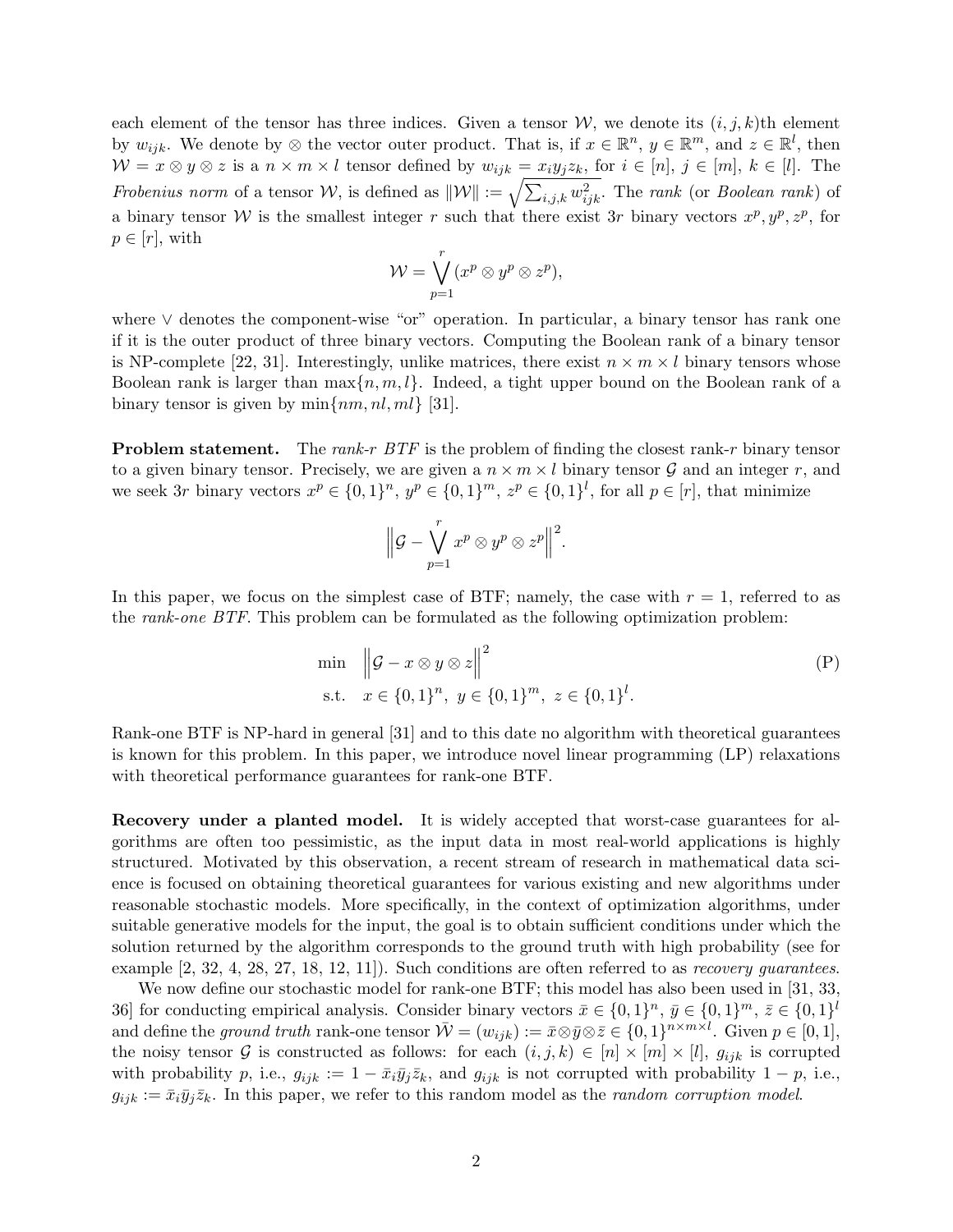Let the noisy tensor  $\mathcal G$  be the input to an optimization problem. We say that this problem recovers the ground truth for rank-one BTF, if the optimization problem has a unique optimal solution and it corresponds to the ground truth rank-one tensor  $W$ . In this paper, we study the following question: What is the maximum level of corruption, measured in terms of  $p$ , under which our optimization problems recover the ground truth with high probability? Throughout this paper, when we write that an event happens with high probability, we mean that the event happens with probability that goes to one, as  $n, m, l \to \infty$ . Denote by  $r_{\bar{x}}$  (resp.  $r_{\bar{y}}$ ,  $r_{\bar{z}}$ ) the ratio of ones in  $\bar{x}$ (resp.  $\bar{y}$ ,  $\bar{z}$ ) to the number of elements in  $\bar{x}$  (resp.  $\bar{y}$ ,  $\bar{z}$ ). In this paper, we mainly focus on the case where p is a constant, and we often consider the "dense regime," in which  $r_{\bar{x}}, r_{\bar{y}},$  and  $r_{\bar{z}}$  are positive constants.

Our contribution. In this paper, we introduce novel LP relaxations with theoretical performance guarantees for rank-one BTF. To construct the new LP relaxations, we first reformulate Problem (P), in an extended space of variables, as the problem of minimizing a linear function over a highly structured multilinear set [14]. This in turn enables us to leverage on our previous results regarding the facial structure of the multilinear polytope [14, 16, 15, 17, 19], and develop strong LP relaxations for rank-one BTF. We investigate the recovery properties of the proposed LPs under the random corruption model.

Clearly, any convex relaxation can recover the ground truth only if the original NP-hard problem succeeds in doing so. We start by establishing the recovery threshold for rank-one BTF under the random corruption model. Such thresholds are often referred to as *information theoretic limits*, in the literature. Namely, we obtain necessary and sufficient conditions under which Problem (P) recovers the ground truth with high probability. In particular, our results imply that, under mild assumptions on the growth rate of  $n, m, l$ , Problem (P) recovers the ground truth with high probability if and only if  $p < 1/2$  (see Theorems 1 and 2).

We then study the recovery properties of our proposed LPs. We start by considering a simple LP relaxation for rank-one BTF, referred to as the *standard LP*, and obtain a recovery guarantee for it. Our result in particular implies if  $r_{\bar{x}} = r_{\bar{y}} = r_{\bar{z}}$ , under mild assumptions on the growth rate of  $n, m, l$ , the standard LP recovers the ground truth with high probability if  $p < \frac{r_{\bar{w}}}{2(1+r_{\bar{w}})}$ , where we define  $r_{\bar{w}} := r_{\bar{x}} r_{\bar{y}} r_{\bar{z}}$  (see Theorem 3). We refer to our strongest proposed LP relaxation as the complete LP. Since the theoretical analysis of the complete LP is rather complex, in this paper, as a starting point, we consider a relaxation of this LP, which we refer to as the flower LP. Roughly speaking, this intermediate LP is obtained by adding flower inequalities [15] to the standard LP. We prove that under mild assumptions on the growth rate of  $n, m, l$ , the flower LP recovers the ground truth with high probability if  $p < \frac{r_{\bar{w}}}{1+2r_{\bar{w}}}}$  (see Theorem 4). That is, utilizing a stronger LP relaxation results in an improvement of up to  $33\%$  in the recovery threshold. Numerical experiments suggest that our recovery guarantees are fairly tight, and that the complete LP significantly outperforms the flower LP. Obtaining recovery guarantees for the complete LP is a subject of future research. We remark that all proposed LP relaxations can be solved efficiently both in theory (i.e., in polynomial time) and in practice.

Outline. In Section 2, we introduce our LP relaxations for rank-one BTF. In Section 3 we present the statements of our main results. Preliminary numerical results are provided in Section 4. In Section 5, we prove our information theoretic limits. In Sections 6 and 7, we prove our recovery guarantees for the standard LP and the flower LP, respectively. Finally, the proof of a technical result omitted from Section 2 is given in Section 8.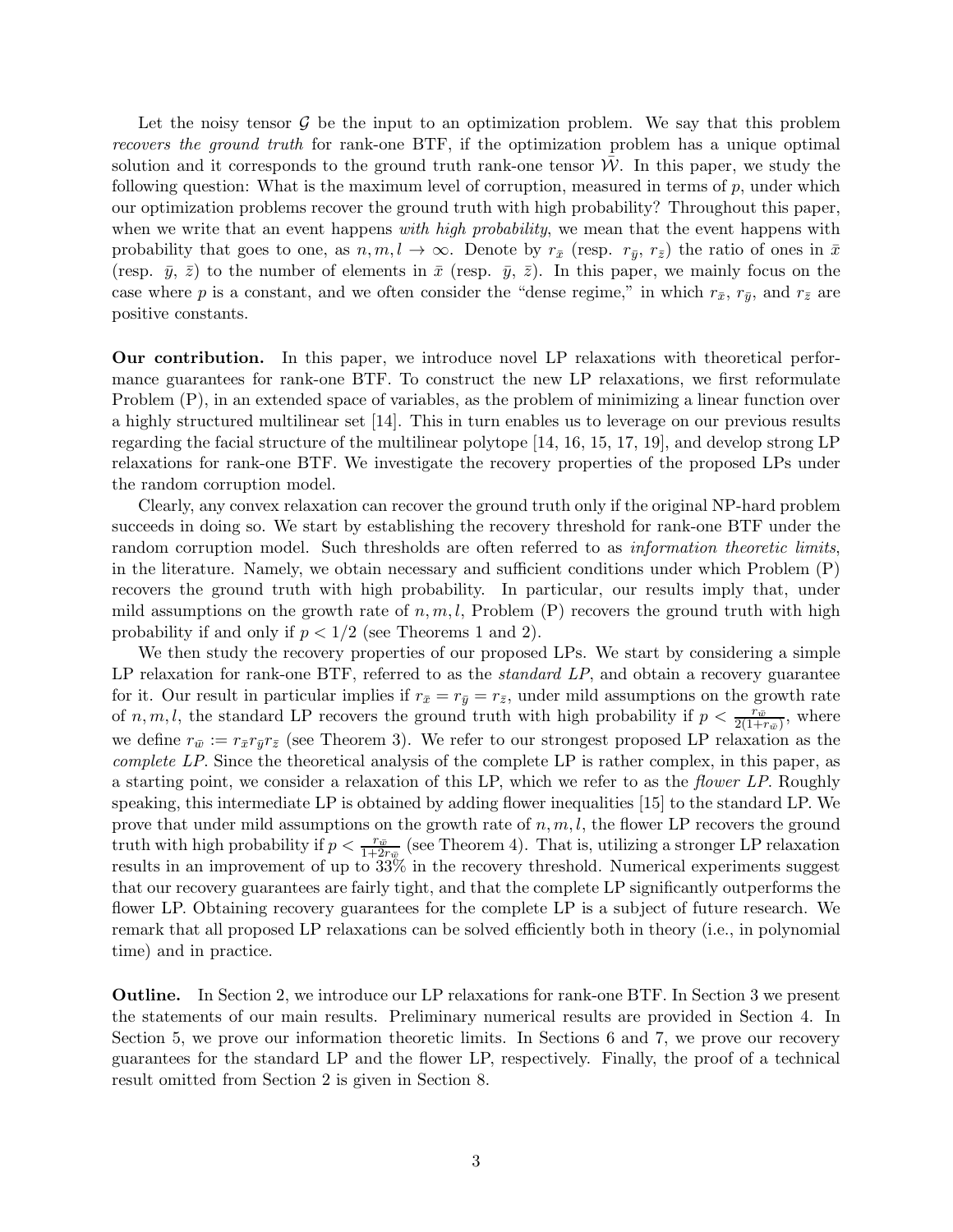# 2 LP relaxations for rank-one BTF

In this section, we propose our novel LP relaxations for rank-one BTF. To this end, we first present an equivalent integer programming reformulation of Problem (P) in an extended space. Define

$$
S_0 := \{(i, j, k) \in [n] \times [m] \times [l] : g_{ijk} = 0\}, \quad S_1 := \{(i, j, k) \in [n] \times [m] \times [l] : g_{ijk} = 1\}.
$$
 (1)

Since  $\mathcal{G}, x, y, z$  are all binary valued, the objective function of Problem (P) can be written as

$$
\left\|\mathcal{G} - x \otimes y \otimes z\right\|^2 = \sum_{(i,j,k) \in S_0} x_i y_j z_k + \sum_{(i,j,k) \in S_1} (1 - x_i y_j z_k). \tag{2}
$$

Subsequently, we introduce auxiliary variables  $w_{ijk} := x_i y_j z_k$ , for  $i \in [n], j \in [m], k \in [l]$ . It then follows that rank-one BTF can be equivalently written, in an extended space, as the problem of minimizing a linear function over a highly structured *multilinear set*:

min  
\n
$$
\sum_{(i,j,k)\in S_0} w_{ijk} + \sum_{(i,j,k)\in S_1} (1 - w_{ijk})
$$
\n
$$
\text{s.t.} \quad w_{ijk} = x_i y_j z_k, \qquad \forall i \in [n], j \in [m], k \in [l]
$$
\n
$$
x \in \{0,1\}^n, \ y \in \{0,1\}^m, \ z \in \{0,1\}^l.
$$
\n(exch. 1)

A simple LP relaxation of Problem (extP) can be obtained by replacing each multilinear term  $w_{ijk} = x_i y_j z_k, x_i, y_j, z_k \in \{0, 1\},$  by its convex hull [8]. Using the sign of the objective function coefficients, we remove a subset of constraints that are never active at an optimal solution to obtain:

$$
\min \sum_{(i,j,k)\in S_0} w_{ijk} + \sum_{(i,j,k)\in S_1} (1 - w_{ijk})
$$
\n(sLP)

$$
\text{s.t.} \quad w_{ijk} \le x_i, \ w_{ijk} \le y_j, \ w_{ijk} \le z_k, \qquad \forall (i, j, k) \in S_1 \tag{3}
$$

$$
w_{ijk} \ge 0, \ w_{ijk} \ge x_i + y_j + z_k - 2, \qquad \forall (i, j, k) \in S_0
$$
 (4)

$$
(x, y, z) \in [0, 1]^{n+m+l}.
$$
\n(5)

Throughout this paper, we refer to Problem (sLP) as the standard LP. In Sections 3 and 4, we investigate the effectiveness of this LP theoretically and numerically, respectively. Next, leveraging on our previous results regarding the facial structure of the convex hull of multilinear sets [14, 16, 15, 17, 19], we propose stronger LP relaxations for rank-one BTF.

## 2.1 Multilinear polytope of rank-one BTF

We start by providing a brief overview of the multilinear polytope. Subsequently, we propose new LP relaxations for rank-one BTF. Consider a hypergraph  $G = (V, E)$ , where V is the set of nodes, and  $E$  is the set of *edges*, where each edge is a subset of  $V$  of cardinality at least two. The *multilinear* set  $\mathcal{S}_G$  is defined as the set of binary points  $(u, w) \in \{0, 1\}^V \times \{0, 1\}^E$  satisfying the collection of equations  $w_e = \prod_{v \in e} u_v$ , for all  $e \in E$ . The multilinear polytope MP<sub>G</sub> is defined as the convex hull of the multilinear set  $\mathcal{S}_G$ . The feasible region of Problem (extP) is a highly structured multilinear set and hence understanding the facial structure of its convex hull is key to constructing strong LP relaxations for rank-one BTF.

In [15, 17] we obtain sufficient conditions, in terms of acyclicity degree of the underlying hypergraph, under which the multilinear polytope has a compact extended formulation. As a byproduct,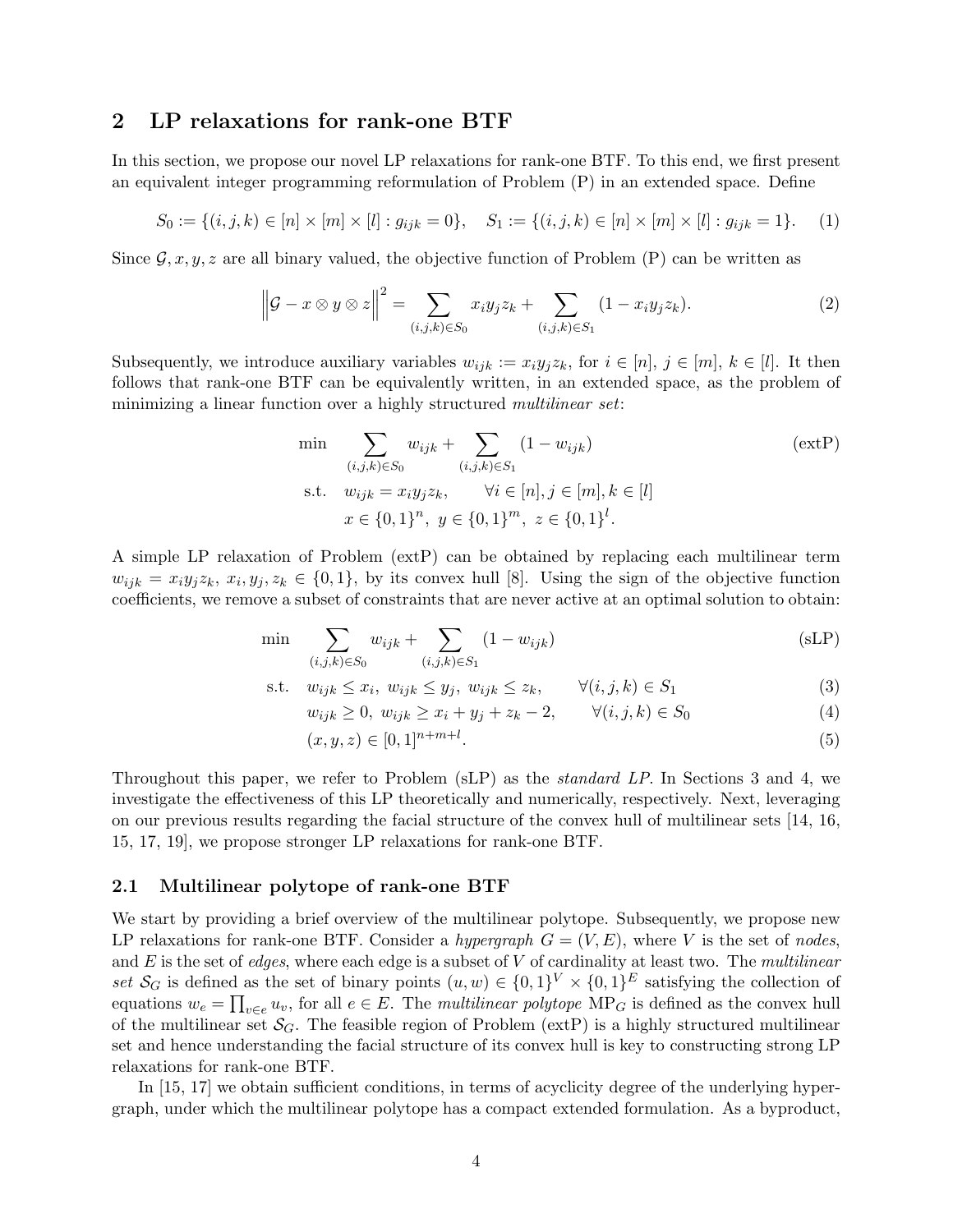in these papers we introduce new classes of valid inequalities for the multilinear polytope. As we detail next, the proposed inequalities, namely, flower inequalities [15] and running intersection inequalities [17], turn out to be highly effective in constructing strong LP relaxations for rank-one BTF. For more theoretical results on the facial structure of the multilinear polytope, we refer the reader to [14, 16, 9, 7, 13, 20].

Henceforth, we refer to the convex hull of the feasible region of Problem (extP) as the multilinear polytope of rank-one BTF, and we denote by  $G<sup>BT</sup>$  its hypergraph. In particular,  $G<sup>BT</sup>$  is a tripartite hypergraph: it has  $n + m + l$  nodes, and each edge contains three nodes: one from the first n, one from the next m, and one from the last  $l$ . In the following, we consider a certain hypergraph, denoted by  $G$ , for which the corresponding multilinear polytope can be readily obtained. The interest in  $\tilde{G}$  is twofold: first, its simplicity yields an elegant facet description; second, its special structure enables us to use it to obtain a strong relaxation for the multilinear polytope of rank-one BTF.

**Proposition 1.** Consider  $\tilde{G} = (\tilde{V}, \tilde{E})$  with  $\tilde{V} = \{v_1, \dots, v_6\}$  and  $\tilde{E} = \{e_0, e_1, e_2, e_3\}$ , where  $e_0 = \{v_1, v_3, v_5\}, e_1 = \{v_1, v_3, v_6\}, e_2 = \{v_2, v_3, v_5\}, e_3 = \{v_1, v_4, v_5\}.$  Then the facet description of  $MP_{\tilde{G}}$  is given by:

$$
w_e \le u_v, \qquad \forall e \in \tilde{E}, \ \forall v \in e \tag{6}
$$

$$
w_e \ge 0, \quad \sum_{v \in e} u_v - w_e \le 2, \qquad \forall e \in \tilde{E}
$$
 (7)

$$
u_v \le 1, \qquad \forall v \in \tilde{V} \tag{8}
$$

$$
u_{e_0 \setminus e} + w_e - w_{e_0} \le 1, \qquad \forall e \in \tilde{E} \setminus \{e_0\}
$$
\n
$$
(9)
$$

$$
u_{e \nvert e_0} - w_e + w_{e_0} \le 1, \qquad \forall e \in \tilde{E} \setminus \{e_0\} \tag{10}
$$

$$
-u_{e\cap e'} + w_e + w_{e'} - w_{e_0} \le 0, \qquad \forall e \ne e' \in \tilde{E} \setminus \{e_0\}
$$
\n
$$
(11)
$$

$$
\sum_{v \in V} u_v - \sum_{e \in \tilde{E} \setminus \{e_0\}} w_e + w_{e_0} \le 4.
$$
\n(12)

*Proof.* Follows from a direct check or by using a software such as PORTA [1].

To better understand the structure of MP<sub> $\tilde{G}$ </sub>, notice that inequalities (6)–(8) are of the form present in the standard LP. Inequalities  $(9)$ ,  $(10)$  are flower inequalities (see [15] for details), and inequalities (11) are running intersection inequalities (see [17] for details).

Since  $\tilde{G}$  is a "building block" of  $G^{BT}$ , we utilize the description of MP $_{\tilde{G}}$  in Proposition 1 to obtain a relaxation for the multilinear polytope of rank-one BTF. Formally,  $\tilde{G}$  is a partial hypergraph<sup>1</sup> of  $G<sup>BT</sup>$ , obtained by associating  $u_{v_1}, u_{v_2}$  to any two x variables,  $u_{v_3}, u_{v_4}$  to any two y variables, and  $u_{v_5}, u_{v_6}$  to any two z variables. This in turn implies that inequalities defining  $MP_{\tilde{G}}$  are also valid for the multilinear polytope of rank-one BTF.

While in general, flower inequalities and running intersection inequalities are not facet-defining for the multilinear polytope, as we show next, they define facets of the multilinear polytope of rankone BTF. That is, we show that all facets of  $MP_{\tilde{G}}$  defined in Proposition 1 are also facet-defining for  $MP_{G^{BT}}$ .

**Proposition 2.** All inequalities defining facets of  $MP_{\tilde{G}}$  are facet-defining for  $MP_{G^{\text{BT}}}$  as well, once we associate  $u_{v_1}, u_{v_2}$  to any two x variables,  $u_{v_3}, u_{v_4}$  to any two y variables, and  $u_{v_5}, u_{v_6}$  to any two z variables.

 $\Box$ 

<sup>&</sup>lt;sup>1</sup>A hypergraph  $G' = (V', E')$  is a *partial hypergraph* of  $G = (V, E)$ , if  $V' \subseteq V$  and  $E' \subseteq E$ .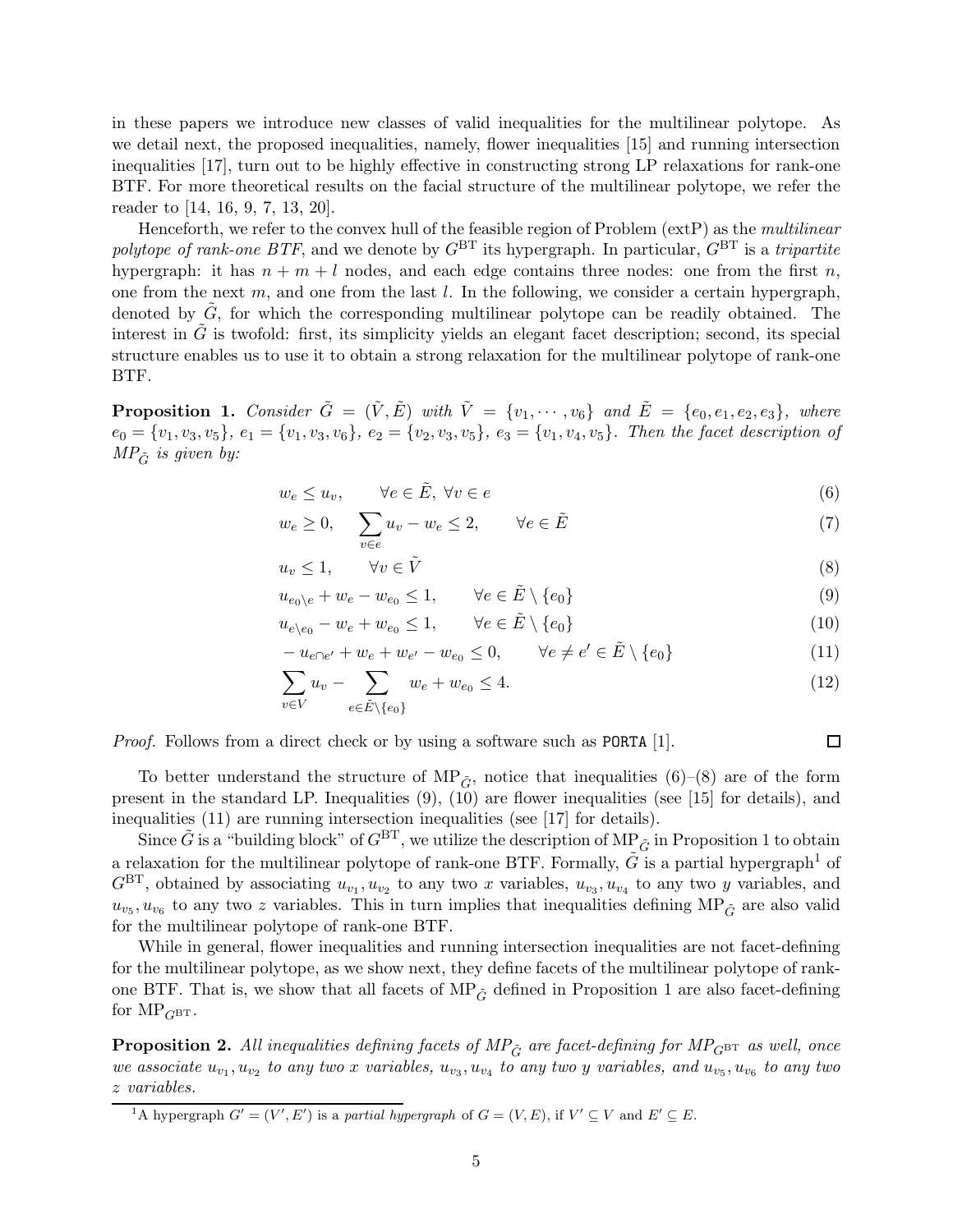The proof of Proposition 2 relies on standard techniques and is given in Section 8. We remark that this result is highly nontrivial as it does not follow from any of the known lifting operations for the multilinear polytope [16], and is due to the fact that  $G<sup>BT</sup>$  is a tripartite hypergraph.

## 2.2 New LP relaxations for rank-one BTF

Motivated by Propositions 1 and 2, we propose the following LP relaxation for rank-one BTF:

$$
\min \sum_{(i,j,k)\in S_0} w_{ijk} + \sum_{(i,j,k)\in S_1} (1 - w_{ijk})
$$
\n
$$
\text{s.t. } w_{ijk} \leq x_i, w_{ijk} \leq y_j, w_{ijk} \leq z_k, \forall (i,j,k)\in S_1
$$
\n
$$
w_{ijk} \geq 0, w_{ijk} \geq x_i + y_j + z_k - 2, \forall (i,j,k)\in S_0
$$
\n
$$
w_{i'jk} - w_{ijk} \leq 1 - x_i, \forall (i,j,k)\in S_0, (i',j,k)\in S_1
$$
\n
$$
w_{ij'k} - w_{ijk} \leq 1 - y_j, \forall (i,j,k)\in S_0, (i,j',k)\in S_1
$$
\n
$$
w_{ijk'} - w_{ijk} \leq 1 - z_k, \forall (i,j,k)\in S_0, (i,j,k') \in S_1
$$
\n
$$
w_{ij'k} + w_{ijk'} - w_{ijk} \leq x_i, \forall (i,j,k)\in S_0, (i,j',k)\in S_1, (i,j,k') \in S_1
$$
\n
$$
w_{i'jk} + w_{ijk'} - w_{ijk} \leq y_j, (i,j,k)\in S_0, \forall (i',j,k)\in S_1, (i,j,k') \in S_1
$$
\n
$$
w_{i'jk} + w_{ij'k} - w_{ijk} \leq z_k, \forall (i,j,k)\in S_0, (i',j,k)\in S_1, (i,j',k)\in S_1
$$
\n
$$
x_i + x_{i'} + y_j + y_{j'} + z_k + z_{k'} + w_{ijk} - w_{ij'k} - w_{ijk'} - w_{ijk'} \leq 4,
$$
\n
$$
\forall (i',j,k)\in S_0, (i,j',k') \in S_0, (i,j,k') \in S_0, (i,j,k) \in S_1
$$
\n
$$
(x, y, z) \in [0, 1]^{n+m+l}.
$$
\n
$$
(x, y, z) \in [0, 1]^{n+m+l}.
$$
\n
$$
(cLP)
$$

We should remark that using the sign of the objective function coefficients, we have only kept a small subset of the facet-defining inequalities given in Proposition 1. In the remainder of the paper, we refer to Problem  $(cLP)$  as the *complete LP*. As we will show in Section 4, the complete LP is significantly stronger than the standard LP (sLP). However, it contains many more constraints: Problem (sLP) contains  $\theta(|E|)$  constraints, whereas Problem (cLP) contains  $O(|E|^4)$  constraints, including  $O(|E|^2)$  flower inequalities and  $O(|E|^3)$  running intersection inequalities. Nonetheless, Problem (cLP) can be solved quite efficiently. In [19], we develop highly efficient separation algorithms for flower inequalities and running intersection inequalities. Utilizing these algorithms, one can develop an efficient customized LP solver for Problem (cLP).

Obtaining recovery guarantees for the complete LP is rather involved. To investigate the impact of the inequalities defining the complete LP in improving recovery properties of the standard LP, in this paper, we consider a specific relaxation of Problem (cLP), which we will refer as the flower LP.

$$
\min
$$

$$
\min \sum_{(i,j,k)\in S_0} w_{ijk} + \sum_{(i,j,k)\in S_1} (1 - w_{ijk})
$$
\n(fLP)

$$
\text{s.t.} \quad w_{ijk} \le x_i, \ w_{ijk} \le y_j, \ w_{ijk} \le z_k, \qquad \forall (i, j, k) \in S_1 \tag{13}
$$

$$
w_{ijk} \ge 0, \quad w_{ijk} \ge x_i + y_j + z_k - 2, \qquad \forall (i, j, k) \in S_0
$$
 (14)

$$
w_{i'jk} - w_{ijk} \le 1 - x_i, \qquad \forall (i, j, k) \in S_0, \ (i', j, k) \in S_1 \tag{15}
$$

- $w_{ij'k} w_{ijk} \leq 1 y_j, \qquad \forall (i, j, k) \in S_0, \ (i, j', k) \in S_1$  (16)
- $w_{ijk'} w_{ijk} \leq 1 z_k, \qquad \forall (i, j, k) \in S_0, \ (i, j, k') \in S_1$  (17)

$$
(x, y, z) \in [0, 1]^{n+m+l}.
$$
\n(18)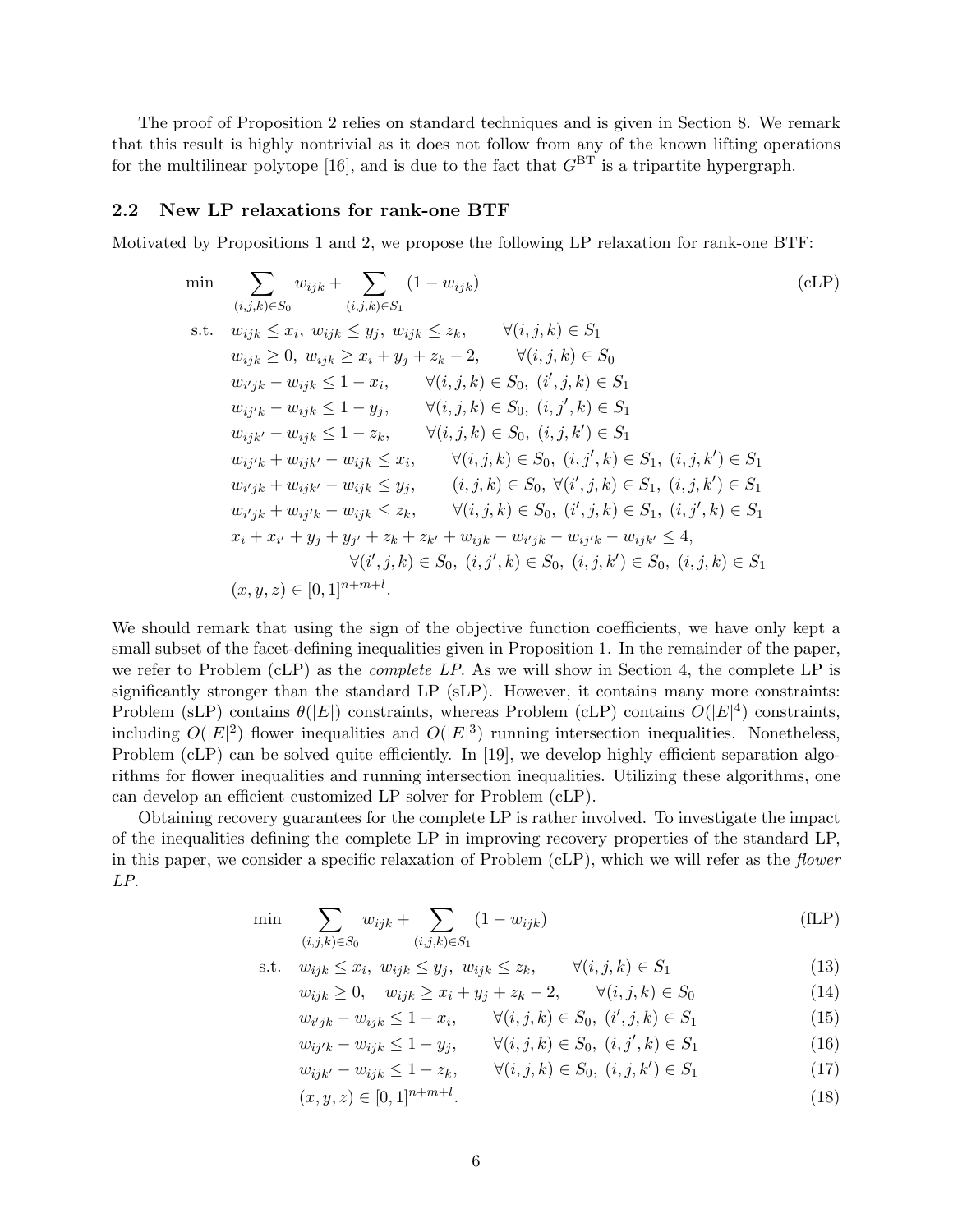Due to its simpler formulation, Problem (fLP) is simpler to analyze than Problem (cLP) , yet, as we detail in Section 3, it significantly outperforms Problem (sLP) in recovering the ground truth.

# 3 Main results

In this section, we summarize the main results of this paper. The proofs are deferred to Sections 5 to 7.

## 3.1 Information theoretic limits

We start by characterizing the corruption range, in terms of  $p$ , for which any algorithm, regardless of its computational complexity, can recover the ground truth with high probability. Such conditions are referred to as information theoretic limits in the literature, and serve as a reference point for assessing the effectiveness of various efficient algorithms. Our information theoretic results for Rank-one BTF essentially indicate that Problem (P) recovers the ground truth with high probability if and only if  $p < 1/2$ .

Formally, our information theoretic lower bound gives necessary conditions under which Problem (P) recovers the ground truth:

**Theorem 1** (Information theoretic lower bound). Consider the random corruption model. If  $p >$  $1/2$ , then the probability that Problem (P) recovers the ground truth is at most  $1/2$ . Furthermore, if  $r_{\bar{x}}, r_{\bar{y}}, r_{\bar{z}}, p$  are positive constants and  $p > 1/2$ , then with high probability Problem (P) does not recover the ground truth.

On the other hand, our information theoretic upper bound gives sufficient conditions under which Problem (P) recovers the ground truth with high probability.

**Theorem 2** (Information theoretic upper bound). Consider the random corruption model. Assume that  $r_{\bar{x}}, r_{\bar{y}}, r_{\bar{z}}$  are positive constants and

$$
\lim_{n,m,l\to\infty} \frac{n+m+l}{\min\{nm,nl,ml\}} = 0.
$$
\n(19)

If p is a constant satisfying  $p < 1/2$ , then Problem (P) recovers the ground truth with high probability.

Proofs of the above theorems are given in Section 5. In fact, in Section 5, we also present more general information theoretic results in which we do not assume that  $r_{\bar{x}}, r_{\bar{y}}, r_{\bar{z}}, p$  are constants (see Propositions 3 and 4).

**Remark 1.** The limit assumption (19) in Theorem 2 is not too restrictive. Consider m and l as functions of n, i.e.,  $m = m(n)$  and  $l = l(n)$ . Furthermore, assume that  $m(n)$  grows faster than n and that  $l(n)$  grows faster than  $m(n)$ , i.e.  $n \in O(m(n))$ ,  $m(n) \in O(l(n))$ . Then assumption (19) is satisfied if  $l(n) \in o(nm(n))$ . Intuitively, sufficient conditions of Theorem 2 require that the functions  $m(n)$  and  $l(n)$  grow similarly as n increases. Two simple examples of functions that satisfy these assumptions are:  $(2.i)$ .  $m(n)$ ,  $l(n) \in \Theta(n^k)$ , for any positive integer k;  $(2.ii)$ .  $m(n)$ ,  $l(n) \in$  $\Theta(\exp(n))$ . An example of functions that do not satisfy the assumptions of Theorem 2 is:  $m(n) \in$  $\Theta(n^k)$  and  $l(n) \in \Theta(n^{k+1})$ , for any positive integer k.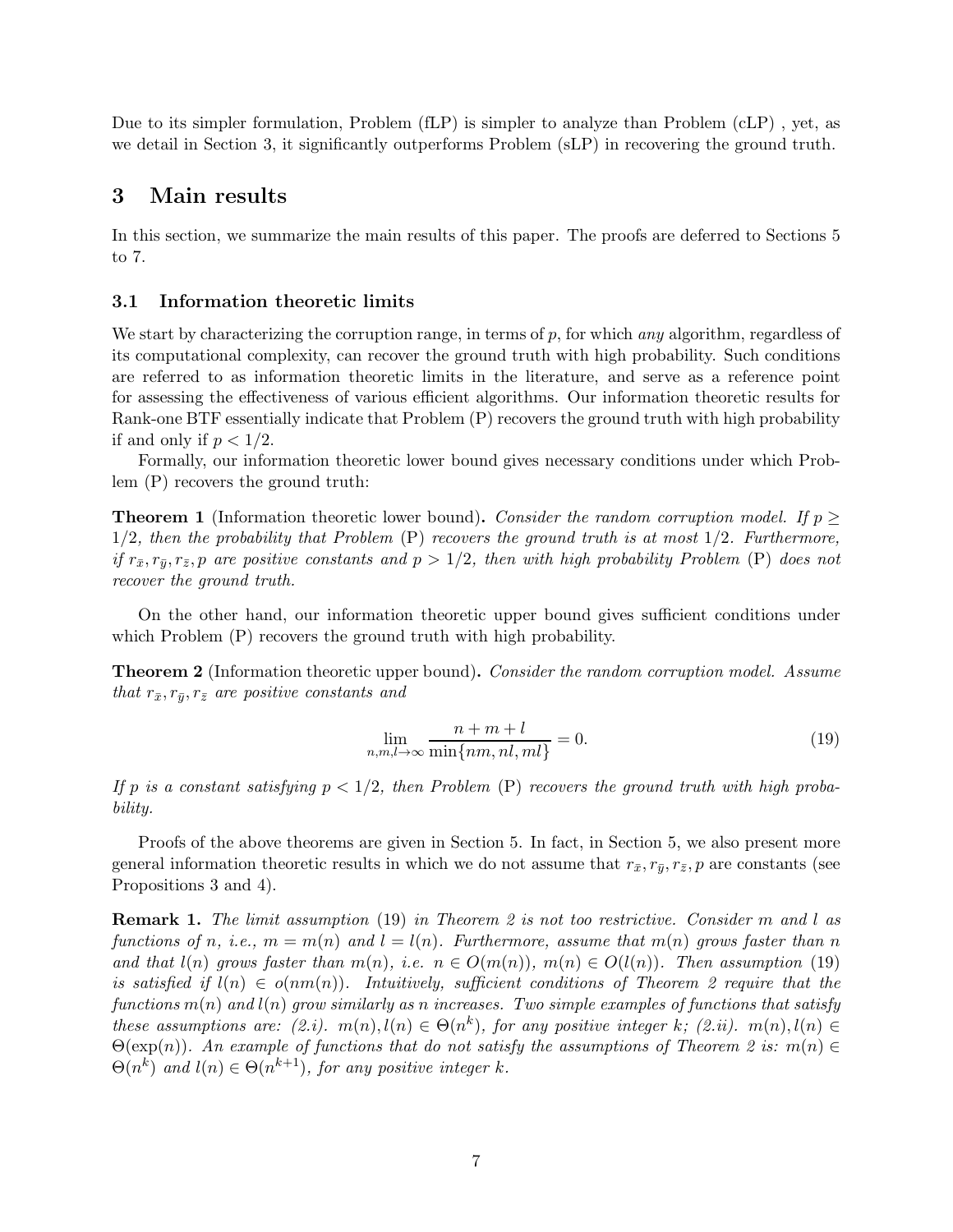## 3.2 Recovery guarantees for the standard LP

Next, we present recovery guarantees for the standard LP; namely, Problem (sLP). In particular, we obtain a sufficient condition in terms of  $p, r_{\bar{x}}, r_{\bar{y}}, r_{\bar{z}}$  under which the standard LP recovers the ground truth with high probability.

**Theorem 3.** Consider the random corruption model. Assume that  $r_{\bar{x}}, r_{\bar{y}}, r_{\bar{z}}$  are positive constants, and without loss of generality, assume  $r_{\bar{x}} \geq r_{\bar{y}} \geq r_{\bar{z}}$ . Assume that, as  $n, m, l \to \infty$ , we have  $n \exp(-m)$ ,  $n \exp(-l)$ ,  $m \exp(-n)$ ,  $m \exp(-l)$ ,  $l \exp(-n)$ ,  $l \exp(-m) \rightarrow 0$ . If p is a constant satisfying

$$
p < \frac{r_{\bar{x}} r_{\bar{y}} r_{\bar{z}}}{2(1 + r_{\bar{x}} r_{\bar{y}} r_{\bar{z}}) + \delta},\tag{20}
$$

where

$$
\delta := \frac{1}{2}r_{\bar{x}}r_{\bar{y}} + \frac{1}{2}r_{\bar{x}}r_{\bar{z}} - r_{\bar{y}}r_{\bar{z}} + r_{\bar{x}} - \frac{1}{2}r_{\bar{y}} - \frac{1}{2}r_{\bar{z}} \ge 0,
$$

then Problem (sLP) recovers the ground truth with high probability.

Note that  $\delta \geq 0$  since the assumption  $r_{\bar{x}} \geq r_{\bar{y}} \geq r_{\bar{z}}$  implies that  $r_{\bar{x}}r_{\bar{y}} + r_{\bar{x}}r_{\bar{z}} \geq 2r_{\bar{y}}r_{\bar{z}}$  and  $2r_{\bar{x}} \geq r_{\bar{y}} + r_{\bar{z}}$ , and these inequalities are satisfied tightly only if  $r_{\bar{x}} = r_{\bar{y}} = r_{\bar{z}}$ . Now suppose that the ground truth satisfies  $r_{\bar{x}} = r_{\bar{y}} = r_{\bar{z}}$ , and denote by  $r_{\bar{w}}$  the tensor density; i.e.,  $r_{\bar{w}} := r_{\bar{x}} r_{\bar{y}} r_{\bar{z}}$ . We then obtain the following corollary of Theorem 3:

**Corollary 1.** Consider the random corruption model. Suppose that  $r_{\bar{x}}, r_{\bar{y}}, r_{\bar{z}}$  are positive constants satisfying  $r_{\bar{x}} = r_{\bar{y}} = r_{\bar{z}}$  and let  $r_{\bar{w}} := r_{\bar{x}}r_{\bar{y}}r_{\bar{z}}$ . Assume that, as  $n, m, l \to \infty$ , we have  $n \exp(-m)$ ,  $n \exp(-l)$ ,  $m \exp(-n)$ ,  $m \exp(-l)$ ,  $l \exp(-n)$ ,  $l \exp(-m) \to 0$ . If p is a constant satisfying

$$
p < \frac{r_{\bar{w}}}{2(1+r_{\bar{w}})}
$$

,

then Problem (sLP) recovers the ground truth with high probability.

The proof of Theorem 3 is given in Section 6. To prove this result, we first obtain a deterministic sufficient condition for recovery (see Propositions 6 and 8). Then, using the deterministic condition, we derive a recovery guarantee under the random corruption model.

Remark 2. The limit assumptions in Theorem 3 are not too restrictive. Consider m and l as functions of n, i.e.,  $m = m(n)$  and  $l = l(n)$ . Two simple examples of functions that satisfy the assumptions of Theorem 3 are: (3.i).  $m(n) \in \Theta(n^h)$  and  $l(n) \in \Theta(n^k)$ , for positive integers h, k;  $(3.ii)$ .  $m(n)$ ,  $l(n) \in \Theta(\exp(n/2))$ . It is important to note that the limit assumptions in Theorem 3 are not comparable to those in Theorem 2. In particular,  $(3,i)$  contains as special case the example given in Remark 1 (i.e.,  $m(n) \in \Theta(n^k)$ ,  $l(n) \in \Theta(n^{k+1})$ ) that does not satisfy assumption (19). On the other hand, example  $(2.ii)$  does not satisfy the limit assumptions in Theorem 3.

#### 3.3 Recovery guarantees for the flower LP

Next, we present recovery a guarantee for the flower LP; namely, Problem (fLP):

**Theorem 4.** Consider the random corruption model. Assume that  $r_{\bar{x}}, r_{\bar{y}}, r_{\bar{z}}$  are positive constants and let  $r_{\bar{w}} := r_{\bar{x}} r_{\bar{y}} r_{\bar{z}}$ . Assume that, as  $n, m, l \to \infty$ , we have nml exp(-n), nml exp(-m),  $nml \exp(-l) \rightarrow 0$ . If p is a constant satisfying

$$
p < \frac{r_{\bar{w}}}{1 + 2r_{\bar{w}}},\tag{21}
$$

then Problem (fLP) recovers the ground truth with high probability.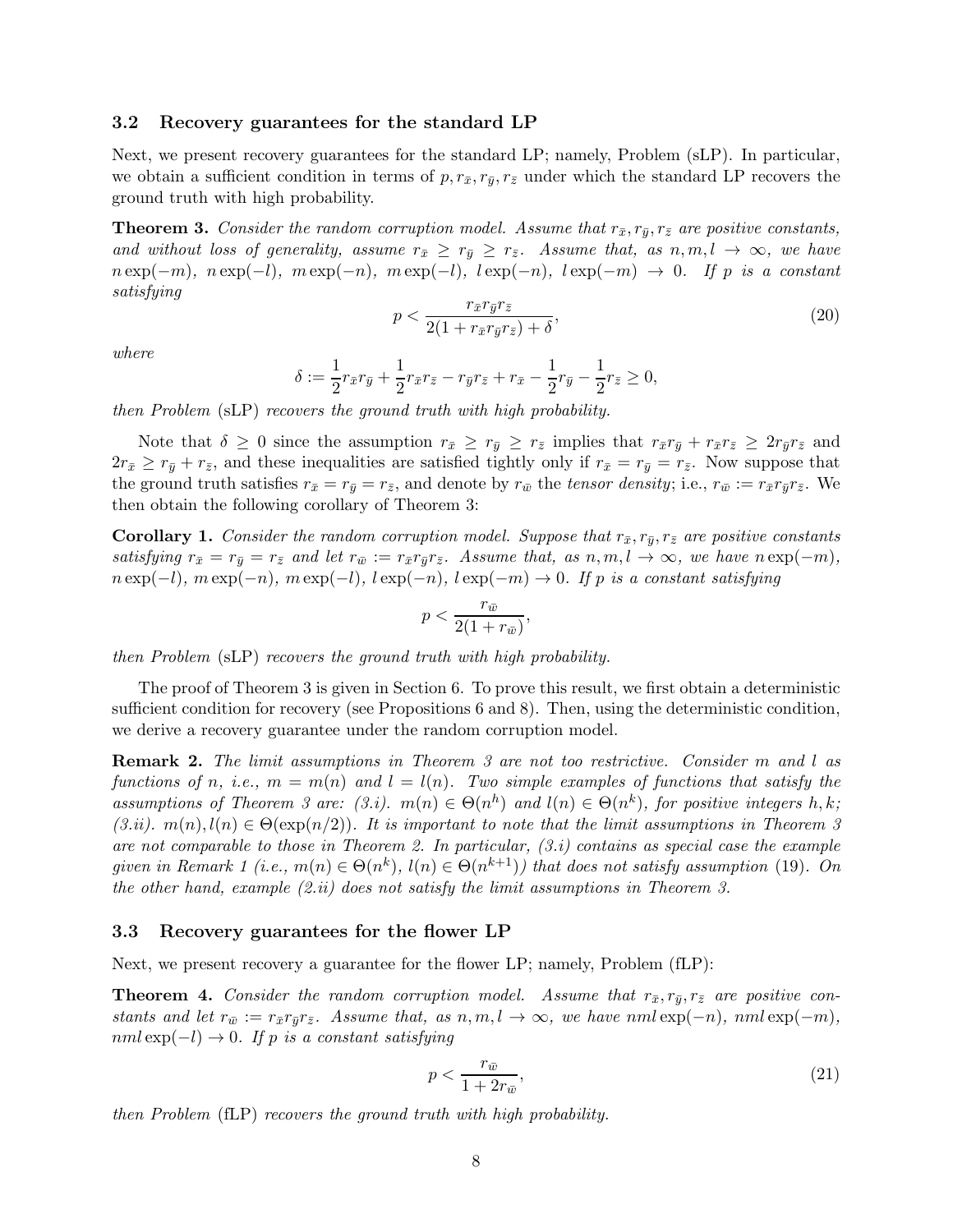The proof of Theorem 4 is given in Section 7. Our proof scheme is similar to that of Theorem 3: we first obtain a deterministic sufficient condition for recovery (see Propositions 9 and 10); next we consider the random corruption model.

**Remark 3.** The limit assumptions in Theorem 4 are not too restrictive, even though they are stronger than the limit assumptions in Theorem 3. Consider m and l as functions of n, i.e.,  $m = m(n)$  and  $l = l(n)$ . A simple example of functions that satisfies the assumptions of Theorem 4 is example  $(3,i)$  of Remark 2. On the other hand, example  $(3.ii)$  of Remark 2 does not satisfy the assumptions of Theorem 3. An example of functions that satisfies the assumptions in all Theorems 2 to  $\downarrow$  is example (2.i) of Remark 1.

The recovery thresholds of the two LP relaxations for rank-one BTF together with the information theoretic limit are depicted in Figure 2: the addition of flower inequalities significantly improves the recovery properties of the LP relaxation.



Figure 1: Comparison of the recovery threshold for two LP relaxations of Rank-one BTF under the random corruption model as given by Corollary 1 and Theorem 4.

We conclude this section by observing that the parameter  $p$  is not an input to our LP relaxation schemes. Hence, the knowledge of such parameter is not necessary for our recovery guarantees, which is an important and desirable property.

## 4 Numerical experiments

In this section, we conduct a preliminary numerical study to compare the recovery properties of the proposed LP relaxations for rank-one BTF. A comprehensive computational study that includes existing real data sets from the literature is a topic of future research.

We consider three LP relaxations for rank-one BTF: (i) the standard LP, defined by Problem (sLP), (ii) the flower LP, defined by Problem (fLP), and (iii) the complete LP, defined by Problem (cLP). We generate the input tensor  $\mathcal G$  according to the random corruption model defined before. For our numerical experiments we set  $n = m = l = 15$ ,  $r_{\bar{w}} \in [0:0.04:1.0]$ , and  $p \in [0:0.01:0.5]$ . For each fixed pair  $(r_{\bar{w}}, p)$ , we run 40 random trials. We then count the number of times each LP relaxation recovers the ground truth. Dividing by the number of trials, we obtain the empirical rate of recovery. All experiments are performed on the NEOS server [10] and all LPs are solved with GAMS/CPLEX [25]. Results are shown in Figure 2; as can be seen from Figures 2(a) and 2(b), our recovery guarantees given by Theorems 3 and 4 are fairly tight, and we conjecture that these conditions are necessary for recovery as well. Moreover, Figure  $2(c)$  indicates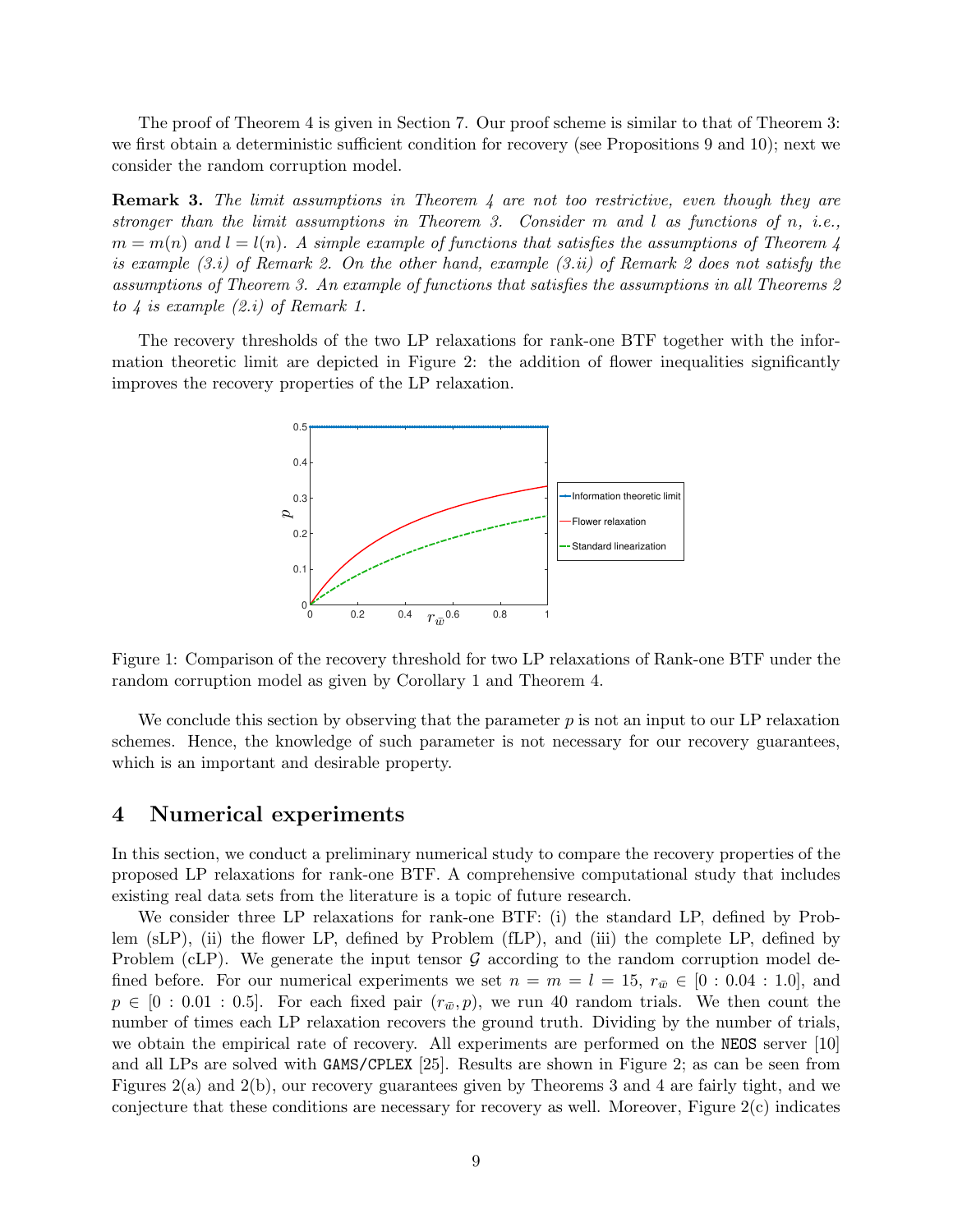that the complete LP significantly outperforms the flower LP and hence understanding its recovery properties is an important topic of future research.



Figure 2: The empirical rate of recovery for LP relaxations of Rank-one BTF under the random corruption model. The black curves in Figures  $2(a)$  and  $2(b)$  correspond to the recovery guarantees given by Corollary 1 and Theorem 4, respectively.

Finally, we would like to remark that while the recovery threshold of the original NP-hard problem is independent of the density of the input tensor, our theoretical and numerical results indicate that for all considered LP relaxations of rank-one BTF, the recovery threshold improves as the tensor density increases. This is indeed in agreement with several studies on graph problems, discovering that LP relaxations perform better on denser graphs (see for example [34, 3, 18]).

# 5 Proofs of information theoretic limits

The main goal of this section is to prove Theorems 1 and 2. We start by introducing some notation that will be used in this section. Consider the random corruption model. For every  $(x, y, z) \in$  $\{0,1\}^{n+m+l}$ , we denote by  $obj(x, y, z)$  the objective function of (P). Such function is explicitly given in (2), and it gives the number of triples  $(i, j, k) \in [n] \times [m] \times [l]$  for which  $x_i y_j z_k \neq g_{ijk}$ . Given  $(x, y, z) \in \{0, 1\}^{n+m+l}$ , we denote by

$$
\Delta_{(x,y,z)} := \{(i,j,k) \in [n] \times [m] \times [l] \mid \bar{x}_i \bar{y}_j \bar{z}_k \neq x_i y_j z_k\}, \qquad \delta_{(x,y,z)} := |\Delta_{(x,y,z)}|.
$$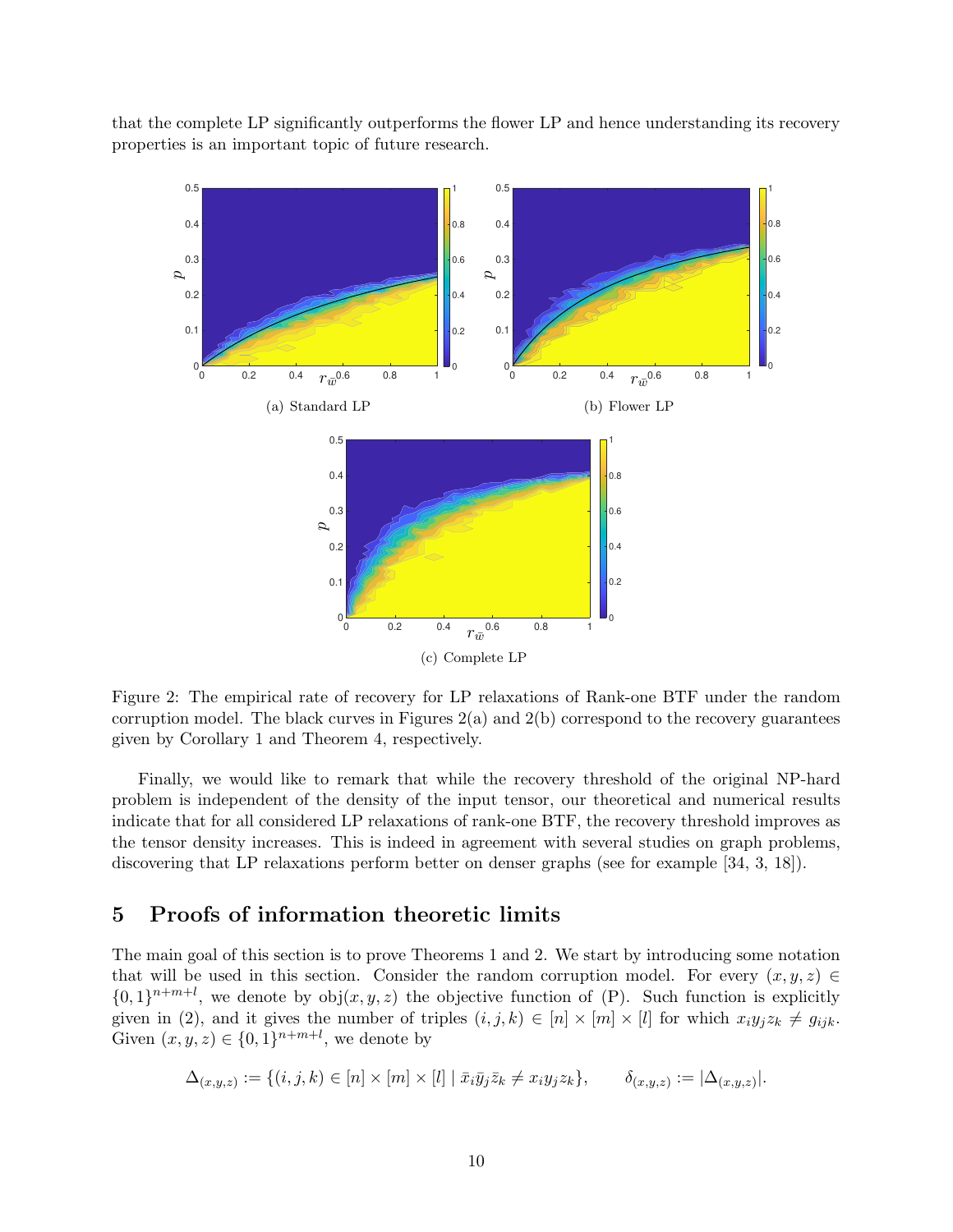For any  $(x, y, z) \in \{0, 1\}^{n+m+l}$  and any  $s, t \in \{0, 1\}$ , we define the following sets:

$$
X_{st} := \{ i \in [n] \mid \bar{x}_i = s, \, x_i = t \}, \, Y_{st} := \{ j \in [m] \mid \bar{y}_j = s, \, y_j = t \}, \, Z_{st} := \{ k \in [l] \mid \bar{z}_k = s, \, z_k = t \}.
$$

In the remainder of the paper we also denote by  $\mathbb{P}[A]$  the probability of an event A, and by  $\mathbb{E}[Y]$  the expected value of a random variable Y.

## 5.1 Some useful lemmas

Next, we present two lemmas that will be useful in our analysis. In Lemma 1, we study the quantity  $\delta_{(x,y,z)}$  and provide a lower bound.

Lemma 1. Consider the random corruption model.

(*i*) For every  $(x, y, z) \in \{0, 1\}^{n+m+l}$ , we have

$$
\delta_{(x,y,z)} = |X_{11}||Y_{11}||Z_{10}| + |X_{11}||Y_{10}||Z_{11}| + |X_{10}||Y_{11}||Z_{11}| + |X_{11}||Y_{10}||Z_{10}| + |X_{10}||Y_{11}||Z_{10}| + |X_{10}||Y_{10}||Z_{11}| + |X_{10}||Y_{10}||Z_{10}| + |X_{11}||Y_{11}||Z_{01}| + |X_{11}||Y_{01}||Z_{11}| + |X_{01}||Y_{11}||Z_{11}| + |X_{11}||Y_{01}||Z_{01}| + |X_{01}||Y_{11}||Z_{01}| + |X_{01}||Y_{01}||Z_{11}| + |X_{01}||Y_{01}||Z_{01}|.
$$

(ii) For every  $(x, y, z) \in \{0, 1\}^{n+m+l}$  such that  $(x, y, z) \neq (\bar{x}, \bar{y}, \bar{z})$ , we have  $\delta_{(x,y,z)} \geq \min\{r_{\bar{x}}nr_{\bar{y}}m, r_{\bar{x}}nr_{\bar{z}}l, r_{\bar{y}}mr_{\bar{z}}l\}.$ 

*Proof.* (i). Let  $(x, y, z) \in \{0, 1\}^{n+m+l}$ . We have

$$
\Delta_{(x,y,z)} = \{(i,j,k) \in [n] \times [m] \times [l] | \bar{x}_i \bar{y}_j \bar{z}_k = 1, x_i y_j z_k = 0\}
$$
  

$$
\cup \{(i,j,k) \in [n] \times [m] \times [l] | \bar{x}_i \bar{y}_j \bar{z}_k = 0, x_i y_j z_k = 1\},
$$

where the union is disjoint. Thus,

$$
\delta_{(x,y,z)} = (|X_{11}||Y_{11}||Z_{10}| + |X_{11}||Y_{10}||Z_{11}| + |X_{10}||Y_{11}||Z_{11}| + |X_{11}||Y_{10}||Z_{10}| + |X_{10}||Y_{11}||Z_{10}| + |X_{10}||Y_{10}||Z_{11}| + |X_{10}||Y_{10}||Z_{10}| + (|X_{11}||Y_{11}||Z_{01}| + |X_{11}||Y_{01}||Z_{11}| + |X_{01}||Y_{11}||Z_{11}| + |X_{11}||Y_{01}||Z_{01}| + |X_{01}||Y_{11}||Z_{01}| + |X_{01}||Y_{01}||Z_{11}| + |X_{01}||Y_{01}||Z_{01}|).
$$

(ii). Let  $(x, y, z) \in \{0, 1\}^{n+m+l}$  such that  $(x, y, z) \neq (\bar{x}, \bar{y}, \bar{z})$ . From (i), we have

$$
\delta_{(x,y,z)} \ge |X_{10}||Y_{11}||Z_{11}| + |X_{10}||Y_{11}||Z_{10}| + |X_{10}||Y_{10}||Z_{11}| + |X_{10}||Y_{10}||Z_{10}|
$$
  
=  $|X_{10}|(|Y_{11}| + |Y_{10}|)(|Z_{11}| + |Z_{10}|) = |X_{10}|r_{\bar{y}}mr_{\bar{z}}l.$ 

Thus, if we assume  $|X_{10}| \geq 1$ , we obtain  $\delta_{(x,y,z)} \geq r_{\bar{y}} m r_{\bar{z}} l$  and we are done. Symmetrically, if we assume  $|Y_{10}| \geq 1$ , we obtain  $\delta_{(x,y,z)} \geq r_{\bar{x}} n r_{\bar{z}} l$  and we are done. Symmetrically, if we assume  $|Z_{10}| \geq 1$ , we obtain  $\delta_{(x,y,z)} \geq r_{\bar{x}} n r_{\bar{y}} m$  and we are done.

Thus we now assume  $X_{10} = Y_{10} = Z_{10} = \emptyset$ , which implies  $|X_{11}| = r_{\bar{x}}n$ ,  $|Y_{11}| = r_{\bar{y}}m$ , and  $|Z_{11}| = r_{\bar{z}}l$ . Since  $(x, y, z) \neq (\bar{x}, \bar{y}, \bar{z})$ , at least one of the sets  $X_{01}$ ,  $Y_{01}$ ,  $Z_{01}$  is nonempty. If  $|X_{01}| \geq 1$ , then from (i) we have

$$
\delta_{(x,y,z)} \ge |X_{01}| |Y_{11}| |Z_{11}| \ge |Y_{11}| |Z_{11}| = r_{\bar{y}} m r_{\bar{z}} l
$$

and we are done. Symmetrically, if  $|Y_{01}| \ge 1$ , we obtain  $\delta_{(x,y,z)} \ge r_{\bar{x}} n r_{\bar{z}} l$  and we are done. Symmetrically, if  $|Z_{01}| > 1$ , we obtain  $\delta_{(x,y,z)} > r_{\bar{x}} n r_{\bar{y}} m$  and we are done. metrically, if  $|Z_{01}| \geq 1$ , we obtain  $\delta_{(x,y,z)} \geq r_{\bar{x}} n r_{\bar{y}} m$  and we are done.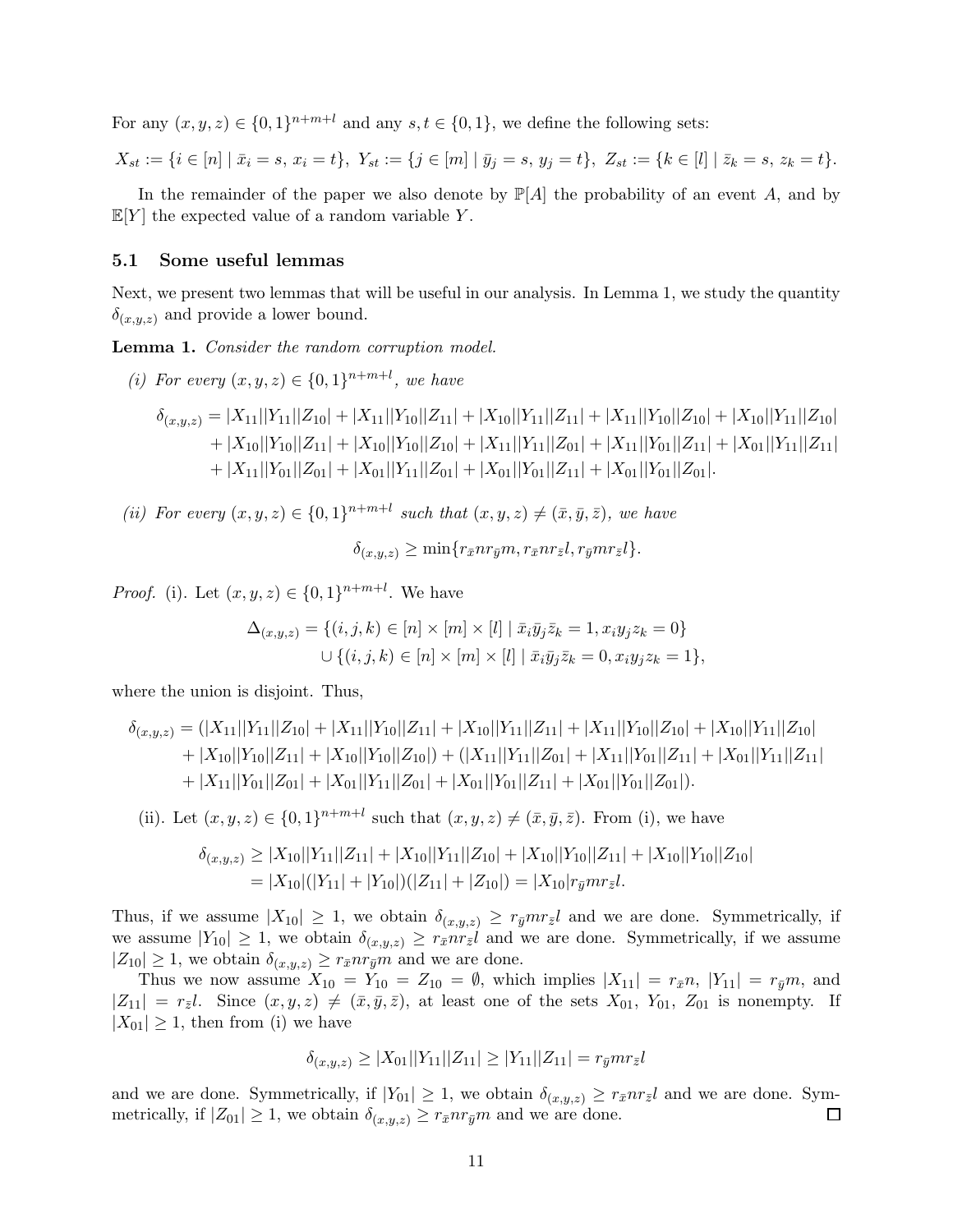In Lemma 2 we study the probabilities that a vector  $(x, y, z) \in \{0, 1\}^{n+m+l}$  has value  $obj(x, y, z)$ smaller or larger than  $obj(\bar{x}, \bar{y}, \bar{z})$ .

**Lemma 2.** Consider the random corruption model. Let  $(x, y, z) \in \{0, 1\}^{n+m+l}$  such that  $(x, y, z) \neq$  $(\bar{x}, \bar{y}, \bar{z})$  and let  $\delta := \delta_{(x,y,z)}$ . Then we have:

(i) 
$$
\mathbb{P}[\text{obj}(x, y, z) > \text{obj}(\bar{x}, \bar{y}, \bar{z})] = \sum_{\ell=0}^{\lceil \delta/2 \rceil - 1} { \delta \choose \ell} p^{\ell} (1 - p)^{\delta - \ell}.
$$

(ii) If  $p \le 1/2$ , then  $\mathbb{P}[\text{obj}(x, y, z) \le \text{obj}(\bar{x}, \bar{y}, \bar{z})] \le \exp(-2\delta(1/2 - p)^2)$ .

(iii) If  $p \ge 1/2$ , then  $\mathbb{P}[\text{obj}(x, y, z) \ge \text{obj}(\bar{x}, \bar{y}, \bar{z})] \le \exp(-2\delta(p - 1/2)^2)$ .

*Proof.* (i) In the case  $\delta = 0$ , we have  $obj(x, y, z) = obj(\bar{x}, \bar{y}, \bar{z})$  and the sum in the statement is vacuos, thus we are done. Assume now  $\delta > 0$ . Note that  $obj(x, y, z) > obj(\bar{x}, \bar{y}, \bar{z})$  if and only if strictly less than half of the  $(i, j, k) \in \Delta_{(x,y,z)}$  are corrupted. We obtain

$$
\mathbb{P}[\text{obj}(x, y, z) > \text{obj}(\bar{x}, \bar{y}, \bar{z})] = \sum_{\ell=0}^{\lceil \delta/2 \rceil - 1} {\delta \choose \ell} p^{\ell} (1 - p)^{\delta - \ell}.
$$

(ii) In the case  $\delta = 0$ , we have  $\exp(-2\delta(1/2 - p)^2) = \exp(0) = 1$ , thus we are done. Assume now  $\delta > 0$ . Note that  $obj(x, y, z) \leq obj(\bar{x}, \bar{y}, \bar{z})$  if and only if at least half of the  $(i, j, k) \in \Delta_{(x,y,z)}$ are corrupted. For every  $(i, j, k) \in \Delta_{(x,y,z)}$ , let  $B_{(i,j,k)}$  be the Bernoulli random variable defined by  $B_{(i,j,k)} := 1$ , if  $(i, j, k)$  is corrupted, and  $B_{(i,j,k)} := 0$ , if  $(i, j, k)$  is not corrupted. Consider the Binomial random variable

$$
S_{\delta} := \sum_{(i,j,k) \in \Delta_{(x,y,z)}} B_{(i,j,k)}.
$$

We obtain that  $obj(x, y, z) \leq obj(\bar{x}, \bar{y}, \bar{z})$  if and only if  $S_{\delta} \geq \delta/2$ . Note that  $\mathbb{E}[S_{\delta}] = \delta p$ , thus

$$
\mathbb{P}[\text{obj}(x, y, z) \leq \text{obj}(\bar{x}, \bar{y}, \bar{z})] = \mathbb{P}[S_{\delta} \geq \delta/2] = \mathbb{P}[S_{\delta} - \mathbb{E}[S_{\delta}] \geq \delta(1/2 - p)].
$$

By assumption  $p \leq 1/2$  and  $\delta > 0$ , thus in particular  $\delta(1/2 - p) \geq 0$ . Hence we can use Hoeffding's inequality and obtain

$$
\mathbb{P}[\text{obj}(x, y, z) \le \text{obj}(\bar{x}, \bar{y}, \bar{z})] \le \exp\left(-\frac{2\delta^2(1/2 - p)^2}{\delta}\right) = \exp\left(-2\delta(1/2 - p)^2\right).
$$

(iii) This proof is symmetric to the proof of (ii).

## 5.2 Proof of information theoretic lower bound

In this section we make use of the lemmas in Section 5.1 to prove Theorem 1. We start with the following proposition, which provides general necessary conditions under which Problem (P) recovers the ground truth.

**Proposition 3.** Consider the random corruption model. Assume  $p > 1/2$  and

$$
\lim_{n,m,l\to\infty} \min\{r_{\bar{x}}nr_{\bar{y}}m,r_{\bar{x}}nr_{\bar{z}}l,r_{\bar{y}}mr_{\bar{z}}l\}(p-1/2)^2=\infty.
$$

Then with high probability Problem (P) does not recover the ground truth.

 $\Box$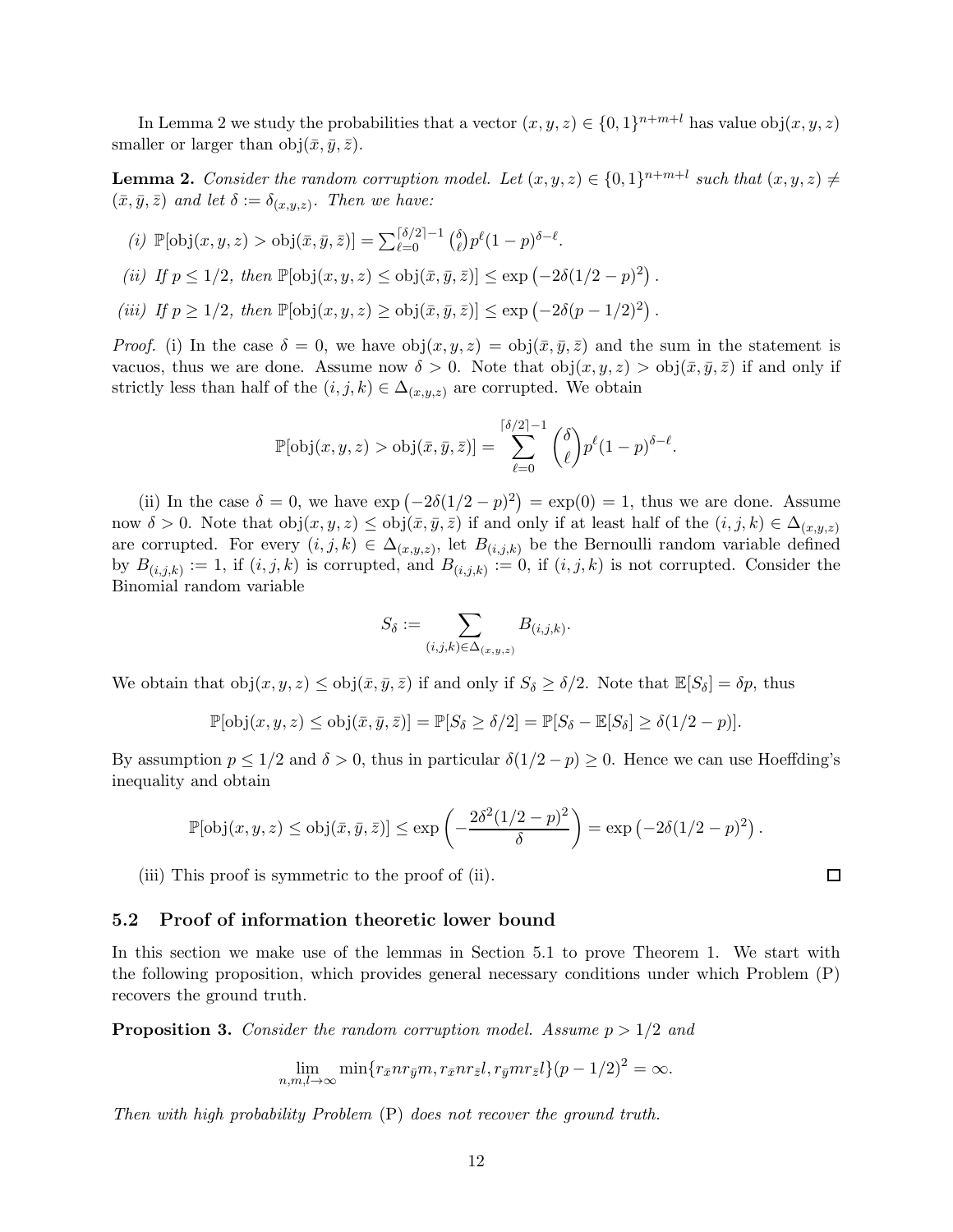*Proof.* Let  $(x, y, z) \in \{0, 1\}^{n+m+l}$  such that  $(x, y, z) \neq (\bar{x}, \bar{y}, \bar{z})$ . If (P) recovers the ground truth, then we must have  $obj(x, y, z) \geq obj(\bar{x}, \bar{y}, \bar{z})$ . Thus, the probability that (P) recovers the ground truth is at most  $\mathbb{P}[\text{obj}(x, y, z) \geq \text{obj}(\bar{x}, \bar{y}, \bar{z})].$ 

From Lemma 2 (iii) and Lemma 1 (ii), we obtain

$$
\mathbb{P}[\text{obj}(x, y, z) \ge \text{obj}(\bar{x}, \bar{y}, \bar{z})] \le \exp\left(-2\delta_{(x, y, z)}(p - 1/2)^2\right)
$$
  

$$
\le \exp\left(-2\min\{r_{\bar{x}}nr_{\bar{y}}m, r_{\bar{x}}nr_{\bar{z}}l, r_{\bar{y}}mr_{\bar{z}}l\}(p - 1/2)^2\right).
$$

Due to our assumption, as  $n, m, l \to \infty$ , the argument of the exponential function goes to  $-\infty$ and so  $\mathbb{P}[\text{obj}(x, y, z) \ge \text{obj}(\bar{x}, \bar{y}, \bar{z})] \to 0$  and with high probability (P) does not recover the ground truth. truth.

We are now ready to prove Theorem 1.

*Proof of Theorem 1.* We first prove the first part of the statement: If  $p \geq 1/2$ , then the probability that Problem  $(P)$  recovers the ground truth is at most  $1/2$ .

Let  $(x, y, z) \in \{0, 1\}^{n+m+l}$  such that  $(x, y, z) \neq (\bar{x}, \bar{y}, \bar{z})$ . If (P) recovers the ground truth, then we must have  $obj(x, y, z) > obj(\bar{x}, \bar{y}, \bar{z})$ . Thus, the probability that (P) recovers the ground truth is at most  $\mathbb{P}[\text{obj}(x, y, z) > \text{obj}(\bar{x}, \bar{y}, \bar{z})]$ . From Lemma 2 (i), we have  $\mathbb{P}[\text{obj}(x, y, z) > \text{obj}(\bar{x}, \bar{y}, \bar{z})] =$  $\sum_{\ell=0}^{\lceil \delta/2 \rceil-1} \binom{\delta}{\ell}$  $\partial_{\ell}^{\delta} p^{\ell} (1-p)^{\delta-\ell}$ , where  $\delta := \delta_{(x,y,z)}$ . It can then be seen that  $\mathbb{P}[\text{obj}(x, y, z) > \text{obj}(\bar{x}, \bar{y}, \bar{z})] \leq$  $1/2$  if  $p \geq 1/2$ . This concludes the proof of the first part of the statement.

The second part of the statement, where we assume that  $p, r_{\bar{x}}, r_{\bar{y}}, r_{\bar{z}}$  are constants, follows directly from Proposition 3.  $\Box$ 

## 5.3 Proof of information theoretic upper bound

The main goal of this section is to prove Theorem 2. We start with the following proposition, which provides general sufficient conditions under which Problem (P) recovers the ground truth.

**Proposition 4.** Consider the random corruption model. Assume  $p < 1/2$  and

$$
\lim_{n,m,l\to\infty}\left(2\min\{r_{\bar{x}}nr_{\bar{y}}m,r_{\bar{x}}nr_{\bar{z}}l,r_{\bar{y}}mr_{\bar{z}}l\}\left(1/2-p\right)^2-(n+m+l)\log 2\right)=\infty.
$$

Then with high probability  $(P)$  recovers the ground truth.

*Proof.* Denote by  $\bar{P}$  the probability that (P) does not recover the ground truth. We have

$$
\bar{\mathbb{P}} = \mathbb{P}[\text{obj}(x, y, z) \le \text{obj}(\bar{x}, \bar{y}, \bar{z}), \exists (x, y, z) \in \{0, 1\}^{n+m+l} \text{ s.t. } (x, y, z) \ne (\bar{x}, \bar{y}, \bar{z})] \n\le \sum_{\substack{(x, y, z) \in \{0, 1\}^{n+m+l} \\ (x, y, z) \ne (\bar{x}, \bar{y}, \bar{z})}} \mathbb{P}[\text{obj}(x, y, z) \le \text{obj}(\bar{x}, \bar{y}, \bar{z})] \n\le \sum_{\substack{(x, y, z) \in \{0, 1\}^{n+m+l} \\ (x, y, z) \ne (\bar{x}, \bar{y}, \bar{z})}} \exp\left(-2\delta_{(x, y, z)} (1/2 - p)^2\right) \n\le 2^{n+m+l} \exp\left(-2\min\{r_{\bar{x}} n r_{\bar{y}} m, r_{\bar{x}} n r_{\bar{z}} l, r_{\bar{y}} m r_{\bar{z}} l\} (1/2 - p)^2\right).
$$

In the first inequality we used the union bound. In the second inequality we used part (ii) of Lemma 2. In the third inequality we used part (ii) of Lemma 1 and the fact that there are  $2^{n+m+l}$  vectors  $(x, y, z) \in \{0, 1\}^{n+m+l}$ .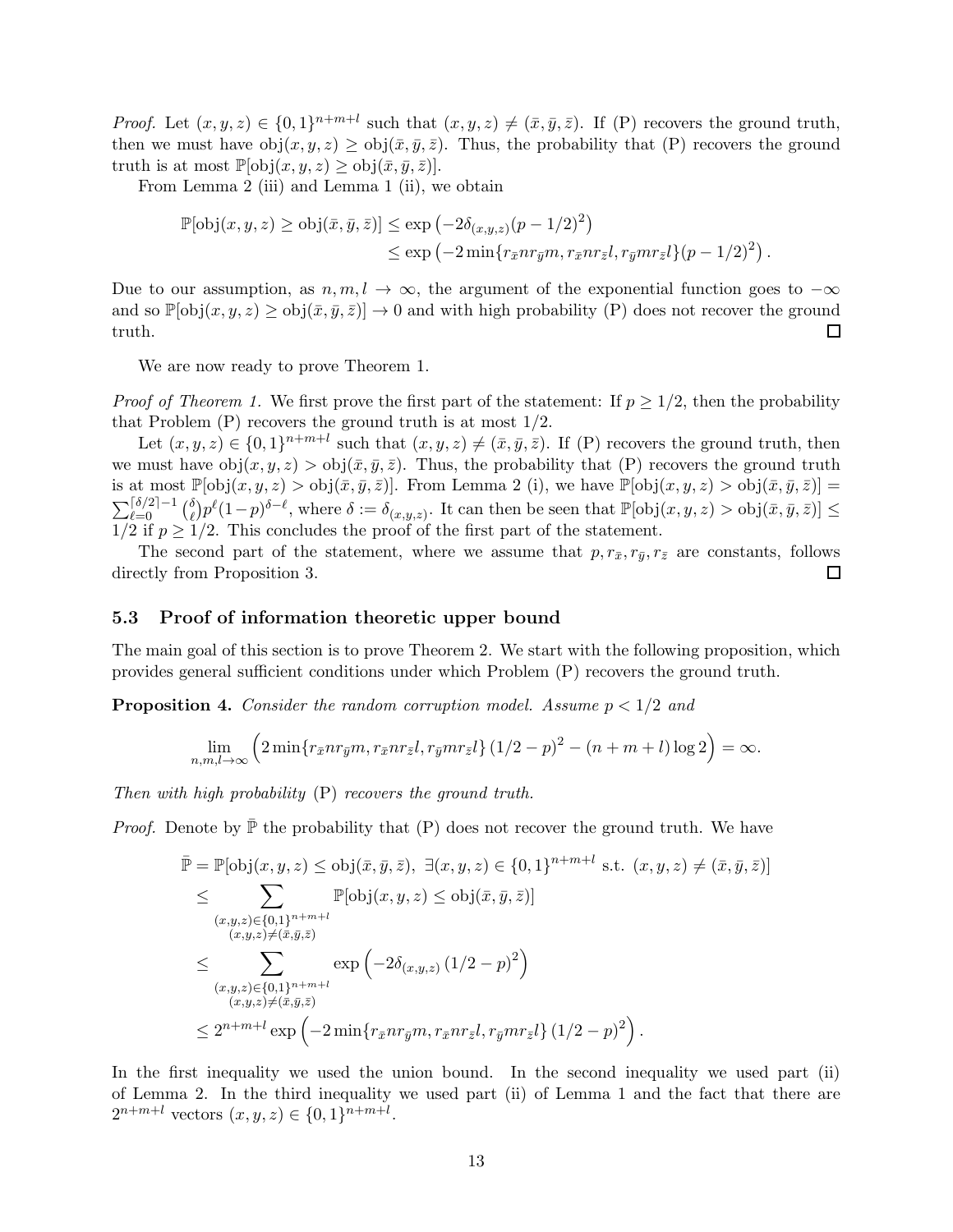We now show that the last expression goes to zero as  $n, m, l \to \infty$ . For notational simplicity we define  $\mu(n, m, l) := \min\{r_{\bar{x}}nr_{\bar{y}}m, r_{\bar{x}}nr_{\bar{z}}l, r_{\bar{y}}mr_{\bar{z}}l\}.$  We have

$$
\lim_{n,m,l\to\infty} 2^{n+m+l} \exp\left(-2\mu(n,m,l) (1/2 - p)^2\right)
$$
\n
$$
= \lim_{n,m,l\to\infty} \exp\left(\log\left(2^{n+m+l} \exp\left(-2\mu(n,m,l) (1/2 - p)^2\right)\right)\right)
$$
\n
$$
= \lim_{n,m,l\to\infty} \exp\left(\log\left(2^{n+m+l}\right) + \log\left(\exp\left(-2\mu(n,m,l) (1/2 - p)^2\right)\right)\right)
$$
\n
$$
= \lim_{n,m,l\to\infty} \exp\left((n+m+l)\log 2 - 2\mu(n,m,l) (1/2 - p)^2\right)
$$
\n
$$
= \exp\left(\lim_{n,m,l\to\infty} \left((n+m+l)\log 2 - 2\mu(n,m,l) (1/2 - p)^2\right)\right).
$$

By assumption, the last limit is  $-\infty$ . Hence, the original limit is  $\exp(-\infty) = 0$ .

We have shown that the probability that  $(P)$  does not recover the ground truth goes to zero as  $n \to \infty$ . Therefore, the probability that (P) recovers the ground truth goes to one as  $n \to \infty$  and so (P) recovers the ground truth with high probability. so (P) recovers the ground truth with high probability.

We are now ready to present the proof of Theorem 2. The key difference with Proposition 4 is that in Theorem 2 we assume that  $p, r_{\bar{x}}, r_{\bar{y}}, r_{\bar{z}}$  are constants, and we obtain a simpler condition in terms of the growth rates of  $n, m, l$ .

*Proof of Theorem 2.* For notational simplicity we define  $\mu(n, m, l) := \min\{r_{\bar{x}}nr_{\bar{y}}m, r_{\bar{x}}nr_{\bar{z}}l, r_{\bar{y}}mr_{\bar{z}}l\}.$ It then follows that

$$
\lim_{n,m,l\to\infty} \left(2\mu(n,m,l) (1/2 - p)^2 - (n+m+l)\log 2\right)
$$
\n
$$
= \lim_{n,m,l\to\infty} 2\mu(n,m,l) (1/2 - p)^2 \left(1 - \frac{(n+m+l)\log 2}{2\mu(n,m,l) (1/2 - p)^2}\right)
$$
\n
$$
= \left(\lim_{n,m,l\to\infty} 2\mu(n,m,l) (1/2 - p)^2\right) \cdot \left(\lim_{n,m,l\to\infty} \left(1 - \frac{(n+m+l)\log 2}{2\mu(n,m,l) (1/2 - p)^2}\right)\right).
$$

Consider the first limit in the last expression. Since  $r_{\bar{x}}$ ,  $r_{\bar{y}}$ ,  $r_{\bar{z}}$  are constants in  $(0, 1]$  and p is a constant in [0, 1/2), this first limit is  $\infty$ .

Consider now the second limit. Using our limit assumption and the fact that  $r_{\bar{x}}, r_{\bar{y}}, r_{\bar{z}}$  are constants in  $(0, 1]$  and p is a constant in  $[0, 1/2)$ , we have

$$
\lim_{n,m,l\to\infty} \frac{(n+m+l)\log 2}{2\mu(n,m,l)\left(1/2-p\right)^2} = 0.
$$

Hence the second limit is 1.

The original limit is then equal to  $\infty$ , and the corollary follows from Proposition 4.

 $\Box$ 

# 6 Recovery proof for the standard LP

The main goal of this section is to prove Theorem 3. To this end, we first obtain deterministic sufficient conditions for recovery. Subsequently, we study the random corruption model.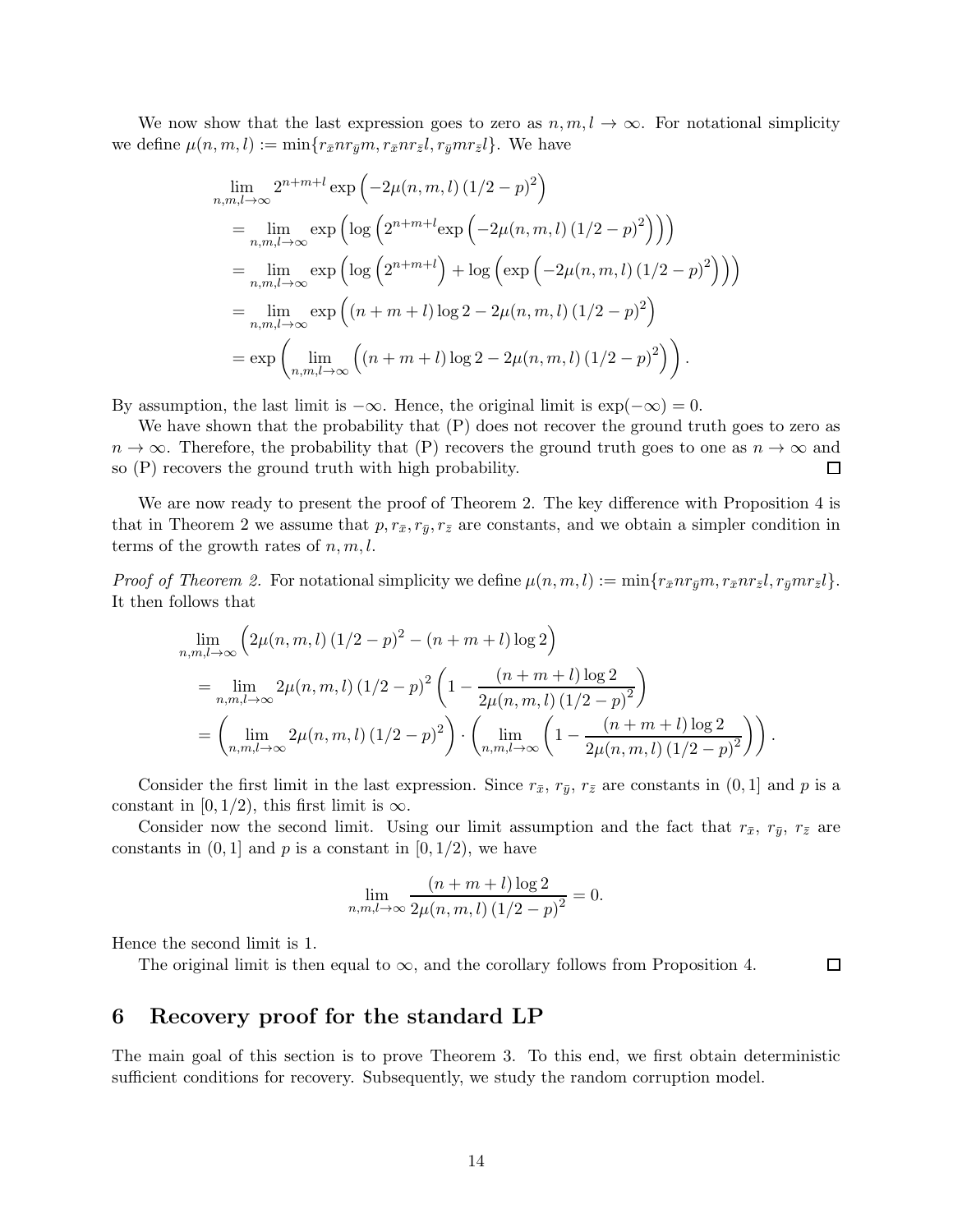#### 6.1 Deterministic recovery guarantee

In the following, we present deterministic recovery guarantees. We start by introducing some notation. Given binary vectors  $\bar{x} \in \{0,1\}^n$ ,  $\bar{y} \in \{0,1\}^m$ ,  $\bar{z} \in \{0,1\}^l$  and a binary tensor  $\mathcal{G} \in$  $\{0,1\}^{n \times m \times l}$ , define:

$$
\mathcal{P} := \{ (i, j, k) \in [n] \times [m] \times [l] : \bar{x}_i = \bar{y}_j = \bar{z}_k = 1 \},
$$
  
\n
$$
\mathcal{N} := \{ (i, j, k) \in [n] \times [m] \times [l] : \bar{x}_i = 0 \lor \bar{y}_j = 0 \lor \bar{z}_k = 0 \},
$$
  
\n
$$
\mathcal{T} := \{ (i, j, k) \in [n] \times [m] \times [l] : g_{ijk} = \bar{x}_i \bar{y}_j \bar{z}_k \},
$$
  
\n
$$
\mathcal{F} := \{ (i, j, k) \in [n] \times [m] \times [l] : g_{ijk} = 1 - \bar{x}_i \bar{y}_j \bar{z}_k \}.
$$

It then follows that

$$
S_0 = (\mathcal{T} \cap \mathcal{N}) \cup (\mathcal{F} \cap \mathcal{P}), \qquad S_1 = (\mathcal{T} \cap \mathcal{P}) \cup (\mathcal{F} \cap \mathcal{N}),
$$

where  $S_0, S_1$  are as defined in (1). We first focus on the special case in which the input tensor  $\mathcal G$  is not corrupted; i.e.,  $\mathcal{F} = \emptyset$ . Subsequently, we consider the problem with corrupted inputs.

**Proposition 5.** Let  $\bar{x} \in \{0,1\}^n$ ,  $\bar{y} \in \{0,1\}^m$ ,  $\bar{z} \in \{0,1\}^l$ . Define  $\bar{W} = (w_{ijk}) := \bar{x} \otimes \bar{y} \otimes \bar{y}$  $\bar{z} \in \{0,1\}^{n \times m \times l}$  and let  $\mathcal{G} := \bar{\mathcal{W}}$ . Then  $(\bar{x}, \bar{y}, \bar{z}, \bar{\mathcal{W}})$  is an optimal solution of Problem (sLP). Furthermore,  $(\bar{x}, \bar{y}, \bar{z}, \bar{W})$  is the unique optimal solution of Problem (sLP) if and only if  $\bar{x}, \bar{y}, \bar{z} \neq 0$ .

*Proof.* First, we show that  $(\bar{x}, \bar{y}, \bar{z}, \mathcal{W})$  is an optimal solution of Problem (sLP). Since  $\mathcal{G} = \mathcal{W}$ , in Problem (sLP), we have  $S_0 = \mathcal{N}$  and  $S_1 = \mathcal{P}$ . Let  $(x, y, z, \mathcal{W})$  be a feasible solution to Problem (sLP). The objective value of this solution is nonnegative, since  $w_{ijk} \geq 0$  for every  $(i, j, k) \in \mathcal{N}$ and  $w_{ijk} \leq 1$  for every  $(i, j, k) \in \mathcal{P}$ . Since  $(\bar{x}, \bar{y}, \bar{z}, \bar{\mathcal{W}})$  is a feasible solution to Problem (sLP) with objective value zero, it is then an optimal solution to Problem (sLP).

In the rest of the proof we show the "if and only if" in the statement. First, we prove the "only if": We assume that at least one among  $\bar{x}, \bar{y}, \bar{z}$  is the zero vector, and we show that  $(\bar{x}, \bar{y}, \bar{z}, \mathcal{W})$ is not the unique optimal solution of Problem (sLP). Assume  $\bar{x} = 0$ . It is then simple to check that  $(\bar{x}, 1 - \bar{y}, \bar{z}, \bar{W})$  is another optimal solution to Problem (sLP). The cases  $\bar{y} = 0$  and  $\bar{z} = 0$  are symmetric, so this concludes the proof of the "only if".

In the remainder of the proof we show the "if" in the statement: We assume  $\bar{x}, \bar{y}, \bar{z} \neq 0$  and show that  $(\bar{x}, \bar{y}, \bar{z}, \mathcal{W})$  is the unique optimal solution of Problem (sLP). Since the objective value of  $(\bar{x}, \bar{y}, \bar{z}, \bar{W})$  is zero, it suffices to show that, if  $(x, y, z, W)$  is a feasible solution to Problem (sLP) with objective value zero, then we have  $(x, y, z, \mathcal{W}) = (\bar{x}, \bar{y}, \bar{z}, \mathcal{W})$ . Since the objective value of  $(x, y, z, W)$  is zero, we have  $w_{ijk} = 0$  for every  $(i, j, k) \in \mathcal{N}$  and  $w_{ijk} = 1$  for every  $(i, j, k) \in \mathcal{P}$ . Thus  $W = W$ .

We now show that, for every  $i \in [n], \bar{x}_i = 1$  implies  $x_i = 1$ . Since  $\bar{y}, \bar{z} \neq 0$ , there exist  $j \in [m],$  $k \in [l]$  such that  $\bar{y}_j = 1$ ,  $\bar{z}_k = 1$ . Then we have  $(i, j, k) \in \mathcal{P}$  and so  $w_{ijk} = 1$ . Constraints (3), (5) then imply  $x_i = 1$ . Next, we show that, for every  $i \in [n]$ ,  $\bar{x}_i = 0$  implies  $x_i = 0$ . Since  $\bar{y}, \bar{z} \neq 0$ , there exist  $j \in [m], k \in [l]$  such that  $\bar{y}_j = 1, \bar{z}_k = 1$ . Then we have  $(i, j, k) \in \mathcal{N}$  and so  $w_{ijk} = 0$ . Constraints (4), (5) then imply  $x_i = 0$ . We have shown that  $x = \bar{x}$ . Symmetrically, we obtain  $y = \bar{y}$  and  $z = \bar{z}$ .  $\Box$ 

Henceforth, assume that  $\mathcal{F} \neq \emptyset$ . In the following, we first present a sufficient condition under which an optimal solution of Problem (sLP) coincides with the ground truth. Next, we investigate the question of uniqueness. For every  $i \in [n]$  and  $r, s \in \{0, 1\}$ , define

$$
T_{rs}^{x,i} := \Big|(j,k) \in [m] \times [l]: \bar{y}_j = r, \bar{z}_k = s, (i,j,k) \in \mathcal{T}\Big|,
$$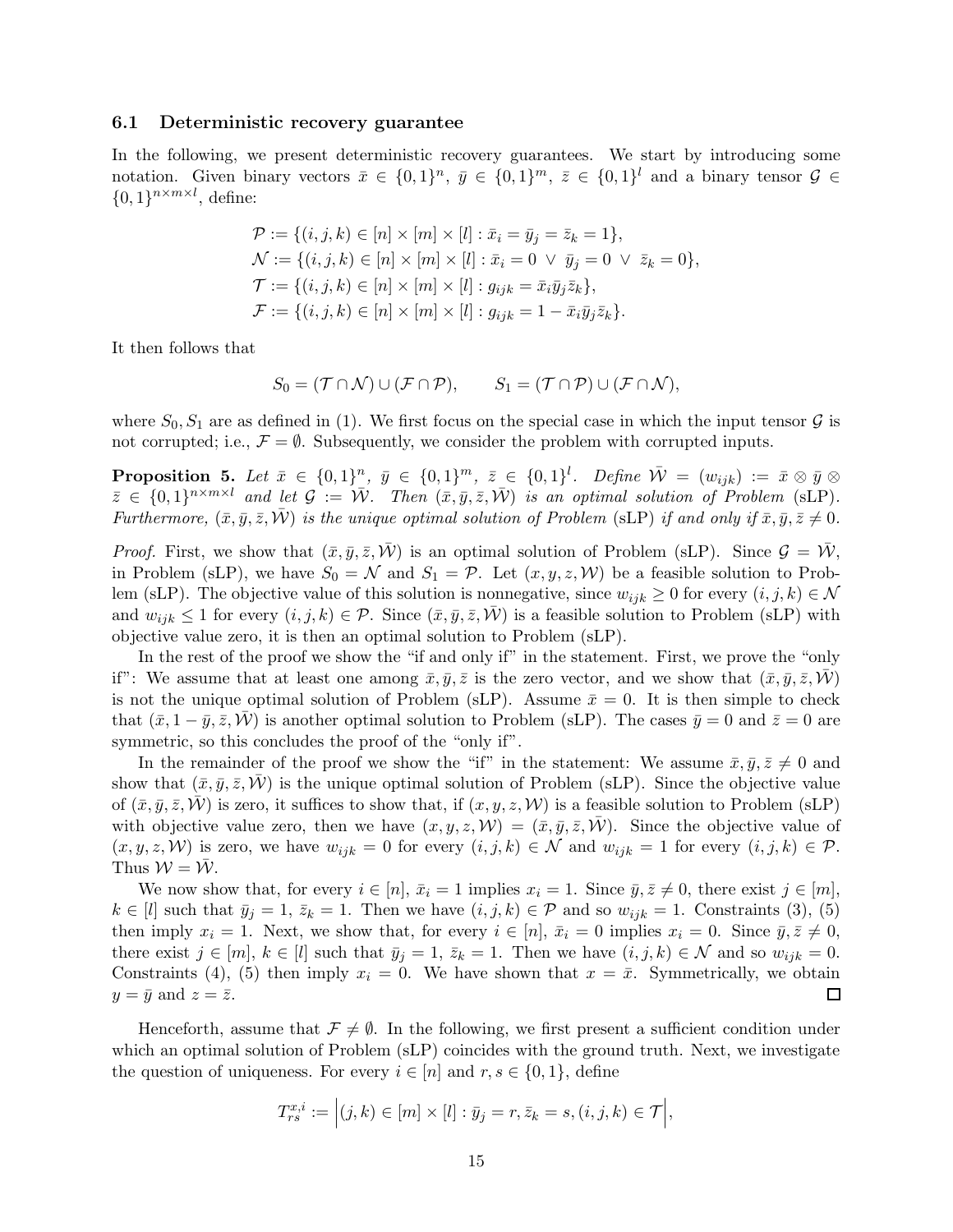$$
F_{rs}^{x,i} := \Big| (j,k) \in [m] \times [l] : \bar{y}_j = r, \bar{z}_k = s, (i,j,k) \in \mathcal{F} \Big|.
$$

Parameters  $T_{rs}^{y,j}, F_{rs}^{y,j}$  for all  $j \in [m]$ , and  $T_{rs}^{z,k}, F_{rs}^{z,k}$  for all  $k \in [l]$  are similarly defined. Finally, define  $T^{x,i} = T^{x,i}_{00} + T^{x,i}_{10} + T^{x,i}_{01} + T^{x,i}_{11}$  and  $F^{x,i} = F^{x,i}_{00} + F^{x,i}_{10} + F^{x,i}_{01} + F^{x,i}_{11}$ . Parameters  $T^{y,j}$ ,  $F^{y,j}$ ,  $T^{z,k}$ ,  $F^{z,k}$  are similarly defined.

**Proposition 6.** Let  $\bar{x} \in \{0,1\}^n$ ,  $\bar{y} \in \{0,1\}^n$ ,  $\bar{z} \in \{0,1\}^l$  and define  $\bar{W} = (w_{ijk}) := \bar{x} \otimes \bar{y} \otimes \bar{z} \in \mathbb{R}^l$  ${0,1}^{n \times m \times l}$ . Suppose that  $\mathcal{F} \neq \emptyset$ . Then  $(\bar{x}, \bar{y}, \bar{z}, \bar{W})$  is an optimal solution of Problem (sLP), if the following conditions are satisfied:

- 1. For each  $i \in [n]$  with  $\bar{x}_i = 0$ , we have  $F^{x,i} > 0$ , for each  $j \in [m]$  with  $\bar{y}_j = 0$ , we have  $F^{y,j} > 0$ , and for each  $k \in [l]$  with  $\bar{z}_k = 0$ , we have  $F^{z,k} > 0$ .
- 2. For each  $i \in [n]$  with  $\bar{x}_i = 0$ , we have

$$
T_{11}^{x,i} \ge \frac{1}{3} F_{00}^{x,i} + \frac{1}{2} (F_{01}^{x,i} + F_{10}^{x,i}) + F_{11}^{x,i}.
$$
 (22)

Symmetrically, (22) holds when replacing  $(x, i, n)$  by  $(y, j, m)$  and  $(z, k, l)$ , respectively.

3. For each  $i \in [n]$  with  $\bar{x}_i = 1$ , we have

$$
\frac{1}{3}T_{11}^{x,i} \ge F_{11}^{x,i} + \sum_{\substack{(j,k):(i,j,k)\in\mathcal{T}:\\j_j=0,\bar{z}_k=1}} \frac{1}{T_{11}^{y,j}} \left(\frac{1}{3}F_{00}^{y,j} + \frac{1}{2}(F_{01}^{y,j} + F_{10}^{y,j}) + F_{11}^{y,j}\right) \n+ \sum_{\substack{(j,k):(i,j,k)\in\mathcal{T}:\\j_j=1,\bar{z}_k=0}} \frac{1}{T_{11}^{z,k}} \left(\frac{1}{3}F_{00}^{z,k} + \frac{1}{2}(F_{01}^{z,k} + F_{10}^{z,k}) + F_{11}^{z,k}\right).
$$
\n(23)

Symmetrically, (23) holds when switching  $(x, i, n)$  by  $(y, j, m)$  and switching  $(x, i, n)$  by  $(z, k, l)$ .

*Proof.* We start by constructing the dual of Problem (sLP). Define dual variables  $\lambda_{ijk}^x$ ,  $\lambda_{ijk}^y$ ,  $\lambda_{ijk}^z$ for all  $(i, j, k) \in S_1$  associated with the first, the second and the third set of constraints in  $(3)$ , respectively. Define  $\mu_{ijk}^1, \mu_{ijk}^2$  for all  $(i, j, k) \in S_0$  associated with the first and the second set of constraints in (4), respectively. Finally, define  $u_i^x$  (resp.  $l_i^x$ ) for all  $i \in [n]$ ,  $u_j^y$  $_j^y$  (resp.  $l_j^y$  $_{j}^{y}$ ) for all  $j \in [m]$ , and  $u_k^z$  (resp.  $l_k^z$ ) for all  $k \in [l]$ , associated with  $x_i \leq 1$  (resp.  $-x_i \leq 0$ ),  $y_j \leq 1$  (resp.  $-y_j \leq 0$ , and  $z_k \leq 1$  (resp.  $-z_k \leq 0$ ) respectively. It then follows that the dual of Problem (sLP) is given by

$$
\max \quad |S_1| - 2 \sum_{(i,j,k)\in S_0} \mu_{ijk}^2 - \sum_{i \in [n]} u_i^x - \sum_{j \in [m]} u_j^y - \sum_{k \in [l]} u_k^z \tag{SD}
$$

s.t.

$$
\sum_{(j,k):(i,j,k)\in S_0} \mu_{ijk}^2 + u_i^x - l_i^x = \sum_{(j,k):(i,j,k)\in S_1} \lambda_{ijk}^x, \qquad \forall i \in [n]
$$
\n(24)

$$
\sum_{(i,k):(i,j,k)\in S_0} \mu_{ijk}^2 + u_j^y - l_j^y = \sum_{(i,k):(i,j,k)\in S_1} \lambda_{ijk}^y, \qquad \forall j \in [m]
$$
\n(25)

$$
\sum_{(i,j):(i,j,k)\in S_0} \mu_{ijk}^2 + u_k^z - l_k^z = \sum_{(i,j):(i,j,k)\in S_1} \lambda_{ijk}^z, \qquad \forall k \in [l]
$$
\n(26)

$$
\lambda_{ijk}^x + \lambda_{ijk}^y + \lambda_{ijk}^z = 1, \qquad \forall (i, j, k) \in S_1
$$
\n
$$
(27)
$$

 $\mu_{ijk}^1 + \mu_{ijk}^2 = 1, \qquad \forall (i, j, k) \in S_0$  (28)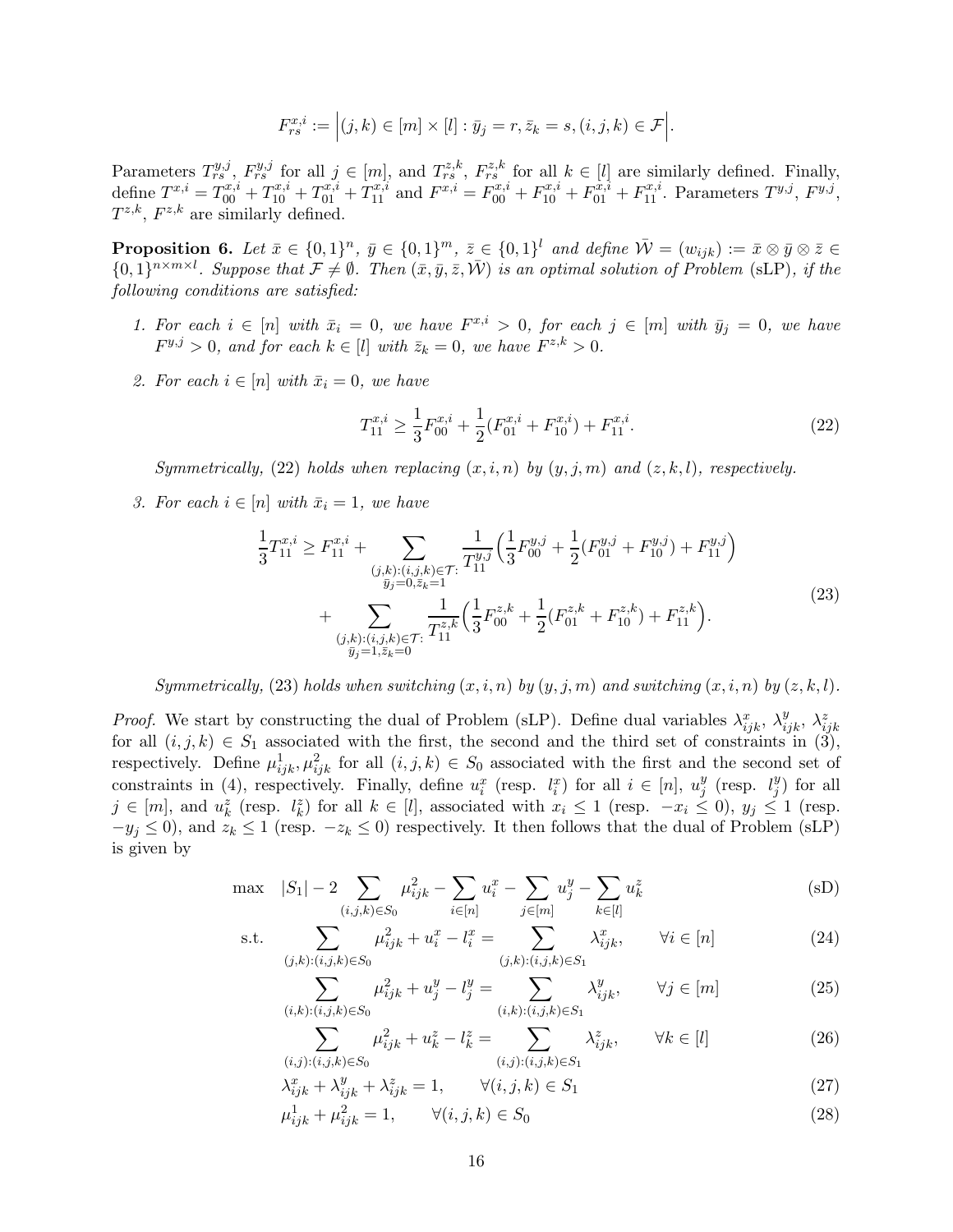$$
\lambda_{ijk}^x \ge 0, \ \lambda_{ijk}^y \ge 0, \ \lambda_{ijk}^z \ge 0, \qquad \forall (i, j, k) \in S_1 \tag{29}
$$

$$
\mu_{ijk}^1 \ge 0, \mu_{ijk}^2 \ge 0, \qquad \forall (i, j, k) \in S_0 \tag{30}
$$

$$
l_i^x \ge 0, \ \forall i \in [n], \ l_j^y \ge 0, \ \forall j \in [m], \ l_k^z \ge 0, \ \forall k \in [l]
$$
\n
$$
(31)
$$

$$
u_i^x \ge 0, \ \forall i \in [n], \ u_j^y \ge 0, \ \forall j \in [m], \ u_k^z \ge 0, \ \forall k \in [l]. \tag{32}
$$

To prove the optimality of  $(\bar{x}, \bar{y}, \bar{z}, \bar{W})$ , it suffices to construct a dual feasible point  $(\bar{\lambda}^x, \bar{\lambda}^y, \bar{\lambda}^z, \bar{\mu}^1, \bar{\lambda}^z, \bar{\mu}^z, \bar{\mu}^z, \bar{\mu}^z, \bar{\mu}^z, \bar{\mu}^z, \bar{\mu}^z, \bar{\mu}^z, \bar{\mu}^z, \bar{\mu}^z, \bar{\mu}^z, \bar{\$  $(\bar{\mu}^2, \bar{u}^x, \bar{u}^y, \bar{u}^z)$  of Problem (sD) that satisfies complementary slackness. First, to satisfy (31) we set  $l_i^x = 0$  for all  $i \in [n], l_j^y = 0$  for all  $j \in [m]$  and  $l_k^z = 0$  for all  $k \in [l]$ . By complementary slackness, we have:

- (I) For each  $(i, j, k) \in \mathcal{F} \cap \mathcal{N}$ : (i) if  $\bar{x}_i = 1$ , we have  $\bar{\lambda}_{ijk}^x = 0$ , (ii) if  $\bar{y}_j = 1$ , we have  $\bar{\lambda}_{ijk}^y = 0$ , and (iii) if  $\bar{z}_k = 1$ , we have  $\bar{\lambda}_{ijk}^z = 0$ .
- (II) For each  $(i, j, k) \in \mathcal{F} \cap \mathcal{P}$ , we have  $\bar{\mu}_{ijk}^1 = 0$ ; in this case, by (28), we get  $\bar{\mu}_{ijk}^2 = 1$ .
- (III) For each  $(i, j, k) \in \mathcal{T} \cap \mathcal{N}$  with  $\bar{x}_i = \bar{y}_j = 0$  or  $\bar{x}_i = \bar{z}_k = 0$  or  $\bar{y}_j = \bar{z}_k = 0$ , we have  $\bar{\mu}_{ijk}^2 = 0$ ; in this case by (28), we get  $\bar{\mu}_{ijk}^1 = 1$ .
- (IV) For each  $i \in [n]$ , with  $\bar{x}_i = 0$ , we have  $\bar{u}_i^x = 0$ ; for each  $j \in [m]$ , with  $\bar{y}_j = 0$ , we have  $\bar{u}_j^y = 0$ ; for each  $k \in [l]$ , with  $\bar{z}_k = 0$ , we have  $\bar{u}_k^z = 0$ .

In order to satisfy constraints (27) and (29), we choose  $\bar{\lambda}^x, \bar{\lambda}^y, \bar{\lambda}^z$  as follows:

$$
\bar{\lambda}_{ijk}^{x} = \bar{\lambda}_{ijk}^{y} = \lambda_{ijk}^{z} = \frac{1}{3}, \forall (i, j, k) \in \mathcal{T} \cap \mathcal{P},
$$
  
\n
$$
\bar{\lambda}_{ijk}^{x} = \bar{\lambda}_{ijk}^{y} = \lambda_{ijk}^{z} = \frac{1}{3}, \forall (i, j, k) \in \mathcal{F} \cap \mathcal{N}, \text{ with } \bar{x}_{i} = \bar{y}_{j} = \bar{z}_{k} = 0,
$$
  
\n
$$
\bar{\lambda}_{ijk}^{x} = \bar{\lambda}_{ijk}^{y} = \frac{1}{2}, \forall (i, j, k) \in \mathcal{F} \cap \mathcal{N}, \text{ with } \bar{x}_{i} = \bar{y}_{j} = 0, \ \bar{z}_{k} = 1,
$$
  
\n
$$
\bar{\lambda}_{ijk}^{x} = \bar{\lambda}_{ijk}^{z} = \frac{1}{2}, \forall (i, j, k) \in \mathcal{F} \cap \mathcal{N}, \text{ with } \bar{x}_{i} = \bar{z}_{k} = 0, \ \bar{y}_{j} = 1,
$$
  
\n
$$
\bar{\lambda}_{ijk}^{y} = \bar{\lambda}_{ijk}^{z} = \frac{1}{2}, \forall (i, j, k) \in \mathcal{F} \cap \mathcal{N}, \text{ with } \bar{y}_{j} = \bar{z}_{k} = 0, \ \bar{x}_{i} = 1,
$$
  
\n
$$
\bar{\lambda}_{ijk}^{x} = 1, \forall (i, j, k) \in \mathcal{F} \cap \mathcal{N}, \text{ with } \bar{x}_{i} = 0, \ \bar{y}_{j} = \bar{z}_{k} = 1,
$$
  
\n
$$
\bar{\lambda}_{ijk}^{y} = 1, \forall (i, j, k) \in \mathcal{F} \cap \mathcal{N}, \text{ with } \bar{y}_{j} = 0, \ \bar{x}_{i} = \bar{z}_{k} = 1,
$$
  
\n
$$
\bar{\lambda}_{ijk}^{z} = 1, \forall (i, j, k) \in \mathcal{F} \cap \mathcal{N}, \text{ with } \bar{z}_{k} = 0, \ \bar{x}_{i} = \bar{y}_{j} = 1.
$$
\n(33)

Moreover, we let

$$
\bar{\mu}_{ijk}^2 = \alpha_i, \qquad \forall (i, j, k) \in \mathcal{T} \cap \mathcal{N}, \text{ with } \bar{x}_i = 0, \ \bar{y}_j = \bar{z}_k = 1, \n\bar{\mu}_{ijk}^2 = \beta_j, \qquad \forall (i, j, k) \in \mathcal{T} \cap \mathcal{N}, \text{ with } \bar{y}_j = 0, \ \bar{x}_i = \bar{z}_k = 1, \n\bar{\mu}_{ijk}^2 = \gamma_k, \qquad \forall (i, j, k) \in \mathcal{T} \cap \mathcal{N}, \text{ with } \bar{z}_k = 0, \ \bar{x}_i = \bar{y}_j = 1,
$$
\n(34)

where parameters  $\alpha_i, \beta_j, \gamma_k$  are to be determined later. By constraints (28) we have  $\bar{\mu}_{ijk}^1 = 1 - \alpha_i$ , for all  $(i, j, k) \in \mathcal{T} \cap \mathcal{N}$  with  $\bar{x}_i = 0$ ,  $\bar{y}_j = \bar{z}_k = 1$ ,  $\bar{\mu}_{ijk}^1 = 1 - \beta_j$ , for all  $(i, j, k) \in \mathcal{T} \cap \mathcal{N}$  with  $\bar{y}_j = 0$ ,  $\bar{x}_i = \bar{z}_k = 1$ , and  $\bar{\mu}_{ijk}^1 = 1 - \gamma_k$ , for all  $(i, j, k) \in \mathcal{T} \cap \mathcal{N}$ , with  $\bar{z}_k = 0$ ,  $\bar{x}_i = \bar{y}_j = 1$ . Hence to satisfy constraints (30) we impose

$$
0 \le \alpha_i \le 1, \qquad 0 \le \beta_j \le 1, \qquad 0 \le \gamma_k \le 1.
$$

Substituting  $(33)$  and  $(34)$  in constraints  $(24)-(26)$ , the following cases arise: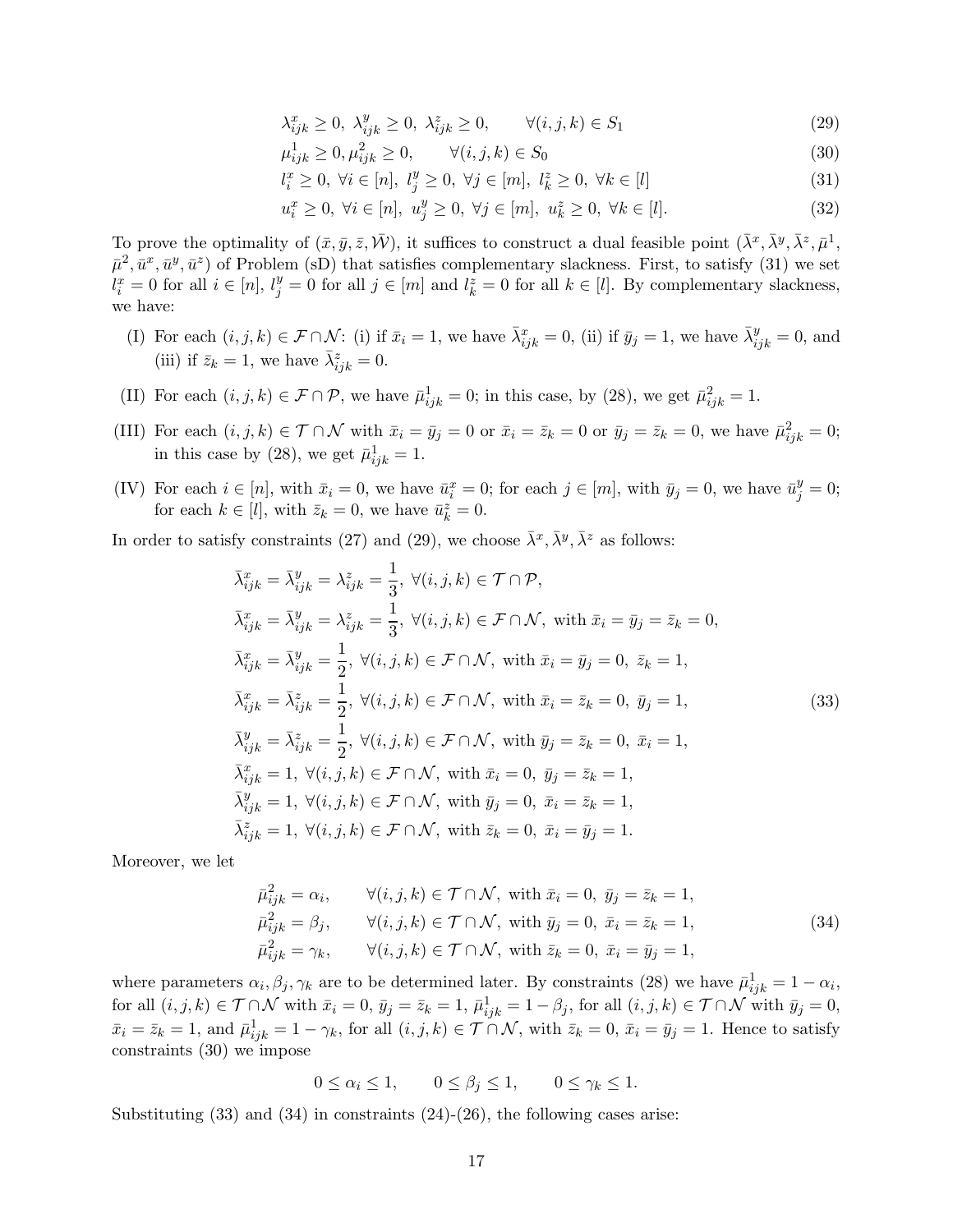• For each  $i \in [n]$  with  $\bar{x}_i = 0$ , constraints (24) simplify to

$$
\sum_{\substack{(j,k):(i,j,k)\in \mathcal{T}:\\ \bar{y}_j=\bar{z}_k=1}}\alpha_i=\sum_{\substack{(j,k):(i,j,k)\in \mathcal{F}:\\ \bar{y}_j=\bar{z}_k=0}}\frac{1}{3}+\sum_{\substack{(j,k):(i,j,k)\in \mathcal{F}:\\ (\bar{y}_j=1,\bar{z}_k=0)\vee (\bar{y}_j=0,\bar{z}_k=1)}}\frac{1}{2}+\sum_{\substack{(j,k):(i,j,k)\in \mathcal{F}:\\ \bar{y}_j=\bar{z}_k=1}}1.
$$

By Condition 1, we have  $F^{x,i} > 0$ , i.e., the right-hand side of the above inequality is positive. By inequality (22) of Condition 2, we have  $T_{11}^{x,i} > 0$ , i.e., the left-hand side of the above inequality is positive. Hence we obtain:

$$
\alpha_i = \frac{1}{T_{11}^{x,i}} \Big( \frac{1}{3} F_{00}^{x,i} + \frac{1}{2} (F_{01}^{x,i} + F_{10}^{x,i}) + F_{11}^{x,i} \Big). \tag{35}
$$

Clearly,  $\alpha_i \geq 0$ , hence it suffices to have  $\alpha_i \leq 1$ , which can be equivalently written as inequality (22). Similarly, for each  $j \in [m]$  with  $\bar{y}_j = 0$ , by Condition 1 we have  $F^{y,j} > 0$  and by symmetric counterpart of inequality (22) of Condition 2 we have  $T_{11}^{y,j} > 0$ . Hence to satisfy constraints (25), we let

$$
\beta_j = \frac{1}{T_{11}^{y,j}} \left( \frac{1}{3} F_{00}^{y,j} + \frac{1}{2} (F_{01}^{y,j} + F_{10}^{y,j}) + F_{11}^{y,j} \right). \tag{36}
$$

It then follows that the constraint  $\beta_i \leq 1$  can be equivalently written as a symmetric counterpart of inequality (22). Finally, for each  $k \in [l]$  with  $\bar{z}_k = 0$ , by Condition 1, we have  $F^{z,k} > 0$  and by symmetric counterpart of inequality (22) of Condition 2 we have  $T_{11}^{z,k} > 0$ . Hence to satisfy constraints (26), we let

$$
\gamma_k = \frac{1}{T_{11}^{z,k}} \Big( \frac{1}{3} F_{00}^{z,k} + \frac{1}{2} (F_{01}^{z,k} + F_{10}^{z,k}) + F_{11}^{z,k} \Big). \tag{37}
$$

It then follows that  $\gamma_k \leq 1$  can be equivalently written as a symmetric counterpart inequality (22).

• For each  $i \in [n]$  with  $\bar{x}_i = 1$ , constraints (24) simplify to

$$
\bar{u}_i^x=\sum\limits_{\substack{(j,k):(i,j,k)\in\mathcal{T}\\ \bar{y}_j=\bar{z}_k=1}}\frac{1}{3}-\sum\limits_{\substack{(j,k):(i,j,k)\in\mathcal{T}:\\ \bar{y}_j=0,\bar{z}_k=1}}\beta_j-\sum\limits_{\substack{(j,k):(i,j,k)\in\mathcal{T}:\\ \bar{y}_j=1,\bar{z}_k=0}}\gamma_k-\sum\limits_{\substack{(j,k):(i,j,k)\in\mathcal{F}\\ \bar{y}_j=\bar{z}_k=1}}1.
$$

Substituting for  $\beta_j, \gamma_k$  using (36) and (37), it follows that the constraint  $\bar{u}_i^x \geq 0$  can be equivalently written as inequality (23) of Condition 3 in Proposition 9. Similarly, substituting for  $\alpha_i, \gamma_k$ using (35) and (37) in equalities (25), it follows that for each  $j \in [m]$  with  $\bar{y}_j = 1$ , the constraint  $\bar{u}_j^y \geq 0$  can be written as a symmetric counterpart of inequality (23) of Condition 3. Finally, substituting for  $\alpha_i, \beta_j$  using (35) and (36) in equalities (26), it follows that for each  $k \in [l]$  with  $\bar{z}_k = 1$ , the constraint  $\bar{u}_k^z \geq 0$  can be written as a symmetric counterpart of inequality (23) of Condition 3.

 $\Box$ 

It is important to note that Condition 1 in the statement of Proposition 6 is not necessary and is only added to simplify the remaining conditions and the proof. As we will show shortly, for the random corruption model, this condition is not restrictive as it always holds with high probability, provided that  $p > 0$ . We now provide a sufficient condition under which the ground truth is the unique optimal solution of Problem (sLP). To this end, we use Mangasarian's characterization of uniqueness of LP optimal solutions [29]: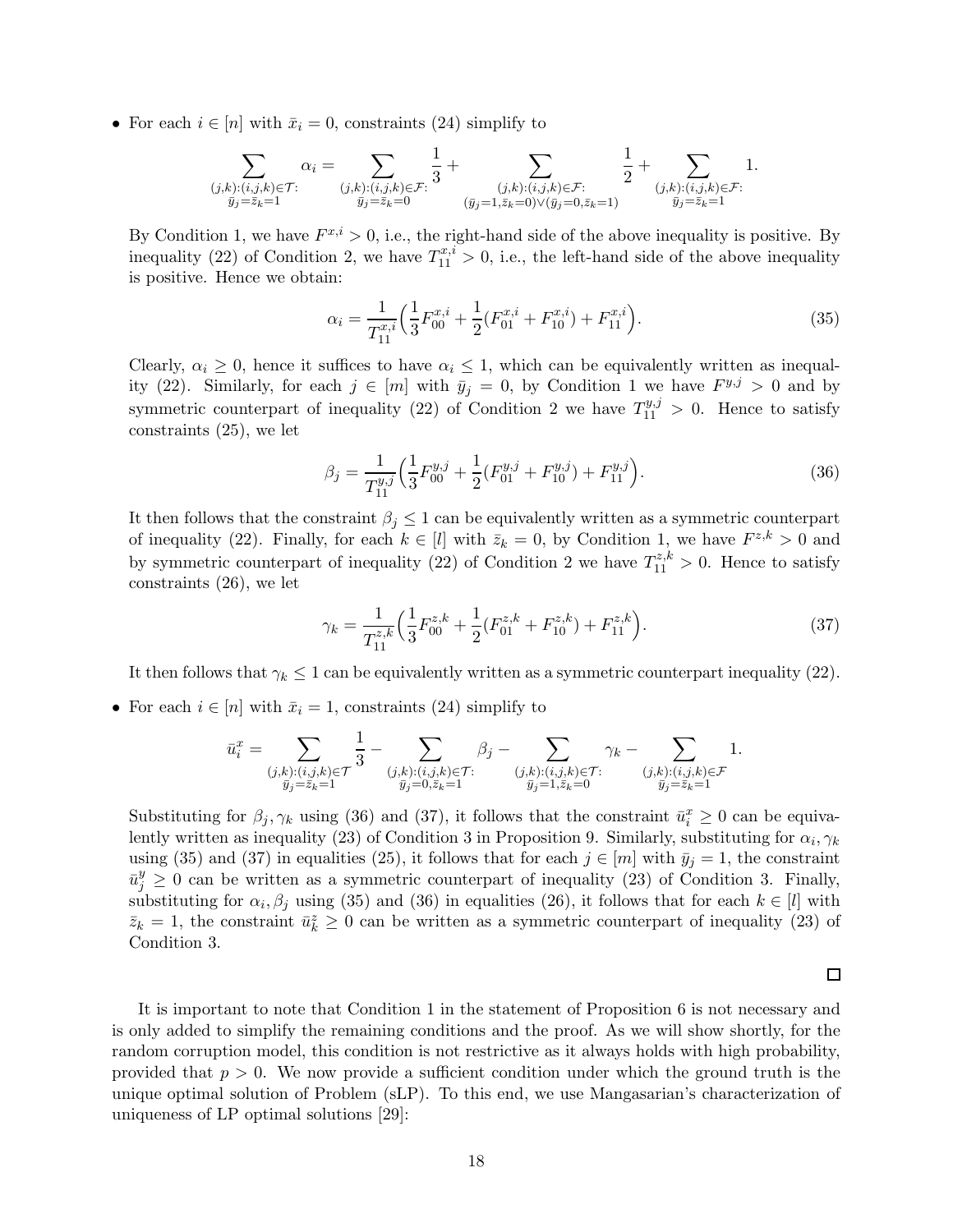**Proposition 7** (Part (iv) of Theorem 2 in [29]). Consider an LP whose feasible region is defined by  $Ax = b$  and  $Cx \leq d$ . Let  $\bar{x}$  be an optimal solution of this LP and denote by  $\bar{u}$  the subvector of a dual optimal solution corresponding to the inequality constraints. Let  $C_i$  denote the *i*-th row of C. Define  $K = \{i : C_i \bar{x} = d_i, \bar{u}_i > 0\}, L = \{i : C_i \bar{x} = d_i, \bar{u}_i = 0\}.$  Let  $C_K$  and  $C_L$  be the matrices whose rows are  $C_i$ ,  $i \in K$  and  $C_i$ ,  $i \in L$ , respectively. Then  $\bar{x}$  is the unique optimal solution of the LP, if there exists no x different from the zero vector satisfying

$$
Ax = 0, \qquad C_K x = 0, \qquad C_L x \le 0. \tag{38}
$$

Utilizing the above result, we are now ready to establish our uniqueness condition:

**Proposition 8.** Suppose that all assumptions of Proposition 6 hold. Moreover, suppose that inequalities (22) and (23) and their symmetric counterparts are strictly satisfied. Then  $(\bar{x}, \bar{y}, \bar{z}, \mathcal{W})$ is the unique optimal solution of Problem (sLP).

*Proof.* Let  $(\bar{x}, \bar{y}, \bar{z}, \bar{W})$  be an optimal solution of Problem (sLP). To prove the statement it suffices to show there is no  $(x, y, z, W)$  different from zero satisfying condition (38). We have:

- (i) Since inequalities (22) strictly hold, together with part (III) of complementary slackness in the proof of Proposition 6, we conclude that  $\bar{\mu}_{ijk}^1 > 0$  for all  $(i, j, k) \in \mathcal{T} \cap \mathcal{N}$ , implying  $w_{ijk} = 0$  for all  $(i, j, k) \in \mathcal{T} \cap \mathcal{N}$ .
- (ii) Since inequalities (23) strictly hold, we have  $\bar{u}_i^x > 0$  for all  $i \in [n]$  with  $\bar{x}_i = 1$ . This in turn implies that  $x_i = 0$  for all  $i \in [n]$  with  $\bar{x}_i = 1$ . By symmetry we conclude that  $y_j = 0$  for all  $j \in [m]$  with  $\bar{y}_j = 1$  and  $z_k = 0$  for all  $k \in [l]$  with  $\bar{z}_k = 1$ .
- (iii) By part (II) of complementary slackness in the proof of Proposition 6, we have  $\bar{\mu}_{ijk}^2 > 0$  for all  $(i, j, k) \in \mathcal{F} \cap \mathcal{P}$ , implying  $w_{ijk} = x_i + y_j + z_k$  for all  $(i, j, k) \in \mathcal{F} \cap \mathcal{P}$ . By part (ii) above this implies that  $w_{ijk} = 0$  for all  $(i, j, k) \in \mathcal{F} \cap \mathcal{P}$ .
- (iv) By (33) we have  $\bar{\lambda}_{ijk}^x > 0$  for all  $(i, j, k) \in \mathcal{T} \cap \mathcal{P}$ , implying  $w_{ijk} = x_i$  in this case. By part (ii) above, we conclude that  $w_{ijk} = 0$  for all  $(i, j, k) \in \mathcal{T} \cap \mathcal{P}$ .
- (v) By assumption 1 and inequality (22) of Proposition 6, for each  $i \in [n]$  with  $\bar{x}_i = 0$ , we have  $T_{11}^{x,i} \geq 1$ ; that is, Problem (sLP) contains a constraint of the form  $w_{ijk} \geq x_i + y_j + z_k - 2$ with  $(i, j, k) \in \mathcal{T}$  and  $\bar{x}_i = 0$ ,  $\bar{y}_j = \bar{z}_k = 1$ . By (34) and assumption 1, we have  $\bar{\mu}_{ijk}^2 > 0$ . Therefore,  $w_{ijk} = x_i + y_j + z_k = x_i$ , where the second equality follows from part (ii) above. By part (i) we have  $w_{ijk} = 0$ ; hence, we conclude that  $x_i = 0$  for any  $i \in [n]$  with  $\bar{x}_i = 0$ . By symmetry,  $y_j = 0$  for any  $j \in [m]$  with  $\bar{y}_j = 0$  and  $z_k = 0$  for any  $k \in [l]$  with  $\bar{z}_k = 0$ .
- (vi) By (33) for any  $(i, j, k) \in \mathcal{F} \cap \mathcal{N}$  with  $\bar{x}_i = 0$ , we have  $\bar{\lambda}_{ijk}^x > 0$ . This in turn implies that we must have  $w_{ijk} = x_i$ . By part (v) above we have  $x_i = 0$ , implying  $w_{ijk} = 0$ . By symmetry, it follows that  $w_{ijk} = 0$  for all  $(i, j, k) \in \mathcal{F} \cap \mathcal{N}$ .

From parts (i)-(vi) we conclude there is no  $(x, y, z, W)$  different from zero satisfying (38).  $\Box$ 

## 6.2 Recovery under the random corruption model

We now consider the random corruption model and prove Theorem 3, which provides a sufficient condition in terms of  $p, r_{\bar{x}}, r_{\bar{y}}, r_{\bar{z}}$  under which the standard LP recovers the ground truth with high probability. To this end, we define the following random variables. For each  $i \in [n], j \in [m], k \in [l]$ and  $r, s \in \{0, 1\}$ , denote by  $t_{jk \to rs}^{x,i}$  (resp.  $f_{jk \to rs}^{x,i}$ ) a random variable whose value equals 1, if  $\bar{y}_j = r$ ,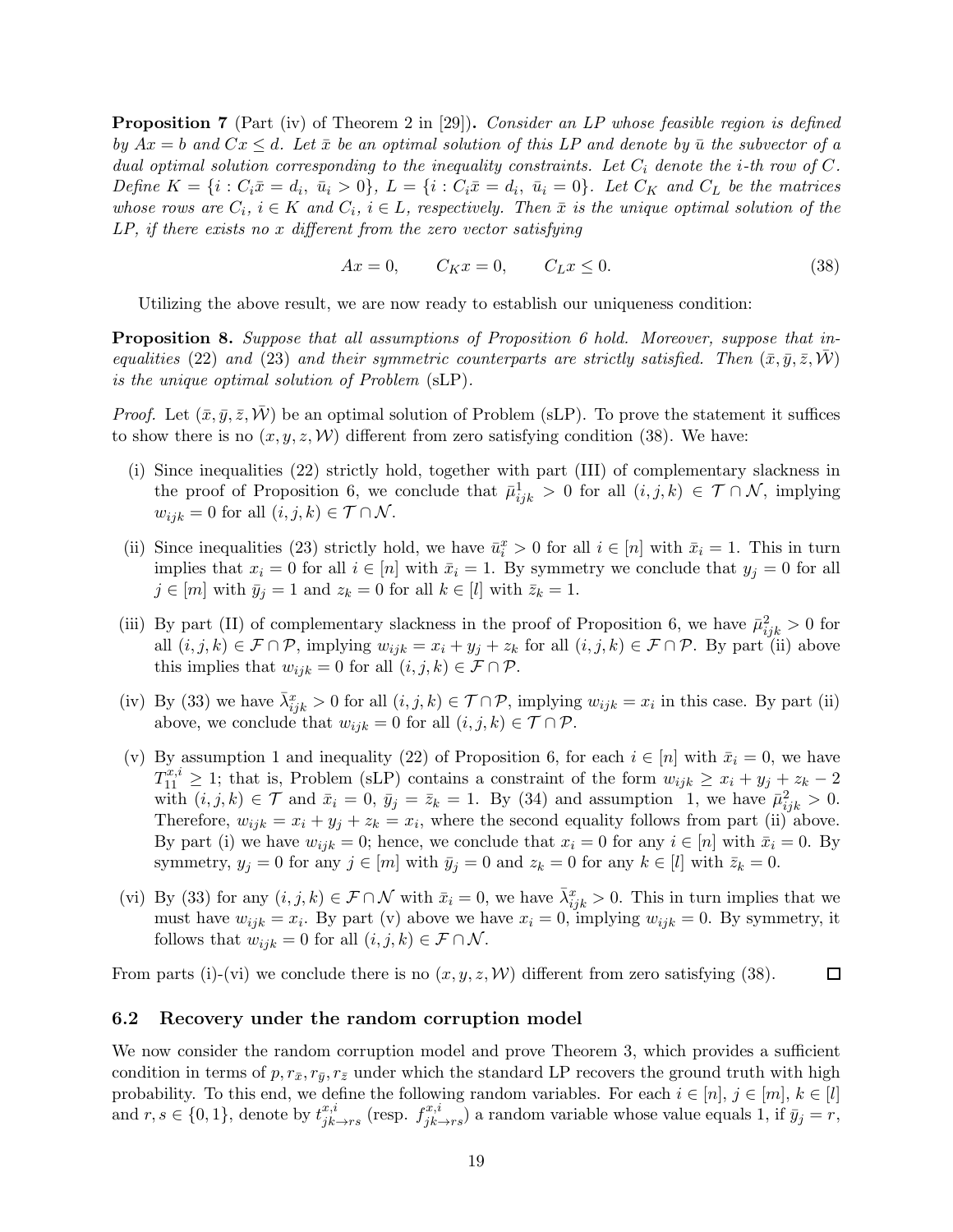$\bar{z}_k = s, (i, j, k) \in \mathcal{T}$  (resp.  $(i, j, k) \in \mathcal{F}$ ), and equals 0, otherwise. Random variables  $t_{ik}^{y,j}$  $\lim_{ik \to rs}$ ,  $f_{ik}^{y,j}$  $i k \rightarrow rs$  $t_{ij\rightarrow rs}^{z,k}$ ,  $f_{ij\rightarrow rs}^{z,k}$  for all  $i \in [n], j \in [m], k \in [l]$  are similarly defined. In the remainder of the paper, we denote by  $n_{\bar{x}}, n_{\bar{y}},$  and  $n_{\bar{z}}$  the number of ones in binary vectors  $\bar{x}, \bar{y}, \bar{z},$  i.e.,  $n_{\bar{x}} := nr_{\bar{x}}, n_{\bar{y}} := mr_{\bar{y}},$ and  $n_{\bar{z}} := lr_{\bar{z}}$ . For ease of notation, from now on, when we sum over index sets [n], [m], or [l], we omit the index set, with the understanding that indices i, i' are summed over [n], indices j, j' are summed over  $[m]$ , and indices  $k, k'$  are summed over  $[l]$ .

Proof of Theorem 3. First, let us we consider the case where the input tensor is not corrupted; i.e.,  $p = 0$ . From Proposition 5 it follows that if  $r_{\bar{x}}, r_{\bar{y}}, r_{\bar{z}}$  are positive, the standard LP recovers the ground truth.

Henceforth, suppose that  $p > 0$ . This assumption implies, in particular that  $\mathcal{F} \neq \emptyset$  with high probability. Denote by  $A^0$  the event that Condition 1 in Proposition 6 is satisfied. Denote by  $A^1$ , the event that all inequalities of the form (22) and symmetric counterparts strictly hold. Moreover, denote by  $A^2$  the event that all inequalities of the form  $(23)$  and symmetric counterparts strictly hold. Denote by  $A_{\text{recovery}}$  the event that the standard LP recovers the ground truth. Then, by Proposition 8 we have  $\mathbb{P}[A_{\text{recovery}}] \geq \mathbb{P}[A^0 \cap A^1 \cap A^2]$ . Since  $A_{\text{recovery}}$  is the intersection of a constant number of events  $A^i$ , to establish recovery with high probability, it suffices to prove that each  $A^i$ ,  $i \in \{0, 1, 2\}$  occurs with high probability.

Claim 1. Event  $A^0$  occurs with high probability.

*Proof of claim.* We have  $A^0 = A_1^0 \cap A_2^0 \cap A_3^0$ , where the event  $A_1^0$  occurs if

$$
\frac{1}{ml} \sum_{j,k} f_{jk}^{x,i} > 0, \qquad \forall i \in [n], \tag{39}
$$

where  $f_{jk}^{x,i} = 1$ , if  $(i, j, k) \in \mathcal{F}$  and  $f_{jk}^{x,i} = 0$ , otherwise. The event  $A_2^0$  occurs if  $\frac{1}{nl} \sum_{i,k} f_{ik}^{y,j} > 0$ ,  $\forall j \in [m],$  where  $f_{ik}^{y,j} = 1$ , if  $(i, j, k) \in \mathcal{F}$  and  $f_{ik}^{y,j} = 0$ , otherwise. The event  $A_3^0$  occurs if 1  $\frac{1}{nm}\sum_{i,j}f_{ij}^{z,k} > 0$ ,  $\forall k \in [l]$ , where  $f_{ij}^{z,k} = 1$ , if  $(i,j,k) \in \mathcal{F}$  and  $f_{ij}^{z,k} = 0$ , otherwise. We show that event  $A_1^0$  occurs with high probability. Using a similar line of arguments, it follows that  $A_2^0$  and  $A_3^0$  occur with high probability. Denote by  $\epsilon$  the expected value of the left-hand side of inequality (39). Then:

$$
\epsilon := \mathbb{E}\left[\frac{1}{ml}\sum_{j,k} f_{jk}^{x,i}\right] = \frac{1}{ml}\sum_{j,k} \mathbb{E}\left[f_{jk}^{x,i}\right] = p > 0,
$$

where the inequality follows by assumption. Then:

$$
\mathbb{P}[A_1^0] = \mathbb{P}\Big[\bigcap_{i=1}^n \Big\{\frac{1}{ml}\sum_{j,k} f_{jk}^{x,i} > 0\Big\}\Big] \ge \mathbb{P}\Big[\bigcap_{i=1}^n \Big\{\Big|\frac{1}{ml}\sum_{j,k} f_{jk}^{x,i} - \mathbb{E}\Big[\frac{1}{ml}\sum_{j,k} f_{jk}^{x,i}\Big]\Big| \le \epsilon\Big\}\Big]
$$
  

$$
\ge 1 - \sum_{i=1}^n \mathbb{P}\Big[\Big|\frac{1}{ml}\sum_{j,k} f_{jk}^{x,i} - \mathbb{E}\Big[\frac{1}{ml}\sum_{j,k} f_{jk}^{x,i}\Big]\Big| > \epsilon\Big] \ge 1 - 2n \exp(-2ml\epsilon^2),
$$

where the first inequality follows by set inclusion, the second inequality follows by taking the union bound and the last inequality follows from the application of Hoeffding's inequality since the random variables  $0 \leq f_{jk}^{x,i} \leq 1$  for all  $i \in [n], j \in [m], k \in [l]$  are independent. The proof then follows since by assumption  $\epsilon = p$  is a positive constant independent of  $n, m, l$  and since the limit assumptions in the theorem imply that, as n, m, l → ∞, we have n exp(−ml) → 0. ⋄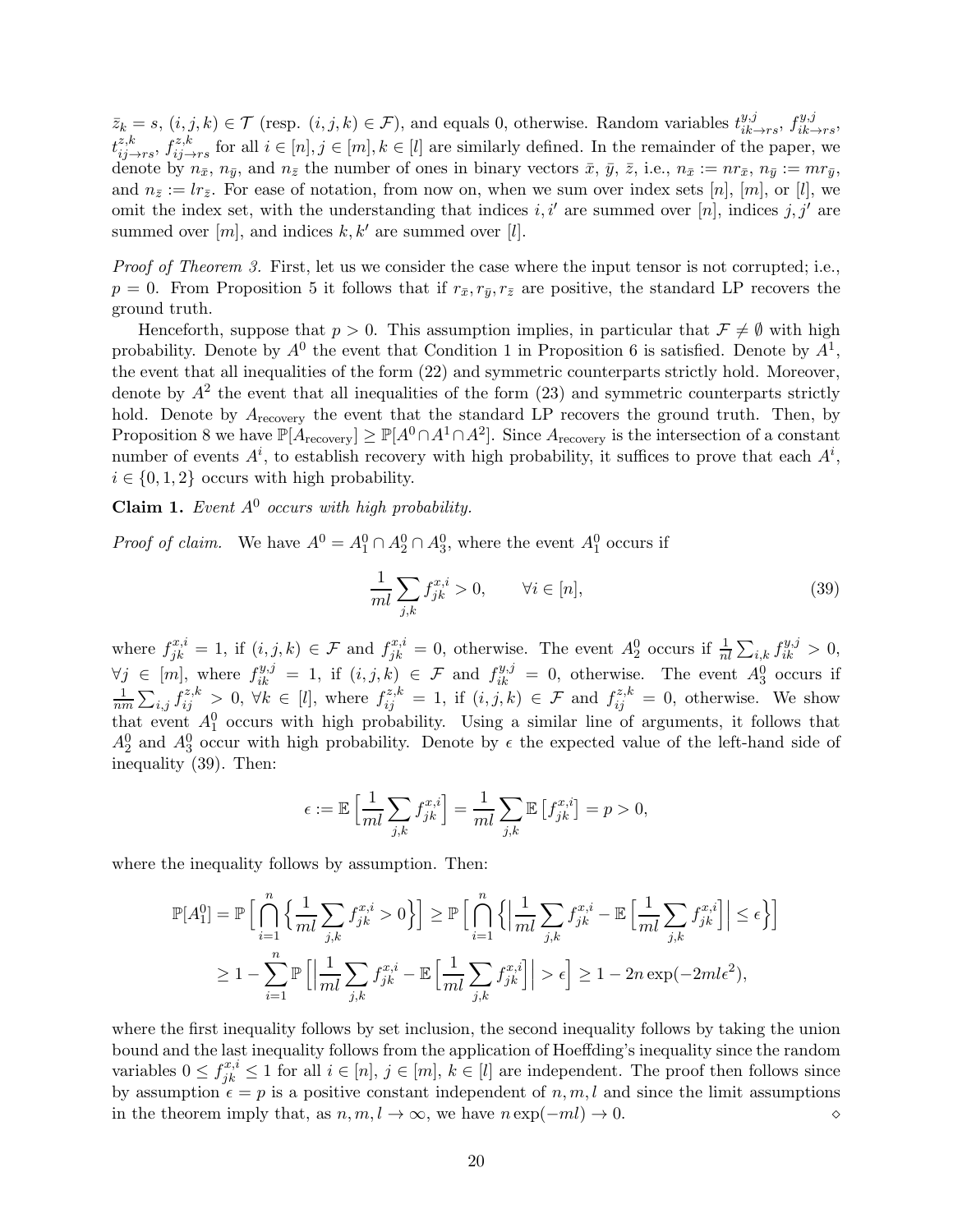## Claim 2. Event  $A^1$  occur with high probability.

*Proof of claim.* Denote by  $A_1^1$  the event that inequalities (22) are strictly satisfied. By symmetry, to show that  $A^1$  occurs with high probability, it suffices to show that  $A_1^1$  occurs with high probability. For each  $i \in [n]$ , define

$$
Y_{jk}^{x,i} := t_{jk \to 11}^{x,i} - \frac{1}{3} f_{jk \to 00}^{x,i} - \frac{1}{2} f_{jk \to 01}^{x,i} - \frac{1}{2} f_{jk \to 10}^{x,i} - f_{jk \to 11}^{x,i}.
$$

It then follows that event  $A<sup>1</sup>$  occurs if

$$
\frac{1}{ml} \left( \sum_{j,k} Y_{jk}^{x,i} \right) > 0, \qquad \forall i \in [n] \text{ with } \bar{x}_i = 0. \tag{40}
$$

Denote by  $\epsilon$  the expected value of the left-side of (40). For any  $i \in [n]$  with  $\bar{x}_i = 0$ , we have:

$$
\epsilon = \frac{1}{ml} \sum_{j,k} \left( \mathbb{E}[t_{jk \to 11}^{x,i}] - \frac{1}{3} \mathbb{E}[f_{jk \to 00}^{x,i}] - \frac{1}{2} \mathbb{E}[f_{jk \to 01}^{x,i}] - \frac{1}{2} \mathbb{E}[f_{jk \to 10}^{x,i}] - \mathbb{E}[f_{jk \to 11}^{x,i}] \right)
$$
  
=  $(1-p)r_{\bar{y}}r_{\bar{z}} - \frac{1}{3}p(1-r_{\bar{y}})(1-r_{\bar{z}}) - \frac{1}{2}p(r_{\bar{y}}(1-r_{\bar{z}}) + r_{\bar{z}}(1-r_{\bar{y}})) - pr_{\bar{y}}r_{\bar{z}}.$  (41)

Since  $p > 0$ , it follows that inequality  $\epsilon > 0$  can be equivalently written as

$$
p < \frac{6r_{\bar{y}}r_{\bar{z}}}{(8r_{\bar{y}}r_{\bar{z}} + r_{\bar{y}} + r_{\bar{z}} + 2)}.\tag{42}
$$

It is simple to check that the above condition is implied by inequality (20). Notice that by symmetry, the inequalities obtained by replacing  $(x, i, n)$  by  $(y, j, m)$  in (22) strictly hold in expectation if  $p < \frac{6r_{\bar{x}}r_{\bar{z}}}{(8r_{\bar{x}}r_{\bar{z}}+r_{\bar{x}}+r_{\bar{z}}+2)}$ , and the inequalities obtained by replacing  $(x, i, n)$  by  $(z, k, l)$  in (22) strictly hold in expectation if  $p < \frac{6r_{\bar{x}}r_{\bar{y}}}{(8r_{\bar{x}}r_{\bar{y}}+r_{\bar{x}}+r_{\bar{y}}+2)}$ . Since by assumption  $r_{\bar{x}} \geq r_{\bar{y}} \geq r_{\bar{z}}$ , it can be checked that the latter two are implied by inequality (42).

Define  $I_0 = \{i \in [n] : \bar{x}_i = 0\}$ . We now show that event  $A_1$  occurs with high probability:

$$
\mathbb{P}[A_1^1] = \mathbb{P}\left[\bigcap_{i \in I_0} \left\{\frac{1}{ml} \sum_{j,k} Y_{jk}^{x,i} > 0\right\}\right] = \mathbb{P}\left[\bigcap_{i \in I_0} \left\{\frac{1}{ml} \sum_{j,k} Y_{jk}^{x,i} - \mathbb{E}\left[\frac{1}{ml} \sum_{j,k} Y_{jk}^{x,i}\right] > -\epsilon\right\}\right]
$$
  
\n
$$
\geq \mathbb{P}\left[\bigcap_{i \in I_0} \left\{\left|\frac{1}{ml} \sum_{j,k} Y_{jk}^{x,i} - \mathbb{E}\left[\frac{1}{ml} \sum_{j,k} Y_{jk}^{x,i}\right]\right| < \epsilon\right\}\right]
$$
  
\n
$$
\geq 1 - \sum_{i \in I_0} \mathbb{P}\left[\left|\frac{1}{ml} \sum_{j,k} Y_{jk}^{x,i} - \mathbb{E}\left[\frac{1}{ml} \sum_{j,k} Y_{jk}^{x,i}\right]\right| \geq \epsilon\right] \geq 1 - 2n \exp\left(-\frac{ml\epsilon^2}{2}\right),
$$

where the first inequality follows from set inclusion, the second inequality follows from taking the union bound, and the last inequality follows from the application of Hoeffding's inequality using the fact that  $Y_{jk}^{x,i}$ , for all  $i, j, k$  are independent random variables and  $-1 \leq Y_{jk}^{x,i} \leq 1$ . Since by assumption  $p, r_{\bar{y}}, r_{\bar{z}}$  are positive constants, from (41) it follows that  $\epsilon$  is a constant. Moreover, as we detailed above, by (20) we have  $\epsilon > 0$ . The proof then follows since the limit assumptions in the theorem imply that, as  $n, m, l \to \infty$ , we have  $n \exp(-ml) \to 0$ .

Claim 3. Events  $A^2$  occurs with high probability.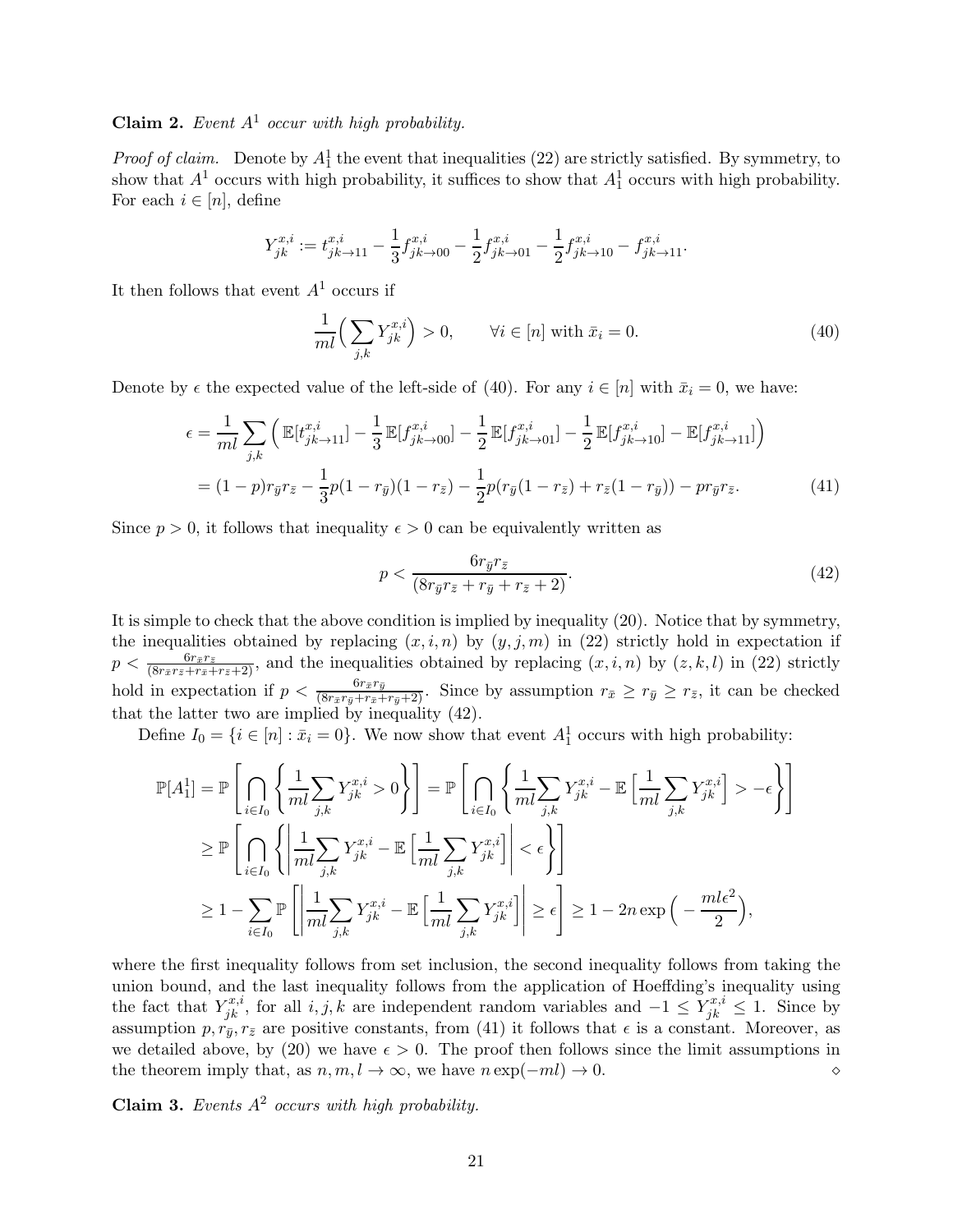*Proof of claim.* Denote by  $A_1^2$  the event that inequalities (23) are strictly satisfied. By symmetry, to show that  $A^2$  occurs with high probability, it suffices to show that  $A_1^2$  occurs with high probability. First notice that by Condition 2 of Proposition 6, inequalities  $(23)$  can be equivalently written as:

$$
\frac{1}{ml}(\frac{1}{3}T_{11}^{x,i} - F_{11}^{x,i}) - \frac{1}{m} \sum_{j \in [m]:\bar{y}_j=0} \left( \frac{1}{l} \sum_{\substack{k \in [l]:\bar{z}_k=1,\\(i,j,k) \in \mathcal{T}}} \min \left\{ \frac{1}{T_{11}^{y,j}} \left( \frac{1}{3} F_{00}^{y,j} + \frac{1}{2} (F_{01}^{y,j} + F_{10}^{y,j}) + F_{11}^{y,j} \right), 1 \right\} \right)
$$

$$
- \frac{1}{l} \sum_{k \in [l]:\bar{z}_k=0} \left( \frac{1}{m} \sum_{\substack{j \in [m]:\bar{y}_j=1\\(i,j,k) \in \mathcal{T}}} \min \left\{ \frac{1}{T_{11}^{z,k}} \left( \frac{1}{3} F_{00}^{z,k} + \frac{1}{2} (F_{01}^{z,k} + F_{10}^{z,k}) + F_{11}^{z,k} \right), 1 \right\} \right) \ge 0.
$$

We next define some random variables associated with the above inequality. For each  $i \in [n]$  with  $\bar{x}_i = 1$ , and for each  $(j, k) \in [m] \times [l]$ , define

$$
\nu_{ik}^{y,j} := \frac{\sum_{i',k'} \left( \frac{1}{3} f_{i'k'\to 00}^{y,j} + \frac{1}{2} f_{i'k'\to 01}^{y,j} + \frac{1}{2} f_{i'k'\to 10}^{y,j} + f_{i'k'\to 11}^{y,j} \right)}{\sum_{i',k'} t_{i'k'\to 11}^{y,j}},
$$
\n(43)

if  $\bar{y}_j = 0$ ,  $\bar{z}_k = 1$ ,  $(i, j, k) \in \mathcal{T}$ , and define  $\nu_{ik}^{y,j} := 0$ , otherwise. Since to define (43) we assume  $(i, j, k) \in \mathcal{T}$ , it follows that  $t_{ik\rightarrow 11}^{y,j} = 1$ . Hence the denominator of (43) can be equivalently written as  $1 + \sum_{(i',k') \in [n] \times [l] \setminus (i,k)} t_{i'k}^{y,j}$  $\lim_{i'k'\to 11}$ . Subsequently, define

$$
\nu_{x,i}^{y,j} := \frac{1}{l} \sum_{k} \nu_{ik}^{y,j}, \qquad \bar{\nu}_{x,i}^{y,j} := \frac{1}{l} \sum_{k} \min\{\nu_{ik}^{y,j}, 1\}.
$$
\n(44)

Clearly  $0 \le \bar{\nu}_{x,i}^{y,j} \le r_{\bar{x}} \le 1$  and  $0 \le \bar{\nu}_{z,k}^{y,j} \le r_{\bar{x}} \le 1$ . The random variables  $\nu_{ij}^{z,k}$ , and  $\bar{\nu}_{x,i}^{z,k}$  are similarly defined. It then follows that the event  $A^4$  occurs if, for every  $i \in [n]$  with  $\bar{x}_i = 1$ ,

$$
\frac{1}{ml} \sum_{j,k} \left( \frac{1}{3} t_{jk \to 11}^{x,i} - f_{jk \to 11}^{x,i} \right) - \frac{1}{m} \sum_{j} \bar{\nu}_{x,i}^{y,j} - \frac{1}{l} \sum_{k} \bar{\nu}_{x,i}^{z,k} > 0. \tag{45}
$$

To prove the statement, it suffices to show that inequalities (45) hold with high probability. Denote by  $\epsilon$  the expected value of the left-hand side of (45). From the definition of  $\nu_{x,i}^{y,j}, \nu_{x,i}^{z,k}$  given by (44), it follows that

$$
\epsilon \ge \mathbb{E}\left[\frac{1}{ml}\sum_{j,k}\left(\frac{1}{3}t_{jk\to 11}^{x,i} - f_{jk\to 11}^{x,i}\right) - \frac{1}{m}\sum_{j}\nu_{x,i}^{y,j} - \frac{1}{l}\sum_{k}\nu_{x,i}^{z,k}\right]
$$

$$
= \frac{1}{ml}\sum_{j,k}\left(\frac{1}{3}\mathbb{E}[t_{jk\to 11}^{x,i}] - \mathbb{E}[t_{jk\to 11}^{x,i}] - \mathbb{E}[\nu_{ik}^{y,j}] - \mathbb{E}[\nu_{ij}^{z,k}]\right) := \bar{\epsilon}.
$$
(46)

Hence  $\epsilon > 0$ , if  $\bar{\epsilon} > 0$ . In the following, we obtain a lower bound on  $\bar{\epsilon}$ . To this end, we first obtain an upper bound on  $\mathbb{E}[\nu_{ik}^{y,j}]$ . Using a similar line of arguments, an upper bound on  $\mathbb{E}[\nu_{ij}^{z,k}]$  can be calculated. Recall that by definition for each  $i \in [n]$  with  $\bar{x}_i = 1$ ,  $\nu_{ik}^{y,j} = 0$  unless  $\bar{y}_j = 0$ ,  $\bar{z}_k = 1$  and  $(i, j, k) \in \mathcal{T}$  It then follows that

$$
\mathbb{E}[\nu_{ik}^{y,j}] = \mathbb{E}\left[\nu_{ik}^{y,j}\middle|\left(i,j,k\right) \in \mathcal{T}\right](1-p). \tag{47}
$$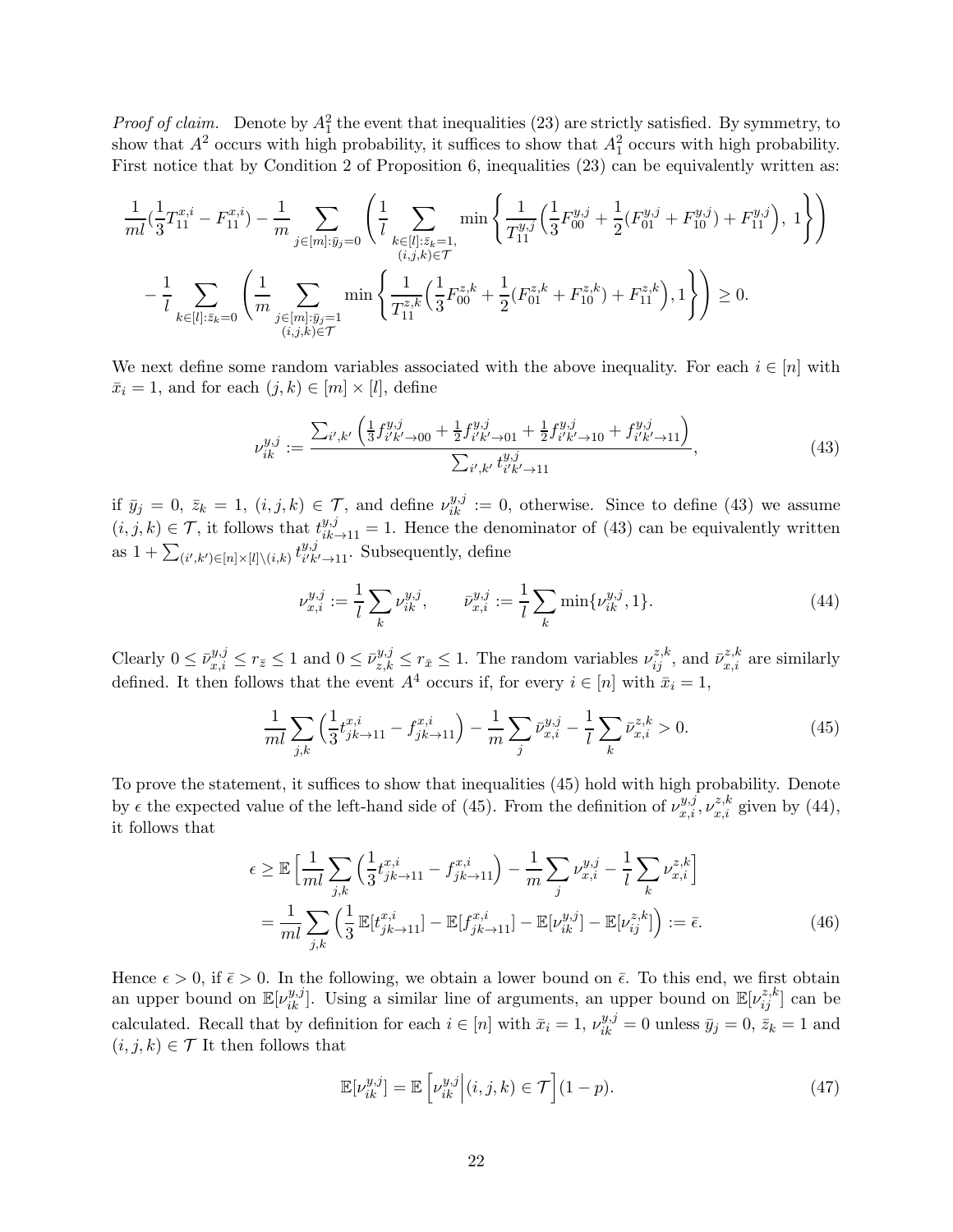Using  $\sum_{i',k'} (t_{i'k}^{y,j})$  $\frac{y,j}{i'k'\to 11} + f^{y,j}_{i'k'}$  $i'_{k' \to 11}^{y,y} = n_{\bar{x}} n_{\bar{z}},$  we obtain

$$
\mathbb{E}[\nu_{ik}^{y,j}|(i,j,k) \in \mathcal{T}] = \mathbb{E}\left[\frac{\sum_{i',k'} \left(\frac{1}{3}f_{i'k'-00}^{y,j} + \frac{1}{2}f_{i'k'-01}^{y,j} + \frac{1}{2}f_{i'k'-10}^{y,j}\right) + n_{\bar{x}}n_{\bar{z}}}{\left(1 + \sum_{(i',k') \in [n] \times [l] \backslash (i,k)} t_{i'k'-11}^{y,j}\right)} - 1\right]
$$
\n
$$
= \mathbb{E}\left[\frac{1}{1 + \sum_{(i',k') \in [n] \times [l] \backslash (i,k)} t_{i'k'-11}^{y,j}}\right] \mathbb{E}\left[\sum_{i',k'} \left(\frac{1}{3}f_{i'k'-00}^{y,j} + \frac{1}{2}f_{i'k'-01}^{y,j} + \frac{1}{2}f_{i'k'-10}^{y,j}\right) + n_{\bar{x}}n_{\bar{z}}\right] - 1
$$
\n
$$
= \frac{1}{(1 - p)n_{\bar{x}}n_{\bar{z}}}(1 - p^{n_{\bar{x}}n_{\bar{z}}})\left(\frac{1}{3}p(n - n_{\bar{x}})(l - n_{\bar{z}}) + \frac{1}{2}p((n - n_{\bar{x}})n_{\bar{z}} + n_{\bar{x}}(l - n_{\bar{z}})) + n_{\bar{x}}n_{\bar{z}}\right) - 1
$$
\n
$$
= \frac{1 - p^{n_{\bar{x}}n_{\bar{z}}}}{1 - p}\left(\frac{p}{3}\left(\frac{1}{r_{\bar{x}}r_{\bar{z}}} + \frac{1}{2r_{\bar{x}}} + \frac{1}{2r_{\bar{z}}} - 2\right) + 1\right) - 1
$$
\n
$$
\leq \frac{1}{1 - p}\left(\frac{p}{3}\left(\frac{1}{r_{\bar{x}}r_{\bar{z}}} + \frac{1}{2r_{\bar{x}}} - 2\right) + 1\right) - 1,
$$
\n(48)

where in the third line we used the fact that for a binomial random variable  $X$  with parameters  $(N, \bar{p}),$  we have  $\mathbb{E}[\frac{1}{1+1}]$  $\frac{1}{1+X}$ ] =  $\frac{1}{(N+1)\bar{p}}(1-(1-\bar{p})^{N+1})$ . The last inequality follows since  $0 \leq 1-p^{n_{\bar{x}}n_{\bar{z}}} \leq 1$ and  $\frac{1}{r_{\bar{x}}r_{\bar{z}}}+\frac{1}{2r}$  $\frac{1}{2r_{\bar{x}}}+\frac{1}{2r}$  $\frac{1}{2r_{\bar{z}}}-2\geq 0$ . Substituting (48) in (47) yields:

$$
\mathbb{E}[\nu_{ik}^{y,j}] \le \frac{p}{3} \Big( \frac{1}{r_{\bar{x}} r_{\bar{z}}} + \frac{1}{2r_{\bar{x}}} + \frac{1}{2r_{\bar{z}}} + 1 \Big). \tag{49}
$$

Using a similar line of arguments we obtain

$$
\mathbb{E}[\nu_{ij}^{z,k}] \le \frac{p}{3} \Big( \frac{1}{r_{\bar{x}} r_{\bar{y}}} + \frac{1}{2r_{\bar{x}}} + \frac{1}{2r_{\bar{y}}} + 1 \Big). \tag{50}
$$

Substituting (49) and (50) in (46) yields:

$$
\bar{\epsilon} \ge \frac{1}{3} (1-p)r_{\bar{y}}r_{\bar{z}} - pr_{\bar{y}}r_{\bar{z}} - \frac{p}{3} \Big( \frac{1}{r_{\bar{x}}r_{\bar{z}}} + \frac{1}{2r_{\bar{x}}} + \frac{1}{2r_{\bar{z}}} + 1 \Big) (1 - r_{\bar{y}})r_{\bar{z}} \n- \frac{p}{3} \Big( \frac{1}{r_{\bar{x}}r_{\bar{y}}} + \frac{1}{2r_{\bar{x}}} + \frac{1}{2r_{\bar{y}}} + 1 \Big) (1 - r_{\bar{z}})r_{\bar{y}} \n= \frac{r_{\bar{y}}r_{\bar{z}}}{6} \Big( 2 - \frac{p}{r_{\bar{x}}r_{\bar{y}}r_{\bar{z}}} (4r_{\bar{x}}r_{\bar{y}}r_{\bar{z}} + r_{\bar{x}}r_{\bar{y}} + r_{\bar{x}}r_{\bar{z}} - 2r_{\bar{y}}r_{\bar{z}} + 2r_{\bar{x}} - r_{\bar{y}} - r_{\bar{z}} + 4) \Big) := \tilde{\epsilon}.
$$

Hence, if  $\tilde{\epsilon} > 0$ , we have  $\epsilon > 0$ . Since  $r_{\bar{x}}, r_{\bar{y}}, r_{\bar{z}}$  are positive, it can be checked that inequality  $\tilde{\epsilon} > 0$ is equivalent to inequality (20). Using a similar line of argument it can be shown that inequalities obtained by switching  $(x, i, n)$  with  $(y, j, m)$  in (23) hold in expectation, if  $p < 2r_{\bar{x}}r_{\bar{y}}r_{\bar{z}}/(4r_{\bar{x}}r_{\bar{y}}r_{\bar{z}}+$  $r_{\bar{x}}r_{\bar{y}}+r_{\bar{y}}r_{\bar{z}}-2r_{\bar{x}}r_{\bar{z}}+2r_{\bar{y}}-r_{\bar{x}}+4$ ), and inequalities obtained by switching  $(x, i, n)$  with  $(z, k, l)$ in (23) hold in expectation, if  $p < 2r_{\bar{x}}r_{\bar{y}}r_{\bar{z}}/(4r_{\bar{x}}r_{\bar{y}}r_{\bar{z}}+r_{\bar{x}}r_{\bar{z}}+r_{\bar{y}}r_{\bar{z}}-2r_{\bar{x}}r_{\bar{y}}+2r_{\bar{z}}-r_{\bar{x}}-r_{\bar{y}}+4)$ . Since by assumption  $r_{\bar{x}} \geq r_{\bar{y}} \geq r_{\bar{z}}$ , these two inequalities are implied by inequality (20).

Define  $I_1 = \{i \in [n] : \bar{x}_i = 1\}$ . We now show that event  $A_1^2$  occurs with high probability:

$$
\mathbb{P}[A_1^2] = \mathbb{P}\left[\bigcap_{i \in I_1} \left\{ \frac{1}{ml} \sum_{j,k} \left( \frac{1}{3} t_{jk \to 11}^{x,i} - f_{jk \to 11}^{x,i} \right) - \frac{1}{m} \sum_j \bar{\nu}_{x,i}^{y,j} - \frac{1}{l} \sum_k \bar{\nu}_{x,i}^{z,k} > 0 \right\} \right]
$$
  
\n
$$
\geq \mathbb{P}\left[\bigcap_{i \in I_1} \left\{ \frac{1}{ml} \sum_{j,k} \left( \frac{1}{3} t_{jk \to 11}^{x,i} - f_{jk \to 11}^{x,i} \right) - \mathbb{E}\left[ \frac{1}{ml} \sum_{j,k} \left( \frac{1}{3} t_{jk \to 11}^{x,i} - f_{jk \to 11}^{x,i} \right) \right] \right]
$$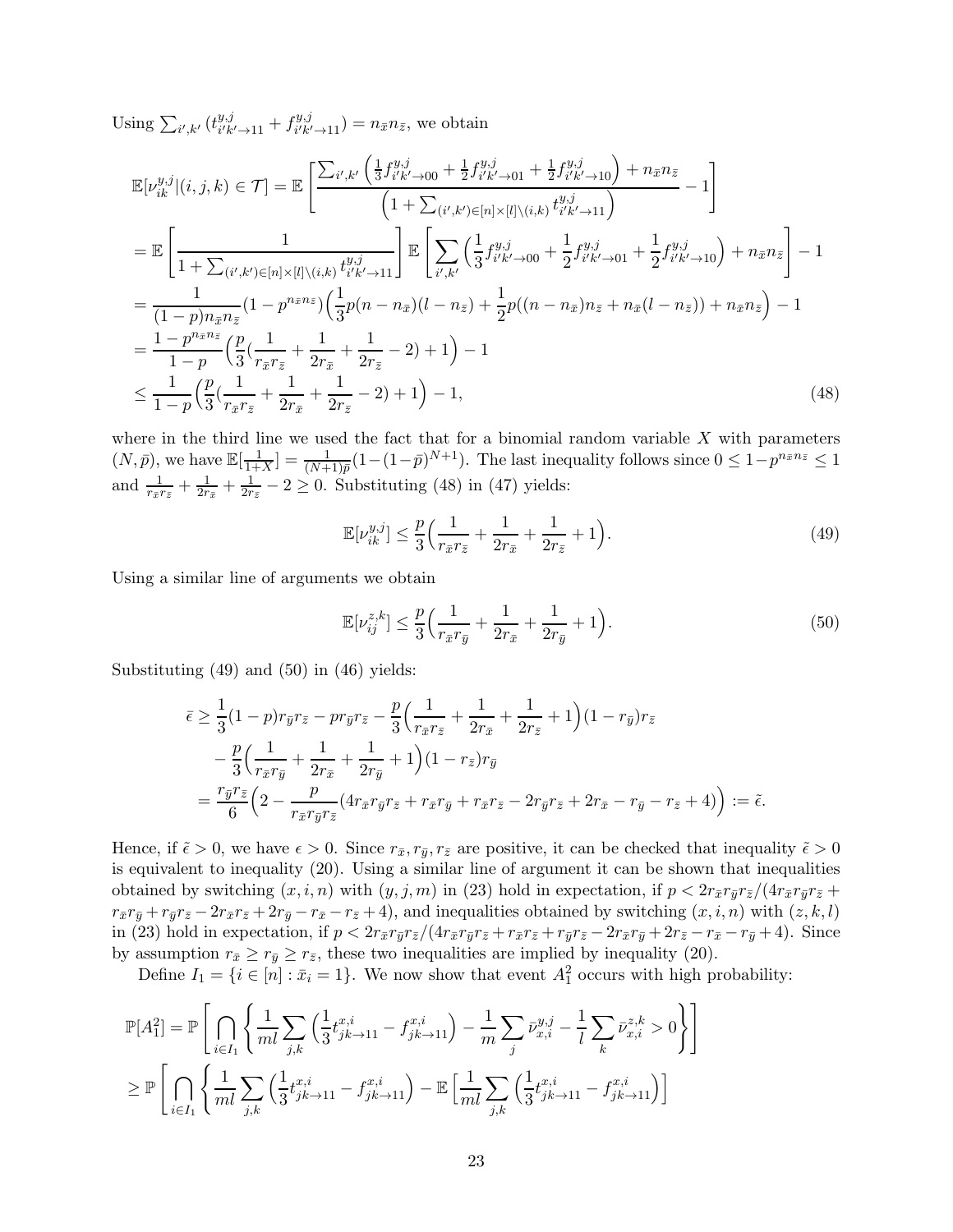$$
-\frac{1}{m}\sum_{j} \bar{v}_{x,i}^{y,j} + \mathbb{E}\left[\frac{1}{m}\sum_{j} \bar{v}_{x,i}^{y,j}\right] - \frac{1}{l}\sum_{k} \bar{v}_{x,i}^{z,k} + \mathbb{E}\left[\frac{1}{l}\sum_{k} \bar{v}_{x,i}^{z,k}\right] > -\tilde{\epsilon}\right]
$$
\n
$$
\geq \mathbb{P}\left[\bigcap_{i\in I_{1}}\left\{\frac{1}{ml}\sum_{j,k}\left(\frac{1}{3}t_{jk\to11}^{x,j} - f_{jk\to11}^{x,j}\right) - \mathbb{E}\left[\frac{1}{ml}\sum_{j,k}\left(\frac{1}{3}t_{jk\to11}^{x,j} - f_{jk\to11}^{x,j}\right)\right] > -\frac{\tilde{\epsilon}}{3}\right\}
$$
\n
$$
\cap \bigcap_{i\in I_{1}}\left\{-\frac{1}{m}\sum_{j}\bar{v}_{x,i}^{y,j} + \mathbb{E}\left[\frac{1}{m}\sum_{j} \bar{v}_{x,i}^{y,j}\right] > -\frac{\tilde{\epsilon}}{3}\right\} \cap \bigcap_{i\in I_{1}}\left\{-\frac{1}{l}\sum_{k} \bar{v}_{x,i}^{z,k} + \mathbb{E}\left[\frac{1}{l}\sum_{k} \bar{v}_{x,i}^{z,k}\right] > -\frac{\tilde{\epsilon}}{3}\right\}
$$
\n
$$
\geq \mathbb{P}\left[\bigcap_{i\in I_{1}}\left\{\left|\frac{1}{ml}\sum_{j,k}\left(\frac{1}{3}t_{jk\to11}^{x,j} - t_{jk\to11}^{x,j}\right) - \mathbb{E}\left[\frac{1}{ml}\sum_{j,k}\left(\frac{1}{3}t_{jk\to11}^{x,j} - t_{jk\to11}^{x,j}\right)\right]\right| < \frac{\tilde{\epsilon}}{3}\right\}
$$
\n
$$
\cap \bigcap_{i\in I_{1}}\left\{\left|\frac{1}{m}\sum_{j} \bar{v}_{x,i}^{y,j} - \mathbb{E}\left[\frac{1}{m}\sum_{j}\bar{v}_{x,i}^{y,j}\right]\right| < \frac{\tilde{\epsilon}}{3}\right\} \cap \bigcap_{i\in I_{1}}\left\{\left|\frac{1}{l}\sum_{k}\bar{v}_{x,i}^{z,k} - \mathbb{E
$$

where the first inequality follows since  $\epsilon \geq \tilde{\epsilon} > 0$ , the second and third inequalities follow from set inclusion. The fourth inequality follows from taking the union bound. The last inequality follows from the application of the Hoeffding inequality by noting that (i) random variables  $s_{jk}^i$ : 1  $\frac{1}{3}t_{jk\rightarrow11}^{x,i}-f_{jk\rightarrow11}^{x,i}$  for all  $i \in [n], j \in [m], k \in [l]$  are independent and  $-1 \leq s_{jk}^i \leq \frac{1}{3}$ , (ii) random variables  $\bar{\nu}_{x,i}^{y,j}$  for all  $j \in [m]$  are independent with  $0 \leq \bar{\nu}_{x,i}^{y,j} \leq 1$  and, (iii) random variables  $\bar{\nu}_{x,i}^{z,k}$  $_{x,i}$ for all  $k \in [l]$  are independent with  $0 \leq \bar{\nu}_{x,i}^{z,k} \leq 1$ . The proof then follows from the fact that  $\tilde{\epsilon}$  is a positive constant and because the limit assumptions in the theorem imply that, as  $n, m, l \to \infty$ , we have  $n \exp(-m)$ ,  $n \exp(-l)$ ,  $n \exp(-ml)$  go to zero.

#### $\Box$

# 7 Recovery proof for the flower LP

The main goal of this section is to prove Theorem 4. To this end, we first obtain a deterministic sufficient condition for recovery. Subsequently, we study the random corruption model.

## 7.1 Deterministic recovery guarantee

To obtain a deterministic condition for recovery, we first present a sufficient condition under which an optimal solution of Problem (fLP) coincides with the ground truth. Next, we investigate the question of uniqueness. For notational simplicity, for any  $r \in \{0, 1\}$ , we define

$$
T_r^{x,y,i,j} = \Big| k \in [l] : \bar{z}_k = r, \ (i,j,k) \in \mathcal{T} \Big|.
$$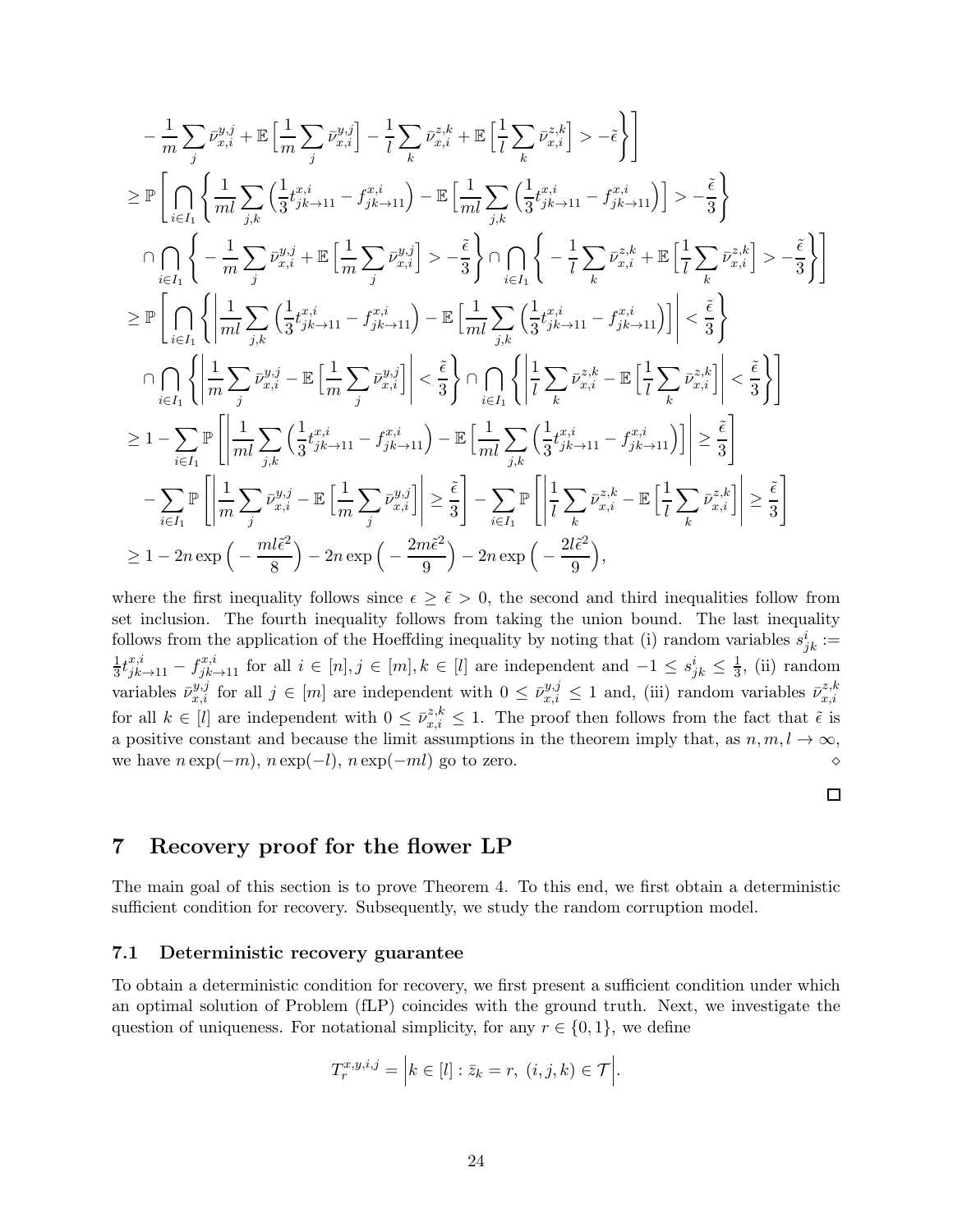Parameters  $T_r^{x,z,i,k}$ ,  $T_r^{y,z,j,k}$  are similarly defined. Moreover for each  $r, s, t \in \{0,1\}$  we define

$$
T_{rst}^{x,i} = \Big|(j,k,i') \in [m] \times [l] \times [n] : \bar{y}_j = r, \bar{z}_k = s, \bar{x}_{i'} = t, \ (i,j,k) \in \mathcal{T}, (i',j,k) \in \mathcal{T}\Big|.
$$

Parameters  $T_{rst}^{y,j}$  and  $T_{rst}^{z,k}$  are similarly defined. Finally, define

$$
\bar{T}_1^{x,y} = \frac{1}{nm} \sum_{i,j} T_1^{x,y,i,j}.
$$

Parameters  $\bar{T}_1^{x,z}$  and  $\bar{T}_1^{y,z}$  are similarly defined. Since the feasible region of the flower LP is a subset of the feasible region of the standard LP, by Proposition 5, if  $\mathcal{F} = \emptyset$ , Problem (fLP) recovers the ground truth provided that  $\bar{x}, \bar{y}, \bar{z} \neq 0$ . Therefore, in the following, we consider the case with  $\mathcal{F} \neq \emptyset$ .

**Proposition 9.** Let  $\bar{x} \in \{0,1\}^n$ ,  $\bar{y} \in \{0,1\}^n$ ,  $\bar{z} \in \{0,1\}^l$  and define  $\bar{W} = (w_{ijk}) := \bar{x} \otimes \bar{y} \otimes \bar{z} \in \mathbb{R}^l$  $\{0,1\}^{n\times m\times l}$ . Suppose that  $\mathcal{F}\neq\emptyset$ . Then  $(\bar{x},\bar{y},\bar{z},\bar{\mathcal{W}})$  is an optimal solution of Problem (fLP), if in addition to Condition 1 of Proposition 6, the following conditions are satisfied:

- 1. For each  $i \in [n], j \in [m]$  with  $\bar{x}_i = \bar{y}_j = 1$ , we have  $T_1^{x,y,i,j} \geq 1$ , for each  $j \in [m], k \in [l]$  with  $\bar{y}_j = \bar{z}_k = 1$ , we have  $T_1^{y,z,j,k} \ge 1$  and, for each  $i \in [n], k \in [l]$  with  $\bar{x}_i = \bar{z}_k = 1$ , we have  $T_1^{x,z,i,k} \geq 1.$
- 2. Let  $\alpha < 1$  be a constant arbitrarily close to 1. Then for each  $i \in [n]$  with  $\bar{x}_i = 0$ , we have  $T_{111}^{x,i} \ge \alpha T_{11}^{x,i} \bar{T}_1^{y,z}$ , for each  $j \in [m]$  with  $\bar{y}_j = 0$ , we have  $T_{111}^{y,j} \ge \alpha T_{11}^{y,j} \bar{T}_1^{x,z}$ , and for each  $k \in [l]$ with  $\bar{z}_k = 0$ , we have  $T_{111}^{z,k} \ge \alpha T_{11}^{z,k} \bar{T}_1^{x,y}$ .
- 3. For each i, j, k with  $\bar{x}_i = 0$ ,  $\bar{y}_j = \bar{z}_k = 1$ , we have

$$
\min\left\{T_{11}^{x,i}, \frac{T_{111}^{x,i}}{T_1^{y,z,j,k}}\right\} \ge \frac{1}{3}F_{00}^{x,i} + \frac{1}{2}(F_{01}^{x,i} + F_{10}^{x,i}) + F_{11}^{x,i}.\tag{51}
$$

Moreover, (51) holds when  $(x, i, n)$  is replaced with  $(y, j, m)$  and  $(z, k, l)$ , respectively.

4. For each  $(i, j, k) \in \mathcal{T} \cap \mathcal{P}$ , define

$$
\bar{\gamma}_{ijk} := \frac{1}{3} \Bigg( 2 - \frac{1}{3} \frac{n_{\bar{x}}}{T_1^{y,z,j,k}} - \frac{1}{3} \frac{n_{\bar{y}}}{T_1^{x,z,i,k}} - \frac{1}{3} \frac{n_{\bar{z}}}{T_1^{x,y,i,j}} \n- \frac{1}{\alpha \bar{T}_1^{y,z}} \sum_{i':\bar{x}_{i'}=0} \frac{1}{T_{11}^{x,i'}} \Big( \frac{1}{3} F_{00}^{x,i'} + \frac{1}{2} (F_{01}^{x,i'} + F_{10}^{x,i'}) + F_{11}^{x,i'} \Big) \n- \frac{1}{\alpha \bar{T}_1^{x,z}} \sum_{j':\bar{y}_{j'}=0} \frac{1}{T_{11}^{y,j'}} \Big( \frac{1}{3} F_{00}^{y,j'} + \frac{1}{2} (F_{01}^{y,j'} + F_{10}^{y,j'}) + F_{11}^{y,j'} \Big) \n- \frac{1}{\alpha \bar{T}_1^{x,y}} \sum_{\substack{(i,j',k) \in \mathcal{T}}} \frac{1}{T_{11}^{z,k'}} \Big( \frac{1}{3} F_{00}^{z,k'} + \frac{1}{2} (F_{01}^{z,k'} + F_{10}^{z,k'}) + F_{11}^{z,k'} \Big) \Bigg) .
$$
\n
$$
\frac{(i,j,k') \in \mathcal{T}}{\Bigg( \bar{T}_1^{x,y} + \bar{T}_2^{x,k'} \Bigg( \bar{T}_1^{x,j'} + \bar{T}_1^{x,j'} + \bar{T}_2^{x,j'} + \bar{T}_1^{x,j'} \Bigg) \Bigg( \bar{T}_1^{x,y} + \bar{T}_2^{x,y'} + \bar{T}_1^{x,j'} \Bigg) \Bigg) .
$$

Then for each  $(i, j, k) \in \mathcal{T} \cap \mathcal{P}$ , we have

$$
3\bar{\gamma}_{ijk} \ge \max\left\{\frac{F_{11}^{x,i}}{T_{11}^{x,i}}, \ \frac{F_{11}^{y,j}}{T_{11}^{y,j}}, \ \frac{F_{11}^{z,k}}{T_{11}^{z,k}}\right\}.\tag{52}
$$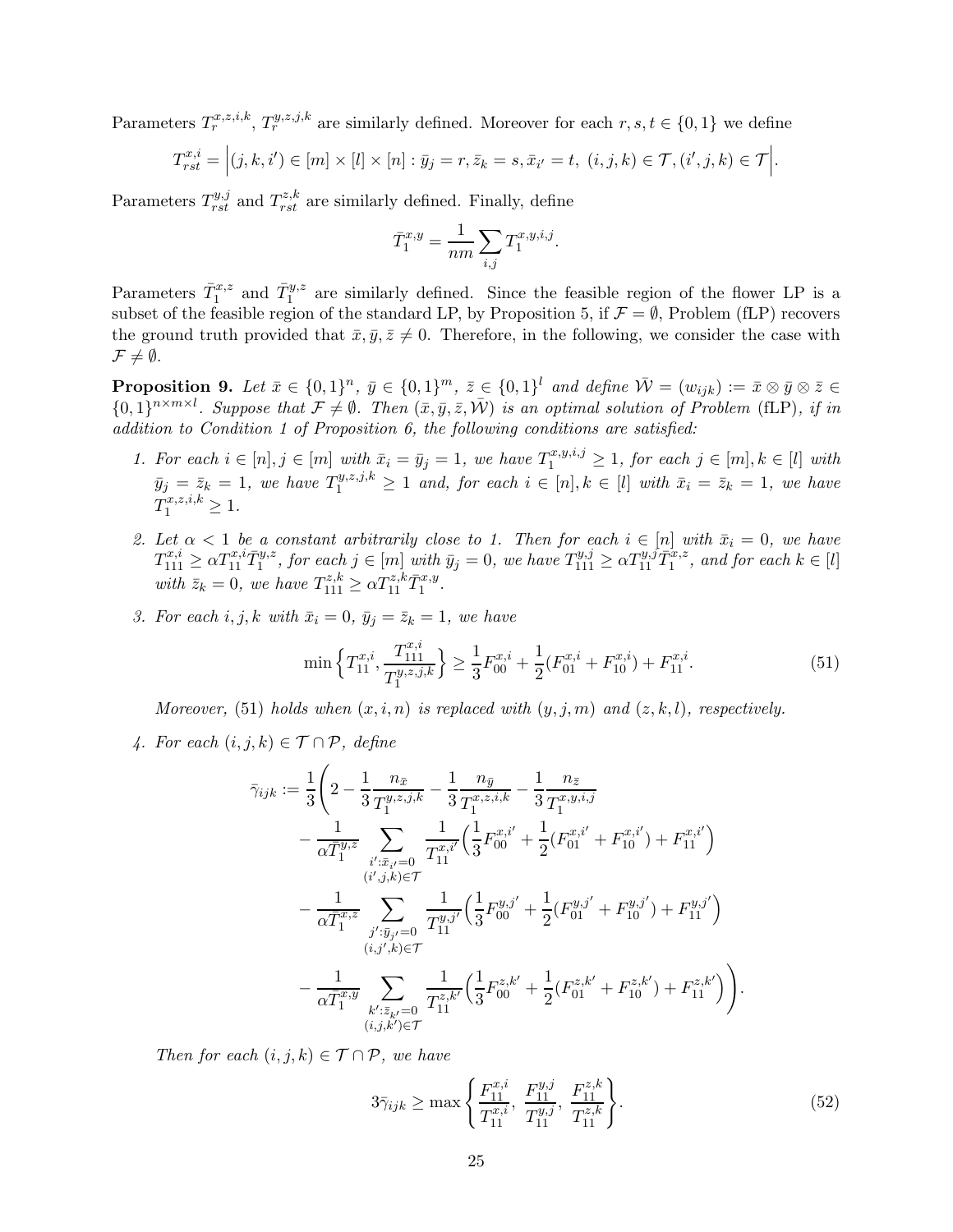*Proof.* We start by constructing the dual of Problem (fLP). Define dual variables  $\lambda_{ijk}^x, \lambda_{ijk}^y, \lambda_{ijk}^z, \lambda_{ijk}^z$ for all  $(i, j, k) \in S_1$  associated with the first, the second and the third set of constraints in  $(13)$ , respectively. Define  $\mu_{ijk}^1, \mu_{ijk}^2$  for all  $(i, j, k) \in S_0$  associated with first and second set of constraints in (14), respectively. Define  $f_{ijki'}^x$  for all  $(i',j,k) \in S_1$  and for all  $(i,j,k) \in S_0$  associated with constraints (15),  $f_{ijkj'}^y$  for all  $(i, j', k) \in S_1$  and for all  $(i, j, k) \in S_0$  associated with constraints (16), and  $f_{ijkk'}^z$  for all  $(i, j, k') \in S_1$  and for all  $(i, j, k) \in S_0$  associated with constraints (17). Finally, define  $u_i^x$  (resp.  $l_i^x$ ) for all  $i \in [n]$ ,  $u_j^y$  $_j^y$  (resp.  $l_j^y$  $j^y$  for all  $j \in [m]$ , and  $u_k^z$  (resp.  $l_k^z$ ) for all  $k \in [l]$ , associated with  $x_i \le 1$  (resp  $-x_i \le 0$ ),  $y_j \le 1$  (resp  $-y_j \le 0$ ),  $z_k \le 1$  (resp  $-z_k \le 0$ ), respectively. For notational simplicity, let  $F^x = \{(i, j, k, i') : (i', j, k) \in S_1, (i, j, k) \in S_0\}$ ,  $F^y = \{(i, j, k, j') : (i', j, k) \in S_1, (i, j, k) \in S_0\}$  $(i, j', k) \in S_1, (i, j, k) \in S_0$ , and  $F^z = \{(i, j, k, k') : (i, j, k') \in S_1, (i, j, k) \in S_0\}$ . The dual of Problem (fLP) is given by:

$$
\max |S_1| - 2 \sum_{\substack{(i,j,k) \\ \in S_0}} \mu_{ijk}^2 - \sum_{\substack{(i,j,k,i') \\ \in F^x}} f_{ijk'i'}^x - \sum_{\substack{(i,j,k,j') \\ \in F^y}} f_{ijkj'}^y - \sum_{\substack{(i,j,k,k') \\ \in F^z}} f_{ijkk'}^x - \sum_i u_i^x - \sum_j u_j^y - \sum_k u_k^z
$$
\n(fD)

s.t. 
$$
\sum_{(j,k):(i,j,k)\in S_0} \mu_{ijk}^2 + \sum_{\substack{(j,k,i'):\\(i,j,k,i')\in F^x}} f_{ijk'i'}^x + u_i^x - l_i^x = \sum_{(j,k):(i,j,k)\in S_1} \lambda_{ijk}^x, \qquad \forall i \in [n]
$$
(53)

$$
\sum_{(i,k):(i,j,k)\in S_0} \mu_{ijk}^2 + \sum_{\substack{(i,k,j'):\\(i,j,k,j')\in F^y}} f_{ijkj'}^y + u_j^y - l_j^y = \sum_{(i,k):(i,j,k)\in S_1} \lambda_{ijk}^y, \qquad \forall j \in [m]
$$
(54)

$$
\sum_{(i,j):(i,j,k)\in S_0} \mu_{ijk}^2 + \sum_{\substack{(i,j,k'):\\(i,j,k,k')\in F^z}} f_{ijkk'}^z + u_k^z - l_k^z = \sum_{(i,j):(i,j,k)\in S_1} \lambda_{ijk}^z, \qquad \forall k \in [l]
$$
\n(55)

$$
\lambda_{ijk}^x + \lambda_{ijk}^y + \lambda_{ijk}^z + \sum_{\substack{i': (i', j, k, i) \\ \in F^x}} f_{ij'k}^x + \sum_{\substack{j': (i, j', k, j) \\ \in F^y}} f_{ij'kj}^y + \sum_{\substack{k': (i, j, k', k) \\ \in F^z}} f_{ijk'k}^z = 1, \ \forall (i, j, k) \in S_1 \tag{56}
$$

$$
\mu_{ijk}^1 + \mu_{ijk}^2 + \sum_{\substack{i': (i,j,k,i')\\ \in F^x}} f_{ijk}^x + \sum_{\substack{j': (i,j,k,j')\\ \in F^y}} f_{ijkj'}^y + \sum_{\substack{k': (i,j,k,k')\\ \in F^z}} f_{ijkk'}^z = 1, \ \forall (i,j,k) \in S_0
$$
 (57)

$$
\lambda_{ijk}^x \ge 0, \ \lambda_{ijk}^y \ge 0, \ \lambda_{ijk}^z \ge 0, \qquad \forall (i, j, k) \in S_1 \tag{58}
$$

$$
\mu_{ijk}^1 \ge 0, \ \mu_{ijk}^2 \ge 0 \qquad \forall (i, j, k) \in S_0 \tag{59}
$$

$$
f_{ijk i'}^x \ge 0, \ \forall (i, j, k, i') \in F^x, \ f_{ijk j'}^y \ge 0, \ \forall (i, j, k, j') \in F^y, \ f_{ijk k'}^z \ge 0, \ \forall (i, j, k, k') \in F^z \tag{60}
$$

$$
l_i^x \ge 0, \ \forall i \in [n], \ l_j^y \ge 0, \ \forall j \in [m], \ l_k^z \ge 0, \ \forall k \in [l]
$$
\n
$$
(61)
$$

$$
u_i^x \ge 0, \ \forall i \in [n], \ u_j^y \ge 0, \ \forall j \in [m], \ u_k^z \ge 0, \ \forall k \in [l]. \tag{62}
$$

To prove the optimality of  $(\bar{x}, \bar{y}, \bar{z}, \bar{W})$ , it suffices to construct a dual feasible point  $(\bar{\lambda}^x, \bar{\lambda}^y, \bar{\lambda}^z, \bar{\mu}^1, \bar{\lambda}^z, \bar{\mu}^z, \bar{\mu}^z, \bar{\mu}^z, \bar{\mu}^z, \bar{\mu}^z, \bar{\mu}^z, \bar{\mu}^z, \bar{\mu}^z, \bar{\mu}^z, \bar{\mu}^z, \bar{\$  $\bar{\mu}^2, \bar{f}^x, \bar{f}^y, \bar{f}^z, \bar{l}^x, \bar{l}^y, \bar{l}^z, \bar{u}^x, \bar{u}^y, \bar{u}^z$  for Problem (fD) that satisfies complementary slackness. First, we set  $\bar{l}_i^x = 0$  for all  $i \in [n]$ ,  $\bar{l}_j^y = 0$  for all  $j \in [m]$ ,  $\bar{l}_k^z = 0$  for all  $k \in [l]$  and  $\bar{\mu}_{ijk}^2 = 0$  for all  $(i, j, k) \in \mathcal{S}_0$ . By complementary slackness, we have:

- (I) For each  $(i, j, k) \in \mathcal{F} \cap \mathcal{N}$  with (i)  $\bar{x}_i = 1$ , we have  $\bar{\lambda}_{ijk}^x = 0$ , (ii)  $\bar{y}_j = 1$ , we have  $\bar{\lambda}_{ijk}^y = 0$ , and (iii)  $\bar{z}_k = 1$ , we have  $\bar{\lambda}_{ijk}^z = 0$ .
- (II) For each  $(i, j, k) \in \mathcal{F} \cap \mathcal{P}$ , we have  $\bar{\mu}_{ijk}^1 = 0$ .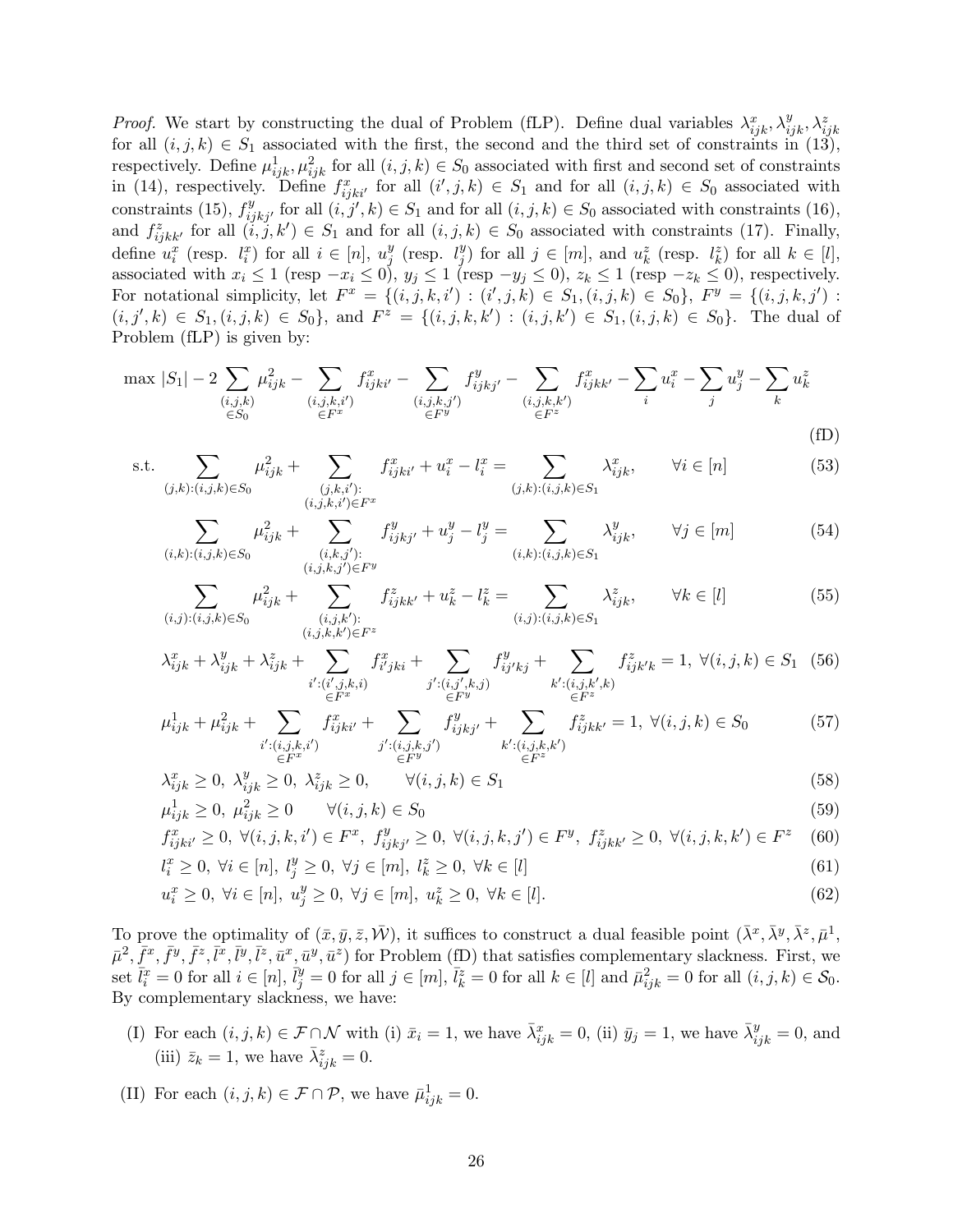- (III) For each  $(i', j, k) \in \mathcal{F} \cap \mathcal{N}$  and  $(i, j, k) \in \mathcal{F} \cap \mathcal{P}$ , we have  $\bar{f}_{ijki'}^x = 0$ ; for each  $(i, j', k) \in \mathcal{F} \cap \mathcal{N}$ and  $(i, j, k) \in \mathcal{F} \cap \mathcal{P}$ , we have  $\bar{f}_{ijkj'}^y = 0$ ; for each  $(i, j, k') \in \mathcal{F} \cap \mathcal{N}$  and  $(i, j, k) \in \mathcal{F} \cap \mathcal{P}$ , we have  $\bar{f}_{ijkk'}^z = 0$ .
- (IV) For each  $i \in [n]$ , with  $\bar{x}_i = 0$ , we have  $\bar{u}_i^x = 0$ ; for each  $j \in [m]$ , with  $\bar{y}_j = 0$ , we have  $\bar{u}_j^y = 0$ ; for each  $k \in [l]$ , with  $\bar{z}_k = 0$ , we have  $\bar{u}_k^z = 0$ .

Simplifications. To construct the dual certificate, we make the following simplifications:

• for each  $(i, j, k) \in \mathcal{T} \cap \mathcal{P}$ , we let

$$
\bar{\lambda}_{ijk}^x = \bar{\lambda}_{ijk}^y = \bar{\lambda}_{ijk}^z = \gamma_{ijk}.\tag{63}
$$

We establish the non-negativity of  $\lambda_{ijk}^x$ ,  $\bar{\lambda}_{ijk}^y$ ,  $\bar{\lambda}_{ijk}^z$  later when we determine  $\gamma_{ijk}$ .

• for each  $(i, j, k) \in \mathcal{F} \cap \mathcal{N}$ , we set:

$$
\bar{\lambda}_{ijk}^{x} = \bar{\lambda}_{ijk}^{y} = \bar{\lambda}_{ijk}^{z} = \frac{1}{3}, \quad \text{if } \bar{x}_{i} = \bar{y}_{j} = \bar{z}_{k} = 0
$$
\n
$$
\bar{\lambda}_{ijk}^{y} = \bar{\lambda}_{ijk}^{z} = \frac{1}{2}, \quad \text{if } \bar{x}_{i} = 1, \ \bar{y}_{j} = \bar{z}_{k} = 0
$$
\n
$$
\bar{\lambda}_{ijk}^{x} = \bar{\lambda}_{ijk}^{z} = \frac{1}{2}, \quad \text{if } \bar{x}_{i} = 0, \ \bar{y}_{j} = 1, \ \bar{z}_{k} = 0
$$
\n
$$
\bar{\lambda}_{ijk}^{x} = \bar{\lambda}_{ijk}^{y} = \frac{1}{2}, \quad \text{if } \bar{x}_{i} = \bar{y}_{j} = 0, \ \bar{z}_{k} = 1.
$$
\n(64)

• for each  $(i, j, k) \in \mathcal{T} \cap \mathcal{N}$ , we set:

$$
\begin{aligned}\n\bar{f}_{ijki'}^x &= 0, & \forall (i', j, k) \in \mathcal{F} \cap \mathcal{N} \\
\bar{f}_{ijkj'}^y &= 0, & \forall (i, j', k) \in \mathcal{F} \cap \mathcal{N} \\
\bar{f}_{ijkk'}^z &= 0, & \forall (i, j, k') \in \mathcal{F} \cap \mathcal{N}\n\end{aligned}\n\tag{65}
$$

and

$$
\begin{aligned}\n\bar{f}_{ijki'}^x &= \alpha_i^x, & \forall (i', j, k) \in \mathcal{T} \cap \mathcal{P} \\
\bar{f}_{ijkj'}^y &= \alpha_j^y, & \forall (i, j', k) \in \mathcal{T} \cap \mathcal{P} \\
\bar{f}_{ijkk'}^z &= \alpha_k^z, & \forall (i, j, k') \in \mathcal{T} \cap \mathcal{P},\n\end{aligned}\n\tag{66}
$$

where  $\alpha_i^x, \alpha_j^y$  $j^y, \alpha^z_k$  are to be determined later.

• for each  $(i, j, k) \in \mathcal{F} \cap \mathcal{P}$ , we set:

$$
\bar{f}_{ijki'}^x = \frac{1}{3T_1^{y,z,j,k}}, \qquad \forall (i',j,k) \in \mathcal{T} \cap \mathcal{P}
$$
\n
$$
\bar{f}_{ijkj'}^y = \frac{1}{3T_1^{x,z,i,k}}, \qquad \forall (i,j',k) \in \mathcal{T} \cap \mathcal{P}
$$
\n
$$
\bar{f}_{ijkk'}^z = \frac{1}{3T_1^{x,y,i,j}}, \qquad \forall (i,j,k') \in \mathcal{T} \cap \mathcal{P},
$$
\n(67)

where by Condition 1, we have  $T_1^{y,z,j,k} \ge 1, T_1^{x,z,i,k} \ge 1$ , and  $T_1^{x,y,i,j} \ge 1$ .

Using these simplifications, in the following we establish dual feasibility. For clarity of presentation, we consider different type of constraints of Problem (fD), separately.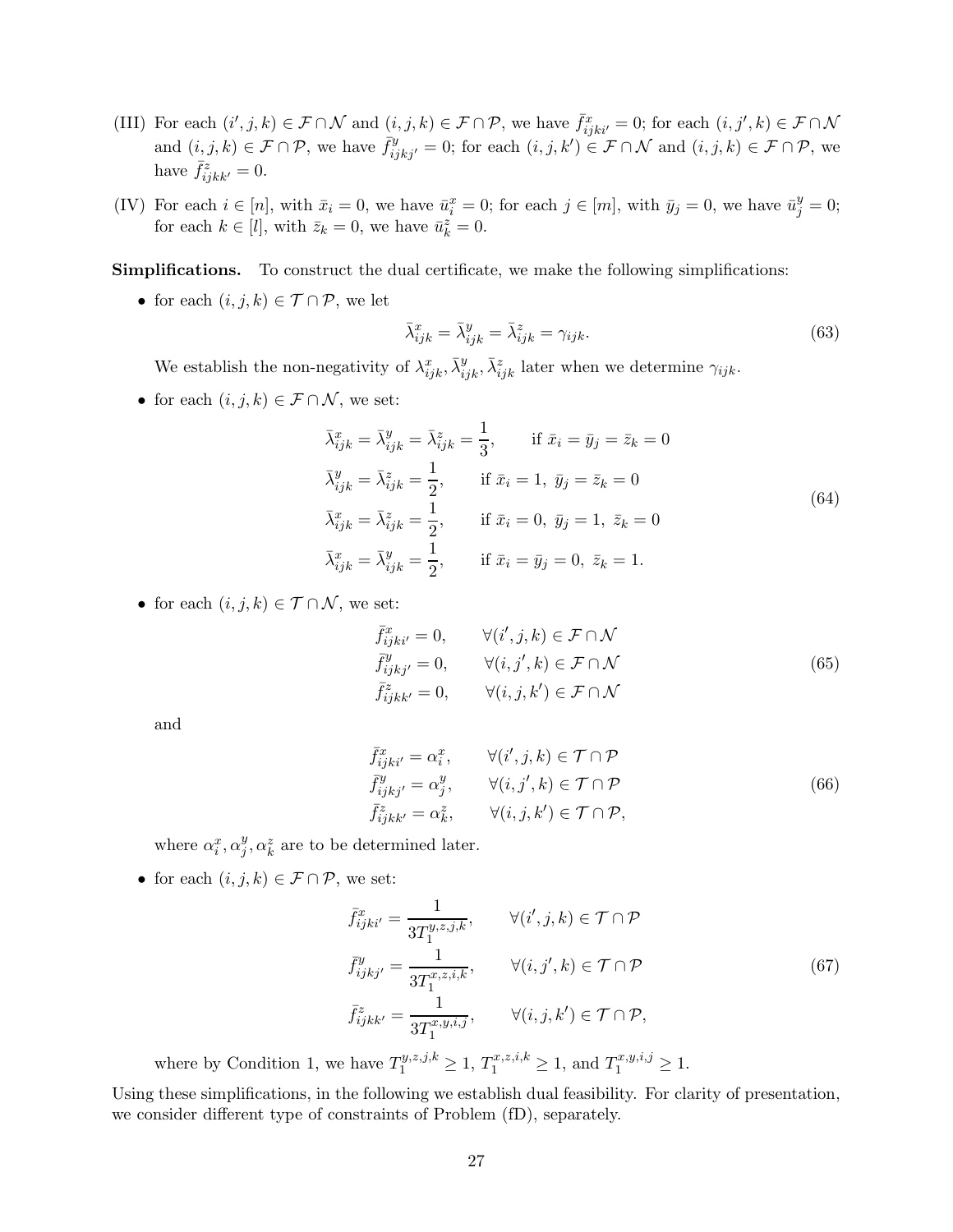**Constraints**  $(53)$ – $(55)$ : By complementary slackness, equations  $(64)$  and  $(66)$ , it follows that for each  $i \in [n]$  with  $\bar{x}_i = 0$ , constraints (53) simplify to

$$
\sum_{\substack{(j,k,i'): (i,j,k) \in \mathcal{T}, \\ (i',j,k) \in \mathcal{T} \colon \bar{x}_{i'} = \bar{y}_j = \bar{z}_k = 1}} \alpha_i^x = \sum_{\substack{(j,k): (i,j,k) \in \mathcal{F} \\ \bar{y}_j = \bar{z}_k = 0}} \frac{1}{3} + \sum_{\substack{(j,k): (i,j,k) \in \mathcal{F} : \\ (\bar{y}_j = 1, \bar{z}_k = 0) \vee (\bar{y}_j = 0, \bar{z}_k = 1)}} \frac{1}{2} + \sum_{\substack{(j,k): (i,j,k) \in \mathcal{F} : \\ \bar{y}_j = \bar{z}_k = 1}} 1.
$$

By Condition 1 of Proposition 6,  $F^{x,i} > 0$ ; i.e., the right-hand of the above equality is positive. By inequality (51) of Condition 3,  $T_{111}^{x,i} > 0$ ; i.e., the left-hand of the above equality is positive. Hence:

$$
\alpha_i^x = \frac{1}{T_{111}^{x,i}} \left( \frac{1}{3} F_{00}^{x,i} + \frac{1}{2} (F_{01}^{x,i} + F_{10}^{x,i}) + F_{11}^{x,i} \right). \tag{68}
$$

Clearly  $\alpha_i^x \geq 0$ , satisfying constraints (58). Substituting (63) and (67) in constraints (53) and using complementary slackness, for each  $i \in [n]$  with  $\bar{x}_i = 1$  we obtain

$$
\bar{u}_{i}^{x} = \sum_{\substack{(j,k):(i,j,k)\in\mathcal{T}:\\j_{j}=\bar{z}_{k}=1}} \gamma_{ijk} - \frac{1}{3} \sum_{\substack{(j,k,i'):(i',j,k)\in\mathcal{T}:\\(i,j,k)\in\mathcal{F}:\\j_{i}=\bar{z}_{k}=1}} \frac{1}{T_{1}^{y,z,j,k}}
$$
\n
$$
= \sum_{\substack{(j,k):(i,j,k)\in\mathcal{T}:\\j_{j}=\bar{z}_{k}=1}} \gamma_{ijk} - \frac{1}{3} \sum_{\substack{(j,k):(i,j,k)\in\mathcal{F}:\\j_{j}=\bar{z}_{k}=1}} \left(\sum_{\substack{i'::(i',j,k)\in\mathcal{T}:\\(i',j,k)\in\mathcal{T}:\\j_{i}=1}} \frac{1}{T_{1}^{y,z,j,k}}\right)
$$
\n
$$
= \sum_{\substack{(j,k):(i,j,k)\in\mathcal{T}:\\j_{j}=\bar{z}_{k}=1}} \gamma_{ijk} - \frac{1}{3} F_{11}^{x,i}.
$$
\n(69)

We establish non-negativity of  $\bar{u}_i^x$  after we determine  $\gamma_{ijk}$ . Similarly, substituting (64) and (66) in constraints (54) and using complementary slackness, for each  $j \in [m]$  with  $\bar{y}_j = 0$  we get:

$$
\sum_{\substack{(i,k,j'): (i,j,k)\in\mathcal{T},\\(i,j',k)\in\mathcal{T}:\bar{x}_i=\bar{y}_{j'}=\bar{z}_k=1}}\alpha_j^y=\sum_{\substack{(i,k): (i,j,k)\in\mathcal{F}\\(\bar{x}_i=\bar{z}_k=0}}\frac{1}{3}+\sum_{\substack{(i,k): (i,j,k)\in\mathcal{F}:\ (i,k): (i,j,k)\in\mathcal{F}:\\(\bar{x}_i=1,\bar{z}_k=0)\vee(\bar{x}_i=0,\bar{z}_k=1)}}\frac{1}{2}+\sum_{\substack{(i,k): (i,j,k)\in\mathcal{F}:\\(\bar{x}_i=\bar{z}_k=1)}}1.
$$

By Condition 1 of Proposition 6,  $F^{y,j} > 0$ ; i.e., the right-hand of the above equality is positive. By symmetric counterpart of inequality (51) of Condition 3,  $T_{111}^{y,j} > 0$ ; i.e., the left-hand of the above equality is positive. Hence:

$$
\alpha_i^y = \frac{1}{T_{111}^{y,j}} \left( \frac{1}{3} F_{00}^{y,j} + \frac{1}{2} (F_{01}^{y,j} + F_{10}^{y,j}) + F_{11}^{y,j} \right). \tag{70}
$$

Clearly  $\alpha_j^y \ge 0$ , satisfying constraints (58). Substituting (63) and (67) in constraints (54), for each  $j \in [m]$  with  $\bar{y}_j = 1$ , we get

$$
\bar{u}_j^y = \sum_{\substack{(i,k) : (i,j,k) \in \mathcal{T}: \\ \bar{x}_i = \bar{z}_k = 1}} \gamma_{ijk} - \frac{1}{3} F_{11}^{y,j}.
$$

We establish non-negativity of  $\bar{u}_i^y$  $_j^y$  after we determine  $\gamma_{ijk}$ . Finally, substituting (64) and (66) in constraints (55) for each  $k \in [l]$  with  $\bar{z}_k = 0$ , we obtain

$$
\sum_{\substack{(i,j,k'):(i,j,k)\in\mathcal{T},\\(i,j,k')\in\mathcal{T}:\bar{x}_i=\bar{y}_j=\bar{z}_{k'}=1}} \alpha_{k}^z = \sum_{\substack{(i,j):(i,j,k)\in\mathcal{F}\\(\bar{x}_i=\bar{y}_j=0)}} \frac{1}{3} + \sum_{\substack{(i,j):(i,j,k)\in\mathcal{F}:\ (i,j),(i,j,k)\in\mathcal{F}:\ (i,j):(i,j,k)\in\mathcal{F}:\ (\bar{x}_i=\bar{y}_j=1)}} \frac{1}{2} + \sum_{\substack{(i,j):(i,j,k)\in\mathcal{F}:\ (i,j,k)\in\mathcal{F}:\ (\bar{x}_i=\bar{y}_j=1)}} 1.
$$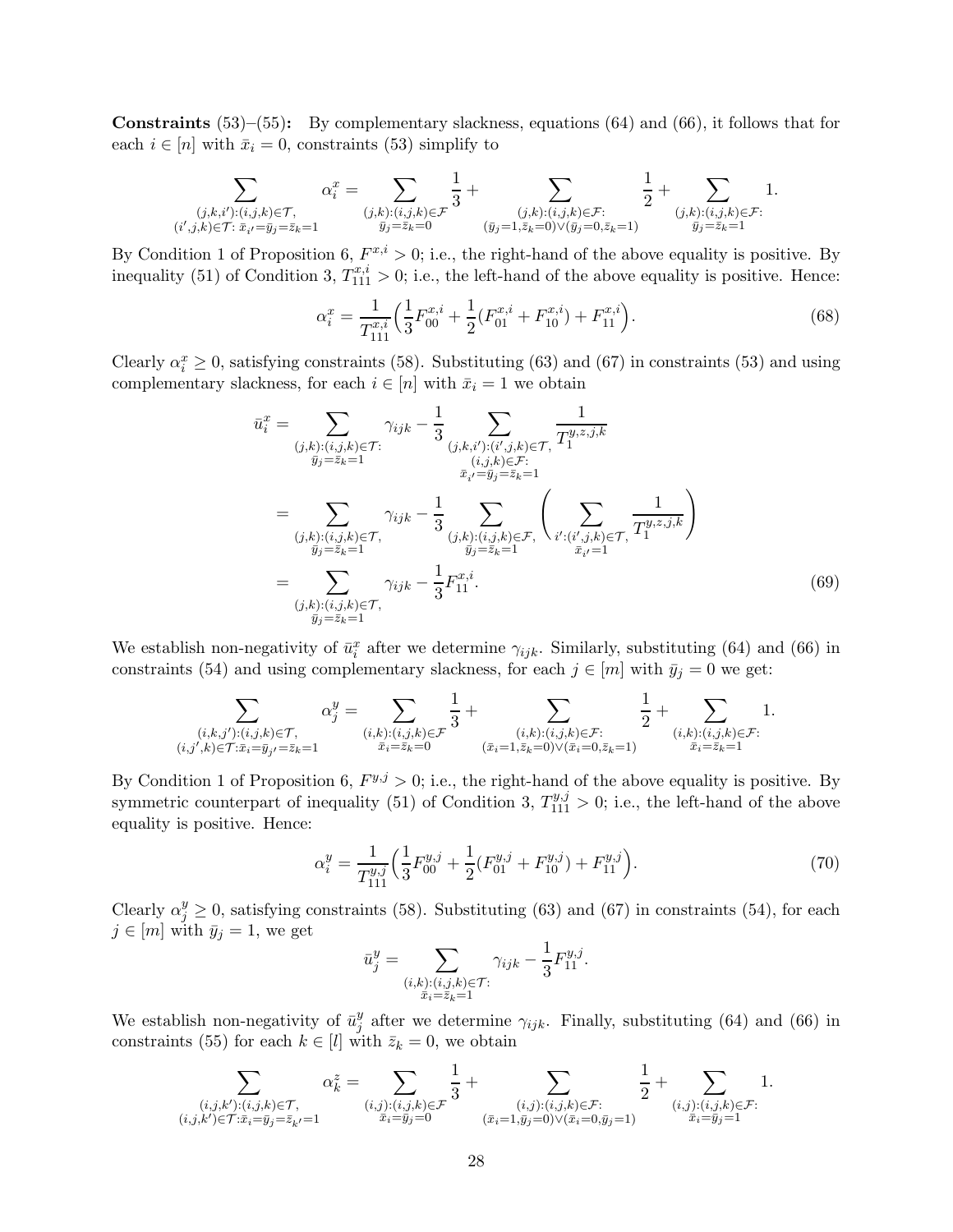By Condition 1 of Proposition 6,  $F^{z,k} > 0$ ; i.e., the right-hand of the above equality is positive. By a symmetric counterpart of inequality (51) of Condition 3,  $T_{111}^{z,k} > 0$  i.e., the right-hand of the above equality is positive. Hence

$$
\alpha_k^z = \frac{1}{T_{111}^{z,k}} \left( \frac{1}{3} F_{00}^{z,k} + \frac{1}{2} (F_{01}^{z,k} + F_{10}^{z,k}) + F_{11}^{z,k} \right).
$$
\n(71)

Substituting (63) and (67) in constraints (55), for each  $k \in [l]$  with  $\bar{z}_k = 1$ , we obtain

$$
\bar{u}_k^z = \sum_{\substack{(i,j) : (i,j,k) \in \mathcal{T}: \\ \bar{x}_i = \bar{y}_j = 1}} \gamma_{ijk} - \frac{1}{3} F_{11}^{z,k}.
$$

We establish non-negativity of  $\bar{u}_k^z$  after we determine  $\gamma_{ijk}$ .

Constraints (56): The following cases arise:

• If  $(i, j, k) \in \mathcal{T} \cap \mathcal{P}$ , substituting (63), (66) and (67) in constraints (56) we obtain:

$$
\begin{aligned} 3\gamma_{ijk} &+ \sum_{i':(i',j,k)\in\mathcal{T}\cap\mathcal{N}}\alpha_{i'}^x + \sum_{i':(i',j,k)\in\mathcal{F}\cap\mathcal{P}}\frac{1}{3T_1^{y,z,j,k}} + \sum_{j':(i,j',k)\in\mathcal{T}\cap\mathcal{N}}\alpha_{j'}^y \\ &+ \sum_{j':(i,j',k)\in\mathcal{F}\cap\mathcal{P}}\frac{1}{3T_1^{x,z,i,k}} + \sum_{k':(i,j,k')\in\mathcal{T}\cap\mathcal{N}}\alpha_{k'}^z + \sum_{k':(i,j,k')\in\mathcal{F}\cap\mathcal{P}}\frac{1}{3T_1^{x,y,i,j}} = 1. \end{aligned}
$$

Substituting for  $\alpha_i^x, \alpha_j^y$  $_j^y, \alpha_k^z$  using (68), (70), and (71), respectively, we obtain:

$$
\gamma_{ijk} = \frac{1}{3} \left( 2 - \frac{1}{3} \frac{n_{\bar{x}}}{T_1^{y,z,j,k}} - \frac{1}{3} \frac{n_{\bar{y}}}{T_1^{x,z,i,k}} - \frac{1}{3} \frac{n_{\bar{z}}}{T_1^{x,y,i,j}} \n- \sum_{\substack{i':\bar{x}_{i'}=0 \\ (i',j,k)\in\mathcal{T}}} \frac{1}{T_{111}^{x,i'}} \left( \frac{1}{3} F_{00}^{x,i'} + \frac{1}{2} (F_{01}^{x,i'} + F_{10}^{x,i'}) + F_{11}^{x,i'} \right) \n- \sum_{\substack{j':\bar{y}_{j'}=0 \\ (i,j',k)\in\mathcal{T}}} \frac{1}{T_{111}^{y,j'}} \left( \frac{1}{3} F_{00}^{y,j'} + \frac{1}{2} (F_{01}^{y,j'} + F_{10}^{y,j'}) + F_{11}^{y,j'} \right) \n- \sum_{\substack{(i,j',k)\in\mathcal{T}}} \frac{1}{T_{111}^{z,k'}} \left( \frac{1}{3} F_{00}^{z,k'} + \frac{1}{2} (F_{01}^{z,k'} + F_{10}^{z,k'}) + F_{11}^{z,k'} \right) \right).
$$

From Condition 2 it follows that  $\gamma_{ijk} \geq \overline{\gamma}_{ijk}$  for all  $(i, j, k) \in \mathcal{T} \cap \mathcal{P}$ . Hence the non-negativity of  $\gamma_{ijk}$ , i.e., non-negativity of  $\bar{\lambda}_{ijk}^x$ ,  $\bar{\lambda}_{ijk}^y$ ,  $\bar{\lambda}_{ijk}^z$  for each  $(i, j, k) \in \mathcal{T} \cap \mathcal{P}$ , follows from Condition 4.

- If  $(i, j, k) \in \mathcal{F} \cap \mathcal{N}$  such that  $\bar{x}_i = \bar{y}_j = \bar{z}_k = 0$ , substituting (64) and (65) in constraints (56) we obtain:  $\frac{1}{3} + \frac{1}{3} + \frac{1}{3} = 1$ ; i.e., these constraints are satisfied.
- If  $(i, j, k) \in \mathcal{F} \cap \mathcal{N}$  such that  $\bar{x}_i = 1, \bar{y}_j = \bar{z}_k = 0$ , substituting (64) and (65) in constraints (56), and using condition (I) of complementary slackness (i.e.,  $\bar{\lambda}_{ijk}^x = 0$ ) we obtain:  $\frac{1}{2} + \frac{1}{2} = 1$ ; i.e., these constraints are satisfied. By symmetry, constraints (56) are satisfied if  $(i, j, k) \in \mathcal{F} \cap \mathcal{N}$ and (i)  $\bar{x}_i = 0$ ,  $\bar{y}_j = 1$ ,  $\bar{z}_k = 0$ , or (ii)  $\bar{x}_i = \bar{y}_j = 0$ ,  $\bar{z}_k = 1$ .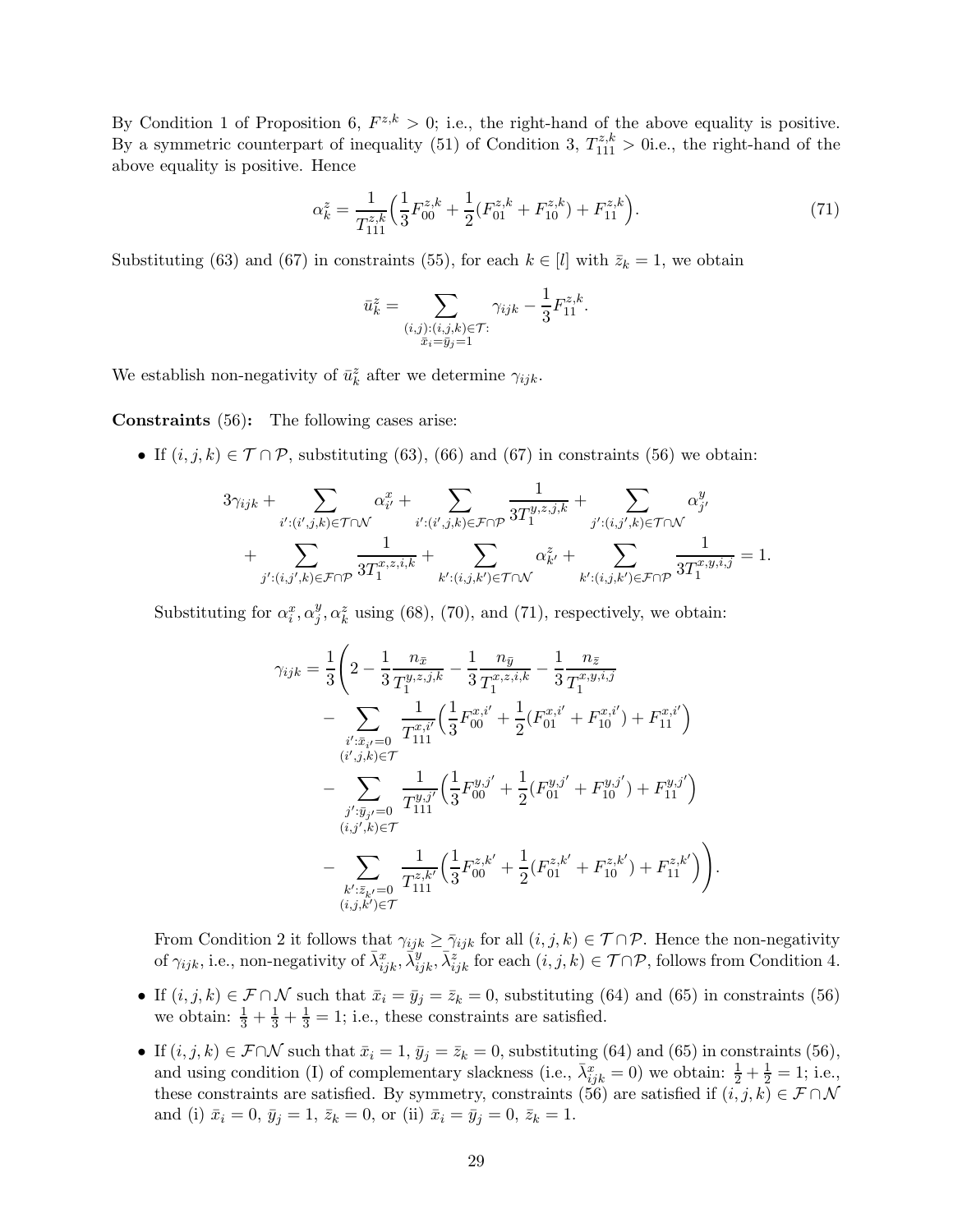• If  $(i, j, k) \in \mathcal{F} \cap \mathcal{N}$  such that  $\bar{x}_i = \bar{y}_j = 1, \bar{z}_k = 0$ , by condition (I) of complementary slackness we have  $\bar{\lambda}_{ijk}^x = \bar{\lambda}_{ijk}^y = 0$ . Hence, by (65), constraints (56) simplify to  $\bar{\lambda}_{ijk}^z = 1$ . By symmetry, if  $(i, j, k) \in \mathcal{F} \cap \tilde{\mathcal{N}}$  such that  $\bar{x}_i = 1, \bar{y}_j = 0, \bar{z}_k = 1$ , constraints (56) simplify to  $\bar{\lambda}_{ijk}^y = 1$ , and if  $(i, j, k) \in \mathcal{F} \cap \mathcal{N}$  such that  $\bar{x}_i = 0$ ,  $\bar{y}_j = 1, \bar{z}_k = 1$ , constraints (56) simplify to  $\bar{\lambda}_{ijk}^{\bar{x}} = 1$ .

## Constraints (57): Two cases arise:

• If  $(i, j, k) \in \mathcal{F} \cap \mathcal{P}$ , then by condition (II) of complementary slackness we have  $\bar{\mu}_{ijk}^1 = 0$ ; hence by (67) we obtain:

$$
\sum_{\substack{i':\bar{x}_{i'}=1,\\(i',j,k)\in\mathcal{T}}} \frac{1}{3T_1^{y,z,j,k}}+\sum_{\substack{j':\bar{y}_{j'}=1,\\(i,j',k)\in\mathcal{T}}} \frac{1}{3T_1^{x,z,i,k}}+\sum_{\substack{k':\bar{z}_{k'}=1,\\(i,j,k')\in\mathcal{T}}} \frac{1}{3T_1^{x,y,i,j}}=\frac{1}{3}+\frac{1}{3}+\frac{1}{3}=1.
$$

That is, in this case, constraints (57) are satisfied.

• If  $(i, j, k) \in \mathcal{T} \cap \mathcal{N}$ , by projecting out variables  $\mu_{ijk}^1$  and using (66) we obtain:

$$
\sum_{i':(i',j,k)\in \mathcal{T}\cap \mathcal{P}}\alpha_i^x+\sum_{j':(i,j',k)\in \mathcal{T}\cap \mathcal{P}}\alpha_j^y+\sum_{k':(i,j,k')\in \mathcal{T}\cap \mathcal{P}}\alpha_k^z\leq 1.
$$

This inequality in turn corresponds to the following cases (in all remaining cases, it simplifies to  $0 \leq 1$ :

– If  $\bar{x}_i = 0$ ,  $\bar{y}_j = \bar{z}_k = 1$ , we get

$$
\sum_{\substack{i': \bar{x}_{i'}=1,\\(i',j,k)\in\mathcal{T}}} \alpha_i^x \leq 1.
$$

By (68), the above inequality is implied by inequality (51).

– If  $\bar{x}_i = 1, \bar{y}_j = 0, \bar{z}_k = 1$ , we get

$$
\sum_{\substack{j':\bar{y}_{j'}=1,\\(i,j',k)\in\mathcal{T}}} \alpha_j^y\leq 1.
$$

By (70), the above inequality is implied by a symmetric counterpart of inequality (51). – If  $\bar{x}_i = \bar{y}_j = 1, \bar{z}_k = 0$ , we get

$$
\sum_{\substack{k':\bar{z}_{k'}=1,\\(i,j,k')\in\mathcal{T}}} \alpha^z_k\leq 1.
$$

By (71), the above inequality is implied by a symmetric counterpart of inequality (51).

**Final step.** It remains to establish non-negativity of  $\bar{u}_i^x, \bar{u}_j^y$  $_{j}^{y},\bar{u}_{k}^{z}$ . Recall that for each  $i \in [n], \bar{u}_{i}^{x}$ is given by (69) if  $\bar{x}_i = 1$  and equals zero, otherwise. Since  $\gamma_{ijk} \ge \bar{\gamma}_{ijk}$ , it follows that if

$$
3\sum_{(j,k):(i,j,k)\in\mathcal{T}\cap\mathcal{P}}\bar{\gamma}_{ijk}\geq F_{11}^{x,i},\tag{72}
$$

then we have  $\bar{u}_i^x \ge 0$ . By Condition 4, for each  $(i, j, k) \in \mathcal{T} \cap \mathcal{P}$ , we have  $3\bar{\gamma}_{ijk} \ge F_{11}^{x,i}/T_{11}^{x,i}$ . Summing both sides of this inequality over all  $(j, k)$  for which  $(i, j, k) \in \mathcal{T} \cap \mathcal{P}$ , we obtain inequality (72).<br>The non-negativity of  $\bar{u}_i^y$ ,  $\bar{u}_i^z$  follows from a similar line of arguments. The non-negativity of  $\bar{u}_i^y$  $j^y$ ,  $\bar{u}_k^z$  follows from a similar line of arguments.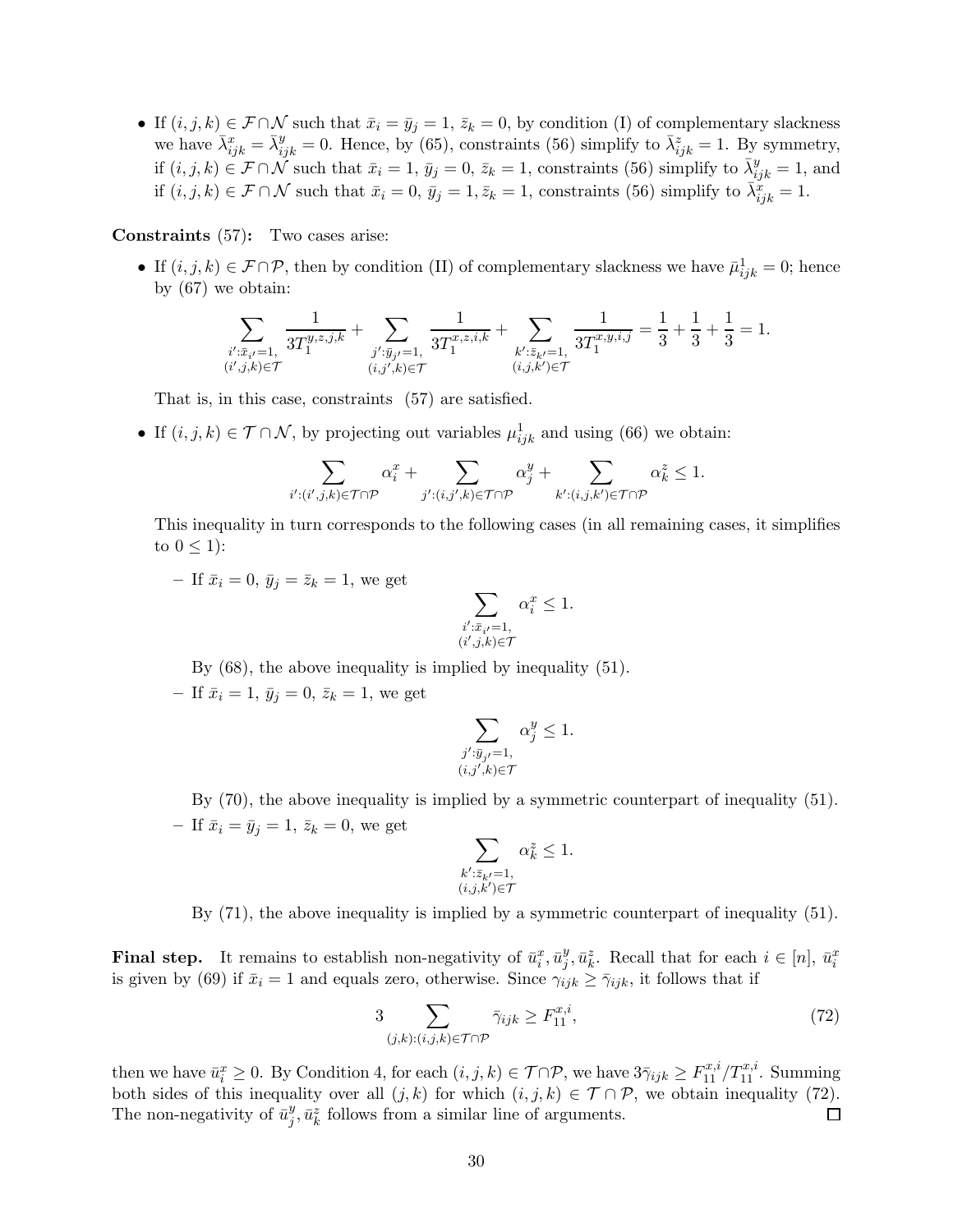Next, utilizing Proposition 7, we present our uniqueness condition:

Proposition 10. Suppose that all assumptions of Proposition 9 hold; moreover, suppose that inequalities (51) (and symmetric counterparts) and inequalities (52) are strictly satisfied. Then  $(\bar{x}, \bar{y}, \bar{z}, \bar{W})$  is the unique optimal solution of Problem (fLP).

*Proof.* Let  $(\bar{x}, \bar{y}, \bar{z}, \bar{W})$  be an optimal solution of Problem (sLP). To prove the statement it suffices to show there is no  $(x, y, z, W)$  different from zero satisfying condition (38).

- (i) Since inequality (52) is strictly satisfied, we have  $\bar{u}_i^x > 0$  for all  $i \in [n]$  with  $\bar{x}_i = 1$ . This in turn implies that  $x_i = 0$  for all  $i \in [n]$  with  $\bar{x}_i = 1$ . By symmetry, we obtain  $y_j = 0$  for all  $j \in [m]$  with  $\bar{y}_j = 1$  and  $z_k = 0$  for all  $k \in [l]$  with  $\bar{z}_k = 1$ .
- (ii) Since inequality (52) is strictly satisfied, we have  $\gamma_{ijk} = \lambda_{ijk}^x > 0$  for all  $(i, j, k) \in \mathcal{T} \cap \mathcal{P}$ . Hence, we have  $w_{ijk} = x_i = 0$  for all  $(i, j, k) \in \mathcal{T} \cap \mathcal{P}$ , where the second equality follows from part (i) above since  $\bar{x}_i = 1$ .
- (iii) Since inequalities (51) are strictly satisfied, we have  $\bar{\mu}_{ijk}^1 > 0$  for all  $(i, j, k) \in \mathcal{T} \cap \mathcal{N}$ , implying  $w_{ijk} = 0$  for all  $(i, j, k) \in \mathcal{T} \cap \mathcal{N}$ .
- (iv) By (67) we have  $\bar{f}_{ijkl}^x > 0$  for all  $(i, j, k) \in \mathcal{F} \cap \mathcal{P}$  and  $(i', j, k) \in \mathcal{T} \cap \mathcal{P}$ ; implying  $w_{ijk} w_{i'jk} =$  $x_i$ . By part (i)  $x_i = 0$ , while by part (ii),  $w_{i'jk} = 0$ , implying  $w_{ijk} = 0$ . By assumption (1) of Proposition 9, for any  $j, k$  with  $\bar{y}_j = \bar{z}_k = 1$ , there exists  $(i', j, k) \in \mathcal{T} \cap \mathcal{P}$ . Therefore, we conclude that  $w_{ijk} = 0$  for all  $(i, j, k) \in \mathcal{F} \cap \mathcal{P}$ .
- (v) By assumption  $\bar{f}_{ijkl}^x = \alpha_i^x > 0$  for all  $(i, j, k) \in \mathcal{T} \cap \mathcal{N}$  and  $(i', j, k) \in \mathcal{T} \cap \mathcal{P}$ ; this in turn implies that  $w_{ijk} - w_{i'jk} = x_i$ . By part (ii) we have  $w_{i'jk} = 0$  and by part (iii) we have  $w_{ijk} = 0$ . This implies that  $x_i = 0$ . For any  $i \in [n]$  with  $\bar{x}_i = 0$ , by condition 1 of Proposition 6,  $F^{x,i} > 0$  and hence by inequality (51) of Proposition 9, we have  $T^{x,i}_{111} > 0$ . That is for each  $i \in [n]$  with  $\bar{x}_i = 0$ , there exists  $j, k, i'$  with  $\bar{y}_j = \bar{z}_k = \bar{x}_{i'} = 1$  such that  $(i, j, k) \in \mathcal{T} \cap \mathcal{N}$  and  $(i', j, k) \in \mathcal{T} \cap \mathcal{P}$ . Hence  $x_i = 0$  for all  $i \in [n]$  with  $\bar{x}_i = 0$ . By symmetry we conclude that  $y_i = 0$  for all  $j \in [m]$  with  $\bar{y}_j = 0$  and  $z_k = 0$  for all  $k \in [l]$  with  $\bar{z}_k = 0$ .
- (vi) By (64) for any  $(i, j, k) \in \mathcal{F} \cap \mathcal{N}$  with  $\bar{x}_i = 0$ , we have  $w_{ijk} = x_i$ . By part (v) we have  $x_i = 0$ , implying  $w_{ijk} = 0$ . By symmetry we conclude that  $w_{ijk} = 0$  for all  $(i, j, k) \in \mathcal{F} \cap \mathcal{N}$ .

From parts (i)-(vi) we conclude there is no  $(x, y, z, W)$  different from zero satisfying (38).  $\Box$ 

## 7.2 Recovery under the random corruption model

We now consider the random corruption model and prove Theorem 4, which provides a sufficient condition in terms of  $p, r_{\bar{x}}, r_{\bar{y}}, r_{\bar{z}}$  under which the flower LP recovers the ground truth with high probability. To this end, we make use of the following two lemmas:

**Lemma 3.** Let  $X_1, X_2$  be nonnegative independent random variables with  $\mathbb{E}[X_1] > 0$  and  $\mathbb{E}[X_2] > 0$ . Suppose that for every  $t > 0$  we have

$$
\mathbb{P}[|X_1 - \mathbb{E}[X_1]| \ge t] \le f_1(t), \quad \mathbb{P}[|X_2 - \mathbb{E}[X_2]| \ge t] \le f_2(t),\tag{73}
$$

for some functions  $f_1(\cdot), f_2(\cdot)$ . Then for any  $t > 0$ , we have

$$
\mathbb{P}\left[\left|X_1X_2 - \mathbb{E}[X_1X_2]\right| \ge t\right]
$$
  
\n
$$
\le f_1\left(\frac{t}{\sqrt{t\mathbb{E}[X_2]/\mathbb{E}[X_1]} + 2\mathbb{E}[X_2]}\right) + f_2\left(\frac{t}{\sqrt{t\mathbb{E}[X_1]/\mathbb{E}[X_2]} + 2\mathbb{E}[X_1]}\right).
$$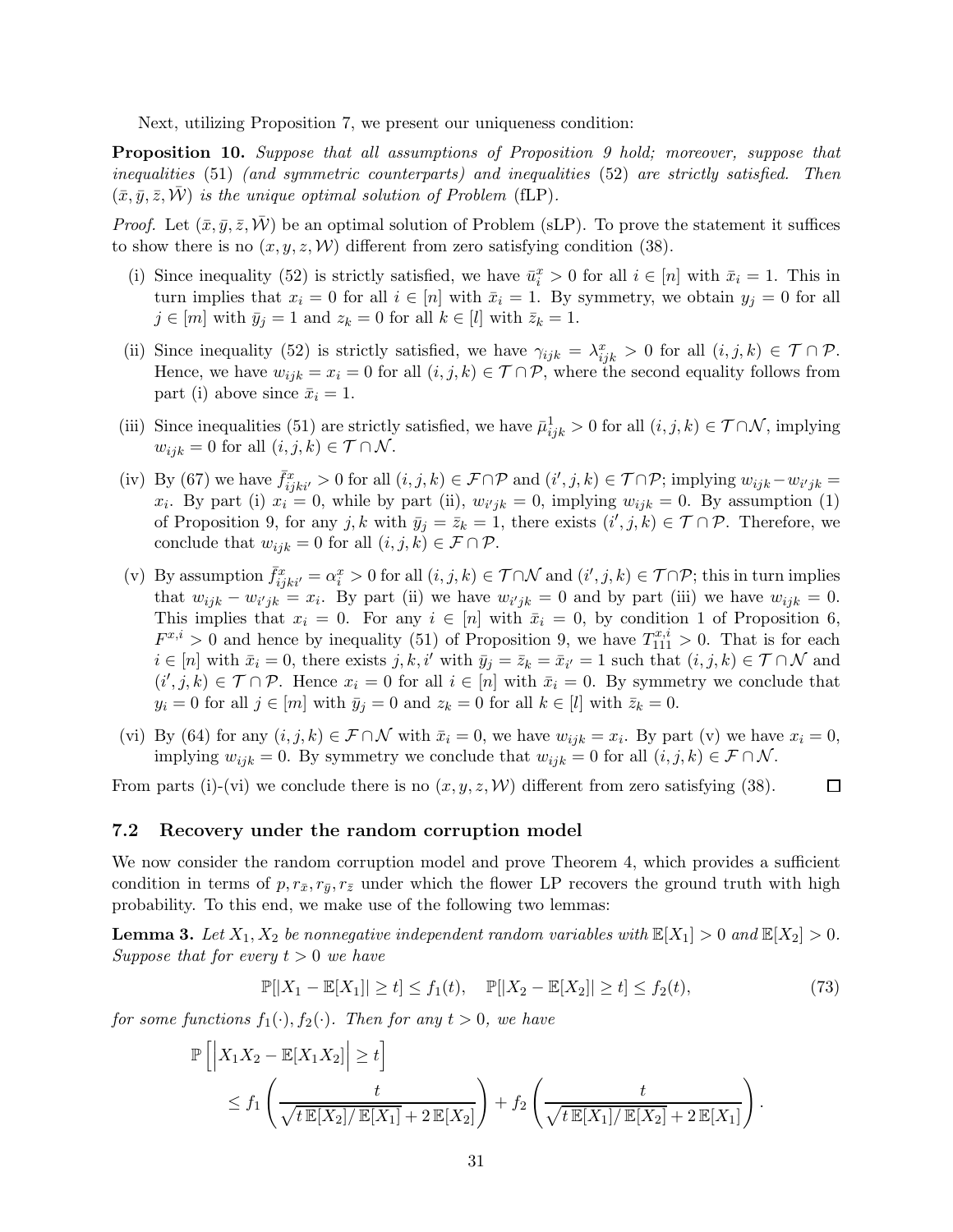*Proof.* Let  $\beta := 2 + \sqrt{t/(\mathbb{E}[X_1]\mathbb{E}[X_2])}$ . We claim that if  $X_1X_2 - \mathbb{E}[X_1]\mathbb{E}[X_2] \ge t$ , then at least one the following inequalities hold:  $X_1 \geq \mathbb{E}[X_1] + \frac{t}{\beta \mathbb{E}[X_2]}, X_2 \geq \mathbb{E}[X_2] + \frac{t}{\beta \mathbb{E}[X_1]}$ . To see this, assume that neither of these inequalities hold, then we have

$$
X_1 X_2 < \left(\mathbb{E}[X_1] + \frac{t}{\beta \mathbb{E}[X_2]}\right) \left(\mathbb{E}[X_2] + \frac{t}{\beta \mathbb{E}[X_1]}\right)
$$
  
=  $\mathbb{E}[X_1] \mathbb{E}[X_2] + \frac{2t}{\beta} + \frac{t^2}{\beta^2 \mathbb{E}[X_1] \mathbb{E}[X_2]} \le \mathbb{E}[X_1] \mathbb{E}[X_2] + t,$ 

where the last inequality follows since  $\frac{2t}{\beta} + \frac{t^2}{\beta^2 \mathbb{E}[X_1] \mathbb{E}[X_2]} - t \leq 0$  for every  $t \geq 0$ . We have obtained a contradiction, hence we have shown our claim. It then follows that:

$$
\mathbb{P}\left[X_1X_2 - \mathbb{E}[X_1X_2] \ge t\right] \le \mathbb{P}\left[\left\{X_1 - \mathbb{E}[X_1] \ge \frac{t}{\beta \mathbb{E}[X_2]}\right\} \cup \left\{X_2 - \mathbb{E}[X_2] \ge \frac{t}{\beta \mathbb{E}[X_1]}\right\}\right]
$$
  

$$
\le \mathbb{P}\left[X_1 - \mathbb{E}[X_1] \ge \frac{t}{\beta \mathbb{E}[X_2]}\right] + \mathbb{P}\left[X_2 - \mathbb{E}[X_2] \ge \frac{t}{\beta \mathbb{E}[X_1]}\right],
$$

where the first inequality follows from set inclusion, and the second inequality follows from taking the union bound. Similarly it can be shown that

$$
\mathbb{P}\left[X_1X_2 - \mathbb{E}[X_1X_2] \leq -t\right] \leq \mathbb{P}\left[X_1 - \mathbb{E}[X_1] \leq -\frac{t}{\beta \mathbb{E}[X_2]}\right] + \mathbb{P}\left[X_2 - \mathbb{E}[X_2] \leq -\frac{t}{\beta \mathbb{E}[X_1]}\right].
$$

Therefore we have

$$
\mathbb{P}\left[\left|X_1X_2 - \mathbb{E}[X_1X_2]\right| \ge t\right] \le \mathbb{P}\left[\left|X_1 - \mathbb{E}[X_1]\right| \ge \frac{t}{\beta \mathbb{E}[X_2]}\right] + \mathbb{P}\left[\left|X_2 - \mathbb{E}[X_2]\right| \ge \frac{t}{\beta \mathbb{E}[X_1]}\right]
$$

$$
\le f_1\left(\frac{t}{\beta \mathbb{E}[X_2]}\right) + f_2\left(\frac{t}{\beta \mathbb{E}[X_1]}\right),
$$

where the second inequality follows from inequalities  $(73)$ .

**Lemma 4.** Suppose that  $X$  is a positive random variable and that we have

$$
\mathbb{P}[|X - \mathbb{E}[X]| \ge t] \le f(t),\tag{74}
$$

for some function  $f(\cdot)$  and  $t \geq 0$ . Then, for every  $s \geq 0$ , we have

$$
\mathbb{P}\left[\left|\frac{1}{X} - \frac{1}{\mathbb{E}[X]}\right| \ge s\right] \le f(g(s)),\tag{75}
$$

where  $g(s) = \mathbb{E}[X] - \frac{1}{1/\mathbb{E}[X]}$  $\frac{1}{1/\mathbb{E}[X]+s}$ . *Proof.* Let  $s \geq 0$ . We have

$$
\mathbb{P}\left[\frac{1}{X} - \frac{1}{\mathbb{E}[X]} \ge s\right] = \mathbb{P}\left[X \le \frac{1}{1/\mathbb{E}[X] + s}\right] = \mathbb{P}\left[X \le \mathbb{E}[X] - g(s)\right],\tag{76}
$$

where the first equality follows since  $X > 0$  and the second equality follows from the definition of  $g(s)$ . By symmetry it can be shown that

$$
\mathbb{P}\left[\frac{1}{X} - \frac{1}{\mathbb{E}[X]} \le -s\right] = \mathbb{P}\left[X \ge \mathbb{E}[X] + g(s)\right].\tag{77}
$$

Combining (74), (76), and (77), we obtain (75):

$$
\mathbb{P}\left[\left|\frac{1}{X}-\frac{1}{\mathbb{E}[X]}\right|\geq s\right]=\mathbb{P}[|X-\mathbb{E}[X]|\geq g(s)]\leq f(g(s)).
$$

 $\Box$ 

 $\Box$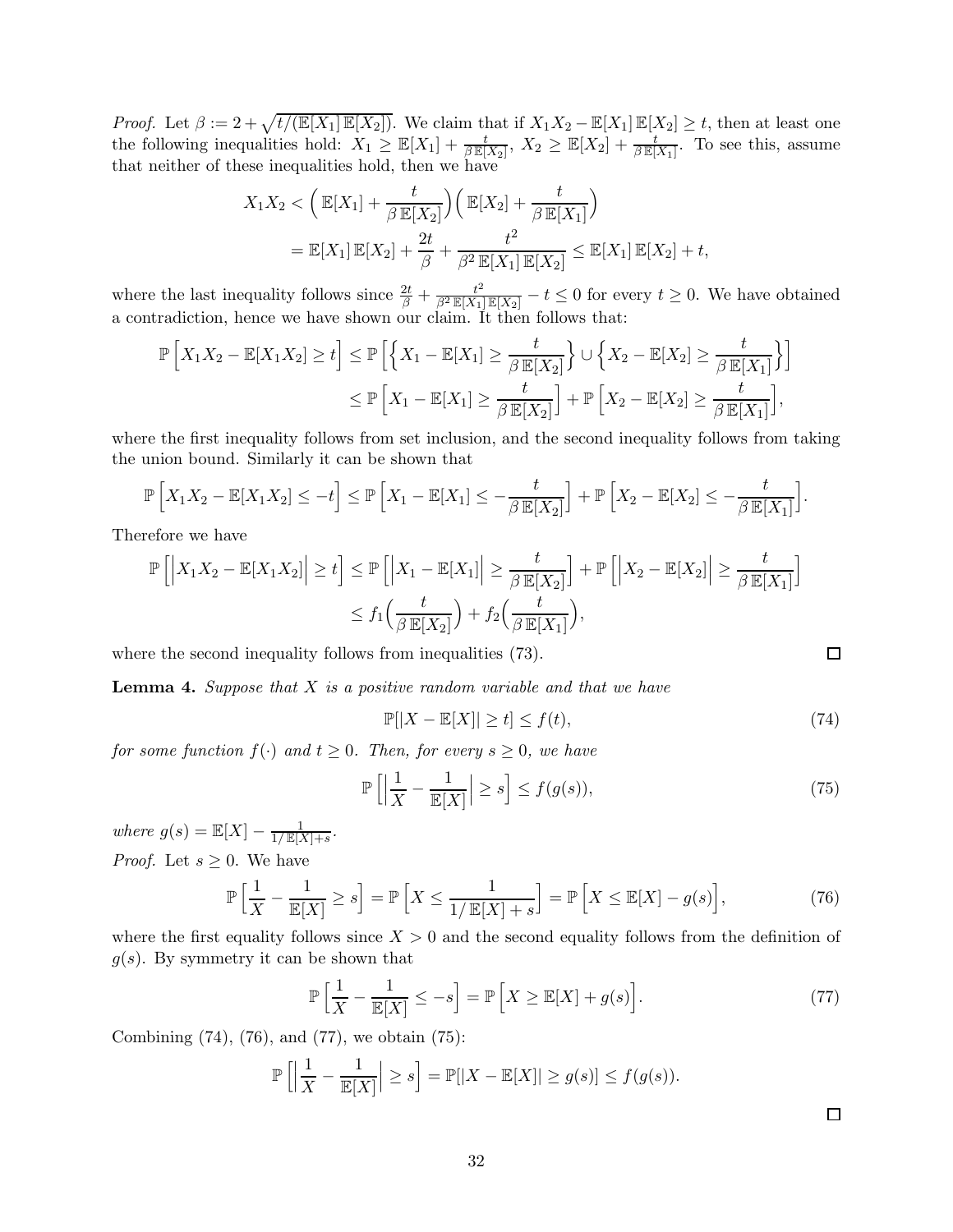To proceed with the proof of Theorem 4, we introduce some random variables: for each  $i \in [n]$ and  $j \in [m]$  and  $r \in \{0, 1\}$ , denote by  $t_{k \to r}^{x, y, i, j}$  $\lim_{k \to r}^{x,y,i,j}$  (resp.  $t^{x,z,i,k}_{j \to r}$  $\sum_{j\rightarrow r}^{x,z,i,k}$  and  $\sum_{i\rightarrow r}^{y,z,j,k}$  $\left(\begin{array}{c}\n\overline{y},\overline{z},\overline{y},\kappa \\
\hline\n-\overline{r}\n\end{array}\right)$  a random variable whose value equals 1, if  $\bar{z}_k = r$  (resp.  $\bar{y}_j = r$  and  $\bar{x}_i = r$ ), and  $(i, j, k) \in \mathcal{T}$ , and equals 0, otherwise.

*Proof of Theorem 4.* First let  $p = 0$ . Then by Theorem 2 the standard LP recovers the ground truth if  $r_{\bar{x}}, r_{\bar{y}}, r_{\bar{z}}$  are positive. Since the feasible region of the flower LP is a subset of that of the standard LP, we conclude that for  $p = 0$ , the flower LP recovers the ground truth tensor, if  $r_{\bar{x}}, r_{\bar{y}}, r_{\bar{z}}$ are positive.

Henceforth, we assume that  $p > 0$ . By proof of Claim 1, Condition 1 of Proposition 6 holds with high probability. Denote by  $A<sup>1</sup>$  the event that Condition 1 of Proposition 9 is satisfied, denote by  $A^2$  the event that Condition 2 of Proposition 9 is satisfied, denote by  $A^3$  the event that inequalities (51) and all symmetric counterparts are strictly satisfied, and denote by  $A<sup>4</sup>$  the event that inequalities (52) are strictly satisfied. To establish recovery with high probability, it suffices to show that each  $A^i$  occurs with high probability.

Claim 4. Event  $A<sup>1</sup>$  occurs with high probability.

*Proof of claim.* We have  $A^1 = \bigcup_{i=1}^3 A_i^1$ , where the event  $A_1^1$  occurs if  $\frac{1}{l} \sum_k t_{k\to 1}^{x,y,i,j} > 0$  for all  $i \in [n], j \in [m],$ the event  $A_2^1$  occurs if  $\frac{1}{m} \sum_j t_{j \to 1}^{x, z, i, k} > 0$  for all  $i \in [n], k \in [l],$  the event  $A_3^1$  occurs if 1  $\frac{1}{n}\sum_i t_{i\to 1}^{y,z,j,k} > 0$ , for all  $j \in [m], k \in [l]$ . In the following, we prove that event  $A_1^1$  occurs with high probability. By symmetry, it follows that  $A_2^1$  and  $A_3^1$  occur with high probability as well. First notice that for each  $i \in [n], j \in [m]$  we have

$$
\epsilon:=\mathbb{E}\left[\frac{1}{l}\sum_{k}t_{k\to 1}^{x,y,i,j}\right]=\frac{1}{l}\sum_{k}\mathbb{E}[t_{k\to 1}^{x,y,i,j}]=r_{\bar{z}}(1-p)>0,
$$

where the inequality follows since by assumption  $r_{\bar{z}} > 0$  and  $p < 1$ . We then have

$$
\mathbb{P}[A_1^1] = \mathbb{P}\Big[\bigcap_{i=1}^n \bigcap_{j=1}^m \left\{ \frac{1}{l} \sum_k t_{k \to 1}^{x, y, i, j} > 0 \right\} \Big] = \mathbb{P}\Big[\bigcap_{i=1}^n \bigcap_{j=1}^m \left\{ \frac{1}{l} \sum_k t_{k \to 1}^{x, y, i, j} - \mathbb{E}\left[ \frac{1}{l} \sum_k t_{k \to 1}^{x, y, i, j} \right] > -\epsilon \right\} \Big]
$$
  
\n
$$
\geq \mathbb{P}\Big[\bigcap_{i=1}^n \bigcap_{j=1}^m \left\{ \left| \frac{1}{l} \sum_k t_{k \to 1}^{x, y, i, j} - \mathbb{E}\left[ \frac{1}{l} \sum_k t_{k \to 1}^{x, y, i, j} \right] \right| \leq \epsilon \Big\} \Big]
$$
  
\n
$$
\geq 1 - \sum_{i, j} \mathbb{P}\Big[\Big| \frac{1}{l} \sum_k t_{k \to 1}^{x, y, i, j} - \mathbb{E}\Big[ \frac{1}{l} \sum_k t_{k \to 1}^{x, y, i, j} \Big] \Big| > \epsilon \Big] \geq 1 - 2nm \exp(-2l\epsilon^2),
$$

where the first inequality follows from set inclusion, the second inequality follows from taking the union bound, and the last inequality follows from the application of Hoeffding's inequality by noting that for all  $i \in [n], j \in [m]$  and  $k \in [l]$ , random variables  $t^{x,y,i,j}_{k \to 1}$  $x,y,i,j$  are independent and  $0 \leq t^{x,y,i,j}_{k \to 1} \leq 1$ . The proof then follows since  $\epsilon$  is a constant and since the limit assumptions in the theorem imply that, as n, m, l → ∞, we have nm exp(−l) → 0. ⋄

**Claim 5.** Event  $A^2$  occurs with high probability for any  $0 < \alpha < 1$ .

*Proof of claim.* To prove the statement, by symmetry, it suffices to show that for all  $i \in [n]$  with  $\bar{x}_i = 0$ , with high probability, we have

$$
\frac{1}{nml} \Big( \sum_{j,k} \left( t_{jk \to 11}^{x,i} \sum_{i'} t_{i' \to 1}^{y,z,j,k} \right) - \alpha \Big( \sum_{j,k} t_{jk \to 11}^{x,i} \Big) \Big( \frac{1}{ml} \sum_{i',j,k} t_{i' \to 1}^{y,z,j,k} \Big) \Big) \ge 0. \tag{78}
$$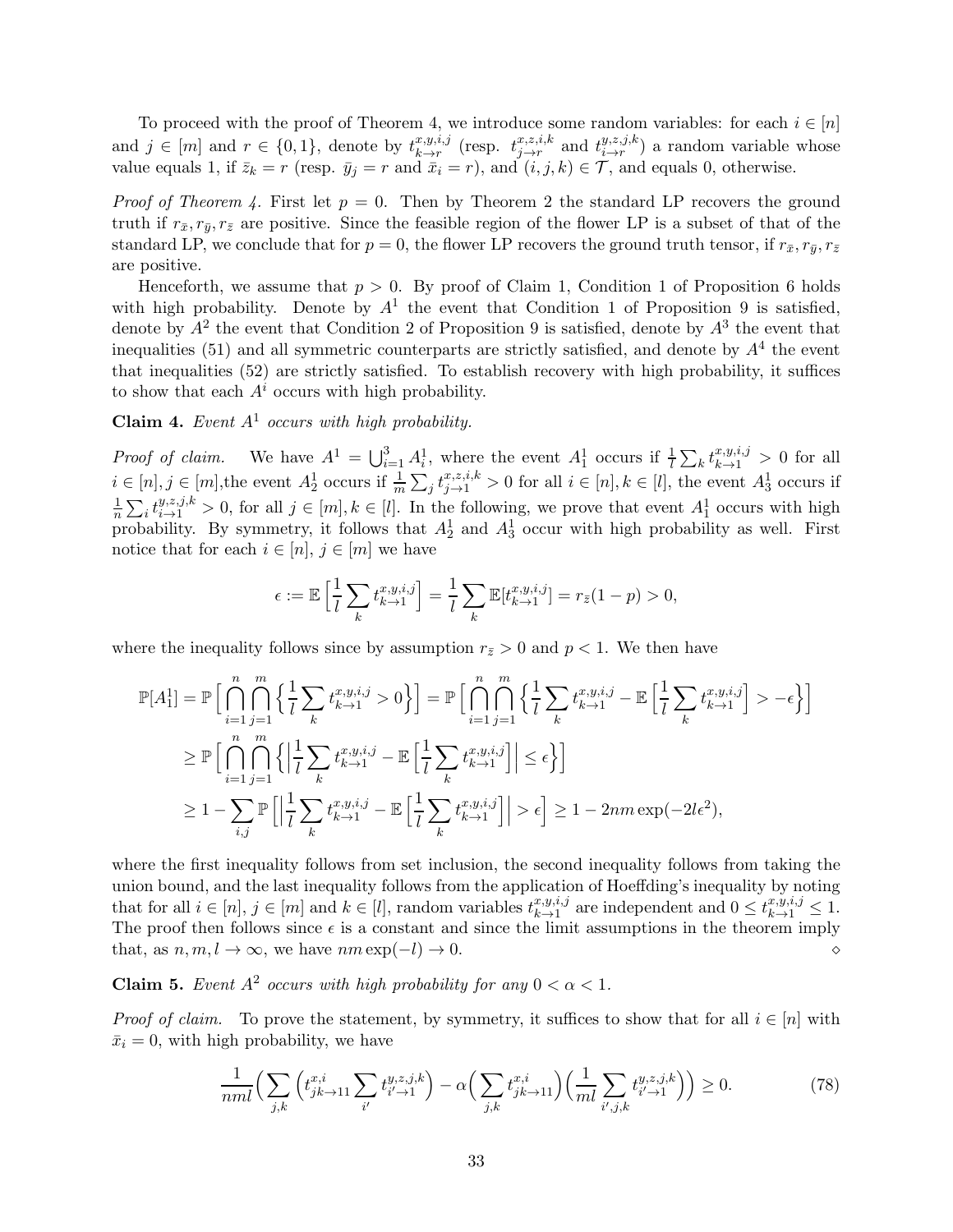Denoting by  $\epsilon$  the expectation of the left hand side of inequality (78), we obtain

$$
\epsilon = \frac{1}{nml} \Big( \sum_{j,k} \mathbb{E}[t_{jk \to 11}^{x,i}] \sum_{i'} \mathbb{E}[t_{i' \to 1}^{y,z,j,k}] - \alpha \Big( \sum_{j,k} \mathbb{E}[t_{jk \to 11}^{x,i}] \Big) \Big( \frac{1}{ml} \sum_{i',j,k} \mathbb{E}[t_{i' \to 1}^{y,z,j,k}] \Big) \Big)
$$
  
=  $r_{\bar{y}} r_{\bar{z}} (1-p) r_{\bar{x}} (1-p) - \alpha r_{\bar{y}} r_{\bar{z}} (1-p) r_{\bar{x}} (1-p) = r_{\bar{x}} r_{\bar{y}} r_{\bar{z}} (1-p)^2 (1-\alpha),$ 

where the first equality follows from the independence of random variables since  $\bar{x}_i = 0$  while  $\bar{x}_{i'} = 1$ . Hence  $\epsilon$  is a positive constant since  $r_{\bar{x}}, r_{\bar{y}}, r_{\bar{z}}, p, \alpha$  are all positive constants and  $\alpha < 1$ ,  $p < 1$ . Let  $I_0 := \{i \in [n] : \bar{x}_i = 0\}$ . For each  $i \in I_0$ , define

$$
Y_{jk}^{x,i} = \frac{1}{n} t_{jk \to 11}^{x,i} \sum_{i'} t_{i' \to 1}^{y,z,j,k}, \quad \forall (j,k) \in [m] \times [l].
$$

Then inequality (78) can be written as:

$$
\frac{1}{ml} \sum_{j,k} Y_{jk}^{x,i} - \alpha \Big( \frac{1}{ml} \sum_{j,k} t_{jk \to 11}^{x,i} \Big) \Big( \frac{1}{nml} \sum_{i',j,k} t_{i',j}^{y,z,j,k} \Big) \ge 0.
$$

It then follows that

$$
\begin{split} &\mathbb{P}\left[\bigcap_{i\in I_{0}}\left\{\frac{1}{ml}\sum_{j,k}Y_{jk}^{x,i}-\alpha\Big(\frac{1}{ml}\sum_{j,k}t_{jk\rightarrow11}^{x,i}\Big)\Big(\frac{1}{nml}\sum_{i',j,k}t_{i',\rightarrow1}^{y,z,j,k}\Big)\geq 0\right\}\right]\\ &=\mathbb{P}\left[\bigcap_{i\in I_{0}}\left\{\frac{1}{ml}\sum_{j,k}Y_{jk}^{x,i}-\mathbb{E}\left[\frac{1}{ml}\sum_{j,k}Y_{jk}^{x,i}\right]-\alpha\Big(\frac{1}{ml}\sum_{j,k}t_{j,k\rightarrow11}^{x,i}\Big)\right.\\ &\left.\left.\left(\frac{1}{nml}\sum_{i',j,k}t_{i',\rightarrow1}^{y,z,j,k}\right)+\alpha\mathbb{E}\left[\Big(\frac{1}{ml}\sum_{j,k}t_{jk\rightarrow11}^{x,i}\Big)\Big(\frac{1}{nml}\sum_{i',j,k}t_{i',\rightarrow1}^{y,z,j,k}\Big)\right]\geq -\epsilon\right\}\right]\\ &\geq \mathbb{P}\left[\bigcap_{i\in I_{0}}\left\{\left|\frac{1}{ml}\sum_{j,k}Y_{jk}^{x,i}-\mathbb{E}\left[\frac{1}{ml}\sum_{j,k}Y_{jk}^{x,i}\right]\right|\leq \frac{\epsilon}{2}\right\}\bigcap_{i\in I_{0}}\\ &\left.\left\{\left|\Big(\frac{1}{ml}\sum_{j,k}t_{jk\rightarrow11}^{x,i}\Big)\Big(\frac{1}{nml}\sum_{i',j,k}t_{i',\rightarrow1}^{y,z,j,k}\Big)-\mathbb{E}\left[\Big(\frac{1}{ml}\sum_{j,k}t_{j,k\rightarrow11}^{x,i}\Big)\Big(\frac{1}{nml}\sum_{i',j,k}t_{i',\rightarrow1}^{y,z,j,k}\Big)\right]\right|\leq \frac{\epsilon}{2\alpha}\right\}\right]\\ &\geq 1-\sum_{i\in I_{0}}\mathbb{P}\left[\left|\frac{1}{ml}\sum_{j,k}Y_{jk}^{x,i}-\mathbb{E}\left[\frac{1}{ml}\sum_{j,k}Y_{jk}^{x,j}\right]\right|>\epsilon\right]\\ &-\sum_{i\in I_{0}}\mathbb{P}\left[\left|\Big(\frac{1}{ml}\sum_{j,k}t_{j,k\rightarrow11}^{x,i}\Big)\Big(\frac{1}{nml}\sum_{i',j,k}t_{i',\rightarrow1}^{y,z,j,k
$$

where the first inequality follows from set inclusion, and the second inequality follows from taking the union bound. Now consider the expression on the right-hand side of the last inequality; let us denote this expression by  $\zeta$ . Consider the first summation in  $\zeta$ . From the application of Hoeffding's inequality and using the fact that the random variables  $0 \leq Y_{jk}^{x,i} \leq 1$  for all  $(j,k) \in [m] \times [l]$  are independent, it follows that

$$
\sum_{i \in I_0} \mathbb{P}\left[\left|\frac{1}{ml}\sum_{j,k} Y_{jk}^{x,i} - \mathbb{E}\left[\frac{1}{ml}\sum_{j,k} Y_{jk}^{x,i}\right]\right| > \frac{\epsilon}{2}\right] \le 2n \exp\left(-\frac{ml\epsilon^2}{2}\right). \tag{79}
$$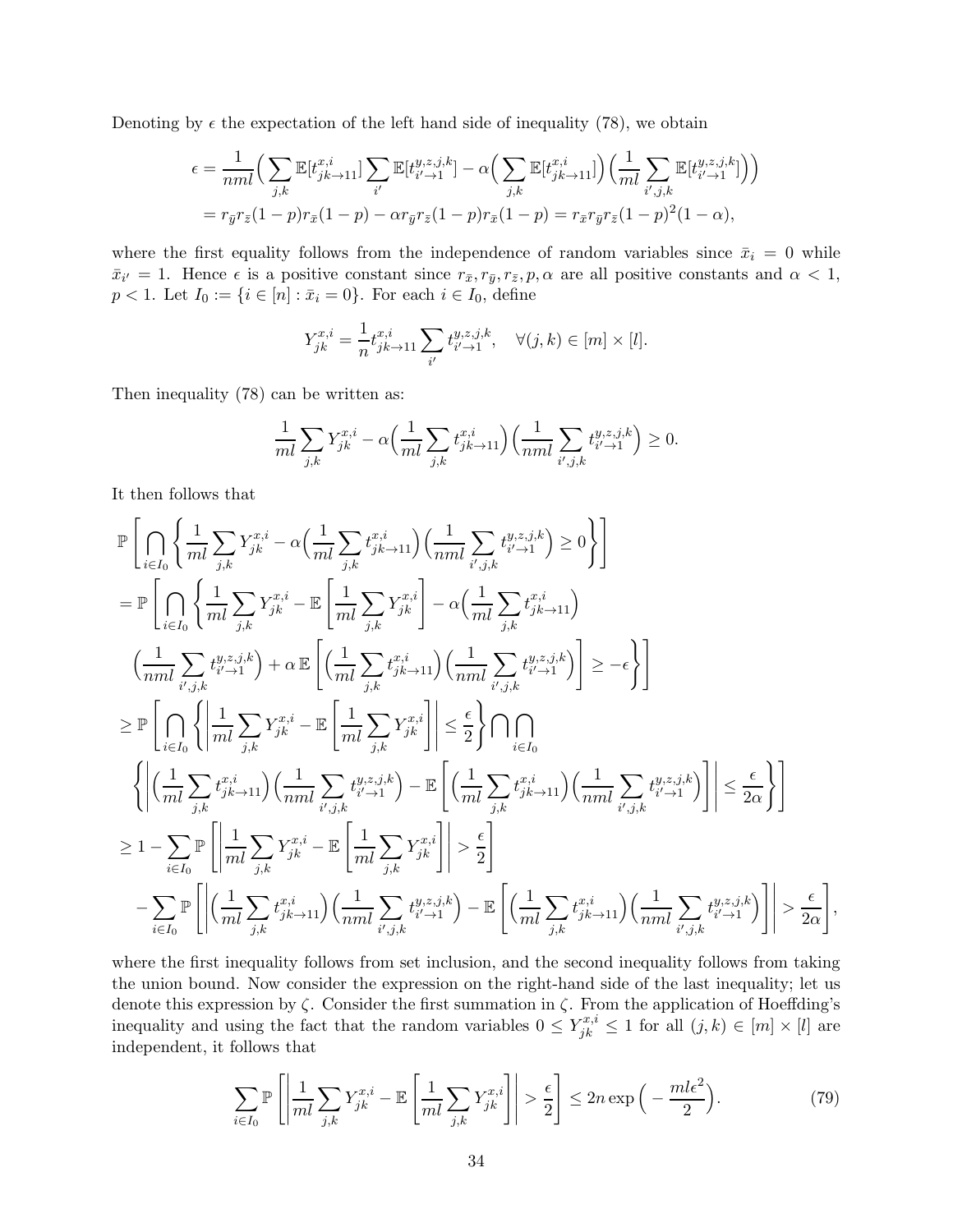To bound the second summation in  $\zeta$ , we use Lemma 3 by defining:

$$
Z^{x,i} := \frac{1}{ml} \sum_{j,k} t_{jk \to 11}^{x,i}, \ \forall i \in [n] \text{ with } \bar{x}_i = 0, \qquad W := \frac{1}{nml} \sum_{i',j,k} t_{i' \to 1}^{y,z,j,k}.
$$

Notice that  $Z^{x,i}$  and W are nonnegative independent random variables with  $\mathbb{E}[Z] := \mathbb{E}[Z^{x,i}] =$  $r_{\bar{y}}r_{\bar{z}}(1-p) > 0$  and  $\mathbb{E}[W] = r_{\bar{x}}(1-p) > 0$ . Moreover, by Hoeffding's inequality we have:

$$
\mathbb{P}\left[|Z^{x,i} - \mathbb{E}[Z^{x,i}]| > \frac{\epsilon}{2\alpha}\right] \le 2\exp\left(-\frac{ml\epsilon^2}{2\alpha^2}\right), \qquad \mathbb{P}\left[|W - \mathbb{E}[W]| > \frac{\epsilon}{2\alpha}\right] \le \exp\left(-\frac{nml\epsilon^2}{2\alpha^2}\right).
$$

Hence utilizing Lemma 3 yields

$$
\sum_{i \in I_0} \mathbb{P}\left[|Z^{x,i}W - \mathbb{E}[Z^{x,i}W]| > \frac{\epsilon}{2\alpha}\right] \le 2n \exp\left(-\frac{m l \epsilon^2}{2\alpha^2 (\sqrt{2\alpha \epsilon \mathbb{E}[W]/\mathbb{E}[Z]} + 2 \mathbb{E}[W])^2}\right) + 2n \exp\left(-\frac{m l \epsilon^2}{2\alpha^2 (\sqrt{2\alpha \epsilon \mathbb{E}[Z]/\mathbb{E}[W]} + 2 \mathbb{E}[Z])^2}\right).
$$
\n(80)

Combining (79) and (80), the proof then follows since  $\epsilon, \alpha, \mathbb{E}[W], \mathbb{E}[Z]$  are positive constants and since the limit assumptions in the theorem imply that, as  $n, m, l \rightarrow \infty$ , we have  $n \exp(-ml)$ ,  $n \exp(-mnl)$  go to zero.  $n \exp(-nml)$  go to zero.

Claim 6. Event  $A^3$  occurs with high probability.

*Proof of claim.* Denote by  $A_1^3$  the event that inequalities (51) are strictly satisfied. By symmetry, to show that  $A^3$  occurs with high probability, it suffices to show that  $A_1^3$  occurs with high probability. Under the random corruption model,  $A_1^3$  occurs if, (i) inequalities (40) are satisfied and (ii) for each  $(i, j, k) \in \mathcal{T}$  with  $\bar{x}_i = 0$ ,  $\bar{y}_j = \bar{z}_k = 1$ , we have

$$
\frac{1}{ml} \sum_{j',k'} Y_{j'k'}^{x,i} - \frac{1}{nml} \sum_{j',k'} \left( \frac{1}{3} f_{j'k'\to 00}^{x,i} + \frac{1}{2} f_{j'k'\to 01}^{x,i} + \frac{1}{2} f_{j'k'\to 10}^{x,i} + f_{j'k'\to 11}^{x,i} \right) \sum_{i'} t_{i'\to 1}^{y,z,j,k} > 0,
$$
(81)

where we define

$$
Y_{j'k'}^{x,i}:=\frac{1}{n}t_{j',k'\rightarrow11}^{x,i}\sum_{i'}t_{i'\rightarrow1}^{y,z,j',k'},\qquad\forall j'\in[m],k'\in[l].
$$

By proof of Claim 2, inequalities (40) are satisfied with high probability, if inequality (42) holds. It is simple to check that inequality (42) is implied by inequality (21). We now show that if (42) holds, inequalities (81) are satisfied with high probability as well. Denote by  $\epsilon$  the expected value of the left-hand side of inequality (81). We have

$$
\epsilon = \frac{1}{nml} \sum_{j',k'} \mathbb{E} \left[ t_{j',k'\to11}^{x,i} \sum_{i'} t_{i'\to1}^{y,z,j',k'} \right]
$$
  
\n
$$
- \frac{1}{nml} \mathbb{E} \left[ \sum_{j',k'} \left( \frac{1}{3} f_{j'k'\to00}^{x,i} + \frac{1}{2} f_{j'k'\to01}^{x,i} + \frac{1}{2} f_{j'k'\to10}^{x,i} + f_{j'k'\to11}^{x,i} \right) \sum_{i'} t_{i'\to1}^{y,z,j,k} \right]
$$
  
\n
$$
= r_{\bar{x}} r_{\bar{y}} r_{\bar{z}} (1-p)^2 - \frac{1}{3} r_{\bar{x}} (1-r_{\bar{y}}) (1-r_{\bar{z}}) p (1-p) - \frac{1}{2} r_{\bar{x}} (1-r_{\bar{y}}) r_{\bar{z}} p (1-p)
$$
  
\n
$$
- \frac{1}{2} r_{\bar{x}} r_{\bar{y}} (1-r_{\bar{z}}) p (1-p) - r_{\bar{x}} r_{\bar{y}} r_{\bar{z}} p (1-p),
$$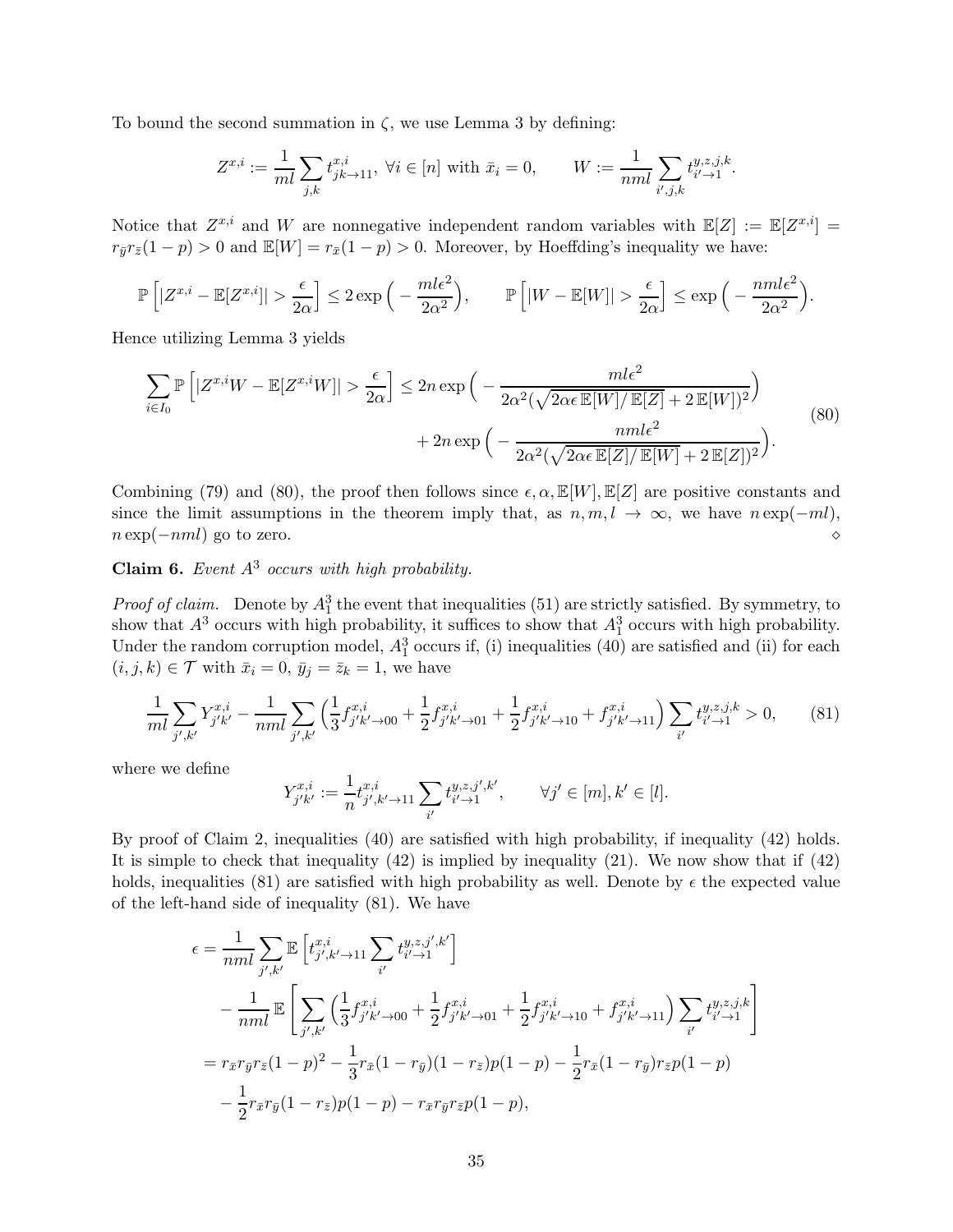where the second equality follows from the independence of random variables as we have  $\bar{x}_{i'} = 1$ while  $\bar{x}_i = 0$ . Since by assumption  $r_{\bar{x}} > 0$  and  $p < 1$ , the inequality  $\epsilon > 0$  can be equivalently written as:

$$
r_{\bar{y}}r_{\bar{z}}(1-2p) - \frac{1}{3}(1-r_{\bar{y}})(1-r_{\bar{z}})p - \frac{1}{2}(1-r_{\bar{y}})r_{\bar{z}}p - \frac{1}{2}r_{\bar{y}}(1-r_{\bar{z}})p - r_{\bar{y}}r_{\bar{z}}p > 0,
$$

which is in turn equivalent to inequality (42). Define

$$
\bar{f}_{jk}^{x,i} = \frac{1}{3} f_{jk \to 00}^{x,i} + \frac{1}{2} f_{jk \to 01}^{x,i} + \frac{1}{2} f_{jk \to 10}^{x,i} + f_{jk \to 11}^{x,i}, \qquad \forall (i, j, k) \in [n] \times [m] \times [l],
$$

and  $\mathcal{M} := \{(i, j, k) : (i, j, k) \in \mathcal{T}, \ \bar{x}_i = 0, \ \bar{y}_j = \bar{z}_k = 1\}.$  Then we have:

$$
\mathbb{P}[A_{1}^{3}] = \mathbb{P}\Bigg[\bigcap_{(i,j,k)\in\mathcal{M}}\Bigg\{\frac{1}{ml}\sum_{j',k'}Y_{j'k'}^{x,i}-\Big(\frac{1}{ml}\sum_{j',k'}\bar{f}_{j'k'}^{x,i}\Big)\Big(\frac{1}{n}\sum_{i'}t_{i'-1}^{y,z,j,k}\Big)>0\Bigg\}\Bigg]
$$
\n
$$
= \mathbb{P}\Bigg[\bigcap_{(i,j,k)\in\mathcal{M}}\Bigg\{\frac{1}{ml}\sum_{j',k'}Y_{j'k'}^{x,i}-\mathbb{E}\Big[\frac{1}{ml}\sum_{j',k'}Y_{j'k'}^{x,i}\Big]-\Big(\frac{1}{ml}\sum_{j',k'}\bar{f}_{j'k'}^{x,i}\Big)\Big(\frac{1}{n}\sum_{i'}t_{i'-1}^{y,z,j,k}\Big)\\+\mathbb{E}\Big[\Big(\frac{1}{ml}\sum_{j',k'}\bar{f}_{j'k'}^{x,i}\Big)\Big(\frac{1}{n}\sum_{i'}t_{i'-1}^{y,z,j,k}\Big)\Big]>-\epsilon\Bigg\}\Bigg]
$$
\n
$$
\geq \mathbb{P}\Bigg[\bigcap_{(i,j,k)\in\mathcal{M}}\Bigg\{\Big|\frac{1}{ml}\sum_{j',k'}Y_{j'k'}^{x,i}-\mathbb{E}\Big[\frac{1}{ml}\sum_{j',k'}Y_{j'k'}^{x,i}\Big]\Big|<\frac{\epsilon}{2}\Bigg\}\Bigg].
$$
\n
$$
\mathbb{P}\Bigg[\bigcap_{(i,j,k)\in\mathcal{M}}\Bigg\{\Big|\Big(\frac{1}{ml}\sum_{j',k'}\bar{f}_{j'k'}^{x,i}\Big)\Big(\frac{1}{n}\sum_{i'}t_{i'-1}^{y,z,j,k}\Big)-\mathbb{E}\Big[\Big(\frac{1}{ml}\sum_{j',k'}\bar{f}_{j'k'}^{x,i}\Big)\Big(\frac{1}{n}\sum_{i'}t_{i'-1}^{y,z,j,k}\Big)\Big|\Big|<\frac{\epsilon}{2}\Bigg\}\Bigg]
$$
\n
$$
\geq 1-\sum_{(i,j,k)\in\mathcal{M}}\mathbb{P}\Bigg[\Bigg|\frac{1}{ml}\sum_{j',k'}Y_{j'k'}^{x,i}-\mathbb{E}\Big[\frac{1}{ml}\sum_{j',k'}Y_{j'k'}^{x,i}\Big)\Big|\geq\frac{\epsilon}{2}\Bigg]
$$
\n<math display="</math>

where the first inequality follows from set inclusion, and the second inequality follows from taking the union bound. To bound  $\zeta$ , first note that  $Y_{i'k}^{x,i}$  $j', k', j' \in [m], k' \in [l]$  are independent random variables and  $0 \le Y^{x,i}_{j',k}$  $j', k' \leq 1$ . Hence, utilizing Hoeffding's inequality, we obtain:

$$
\mathbb{P}\left[\left|\frac{1}{ml}\sum_{j',k'}Y^{x,i}_{j'k'}-\mathbb{E}\left[\frac{1}{ml}\sum_{j',k'}Y^{x,i}_{j'k'}\right]\right|>\frac{\epsilon}{2}\right]\leq 2\exp\Big(-\frac{ml\epsilon^2}{2}\Big).
$$

To bound the terms in the second summation, we make use of Lemma 3 by defining

$$
Z_1 := \frac{1}{ml} \sum_{j',k'} \bar{f}^{x,i}_{j'k'}, \qquad Z_2 := \frac{1}{n} \sum_{i'} t^{y,z,j,k}_{i'-1}.
$$

First note that  $Z_1, Z_2$  are nonnegative and independent random variables with

$$
\mathbb{E}[Z_1] = \frac{p}{3}(r_{\bar{y}}r_{\bar{z}} + \frac{r_{\bar{y}} + r_{\bar{z}}}{2} + 1) > 0, \qquad \mathbb{E}[Z_2] = r_{\bar{x}}(1 - p) > 0.
$$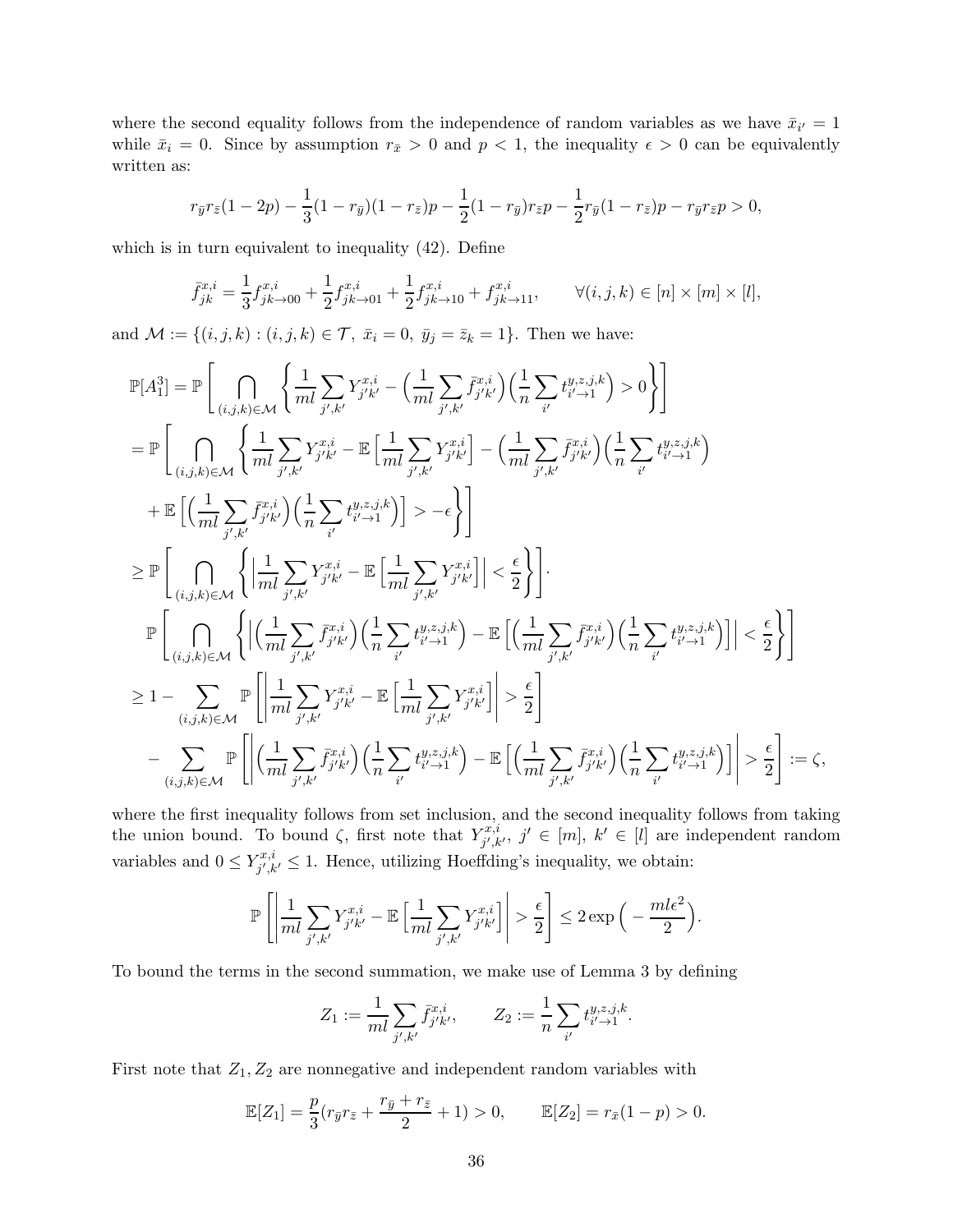Moreover, the random variables  $\bar{f}_{i'k}^{x,i}$  $j'_{j'k'}$  for all  $(j',k') \in [m] \times [l]$  are independent and  $0 \leq \bar{f}_{j'k}^{x,i}$  $j'k' \leq 1.$ Similarly, the random variables  $t_{i' \to 1}^{y,z,j,k}$  $y,z,j,k$  for all  $i' \in [n]$  are independent and  $0 \leq t^{y,z,j,k}_{i' \to 1}$  $_{i'\rightarrow 1}^{y,z,j,\kappa} \leq 1$ . Hence applying Hoeffding's inequality we obtain:

 $\mathbb{P}\left[|Z_1 - \mathbb{E}[Z_1]| > \frac{\epsilon}{2}\right]$ 2  $\Big] \leq 2 \exp \Big($  $m l \epsilon^2$ 2  $\Big), \qquad \mathbb{P}\Big[|Z_2 - \mathbb{E}[Z_2]| > \frac{\epsilon}{2}$ 2  $\Big] \leq 2 \exp \Big($  $n\epsilon^2$ 2 .

Utilizing Lemma 3 we obtain

$$
\mathbb{P}\left[|Z_1Z_2 - \mathbb{E}[Z_1Z_2]| > \frac{\epsilon}{2}\right] \leq 2\exp\left(-\frac{m l\epsilon^2}{\left(\sqrt{\frac{2\epsilon \mathbb{E}[Z_2]}{\mathbb{E}[Z_1]}} + 4\mathbb{E}[Z_2]\right)^2}\right) + 2\exp\left(-\frac{n\epsilon^2}{\left(\sqrt{\frac{2\epsilon \mathbb{E}[Z_1]}{\mathbb{E}[Z_2]}} + 4\mathbb{E}[Z_1]\right)^2}\right).
$$

Therefore, we have

$$
\zeta \ge 1 - 2nml \exp\Bigg(-\frac{ml\epsilon^2}{\left(\sqrt{\frac{2\epsilon \mathbb{E}[Z_2]}{\mathbb{E}[Z_1]}} + 4\mathbb{E}[Z_2]\right)^2}\Bigg) - 2nml \exp\Bigg(-\frac{n\epsilon^2}{\left(\sqrt{\frac{2\epsilon \mathbb{E}[Z_1]}{\mathbb{E}[Z_2]}} + 4\mathbb{E}[Z_1]\right)^2}\Bigg).
$$

The proof then follows since  $\epsilon$ ,  $\mathbb{E}[Z_1], \mathbb{E}[Z_2]$  are positive constants and since the limit assumptions in the theorem imply that, as  $n, m, l \to \infty$ , we have  $nml \exp(-n)$ ,  $nml \exp(-ml)$  go to zero. <br>◇

**Claim 7.** Event  $A<sup>4</sup>$  occurs with high probability.

*Proof of claim.* By Condition 2 in Proposition 9,  $\bar{\gamma}_{ijk}$  can be equivalently written as

$$
\bar{\gamma}_{ijk} = \frac{1}{3} \left( 2 - \frac{1}{3} \frac{n_{\bar{x}}}{T_1^{y,z,j,k}} - \frac{1}{3} \frac{n_{\bar{y}}}{T_1^{x,z,i,k}} - \frac{1}{3} \frac{n_{\bar{z}}}{T_1^{x,y,i,j}} \n- \frac{1}{\alpha \bar{T}_1^{y,z}} \sum_{i':\bar{x}_{i'}=0} \min \left\{ \frac{1}{T_{11}^{x,i'}} \left( \frac{1}{3} F_{00}^{x,i'} + \frac{1}{2} (F_{01}^{x,i'} + F_{10}^{x,i'}) + F_{11}^{x,i'} \right), 1 \right\} \n- \frac{1}{\alpha \bar{T}_1^{x,z}} \sum_{j':\bar{y}_{j'}=0} \min \left\{ \frac{1}{T_{11}^{y,j'}} \left( \frac{1}{3} F_{00}^{y,j'} + \frac{1}{2} (F_{01}^{y,j'} + F_{10}^{y,j'}) + F_{11}^{y,j'} \right), 1 \right\} \n- \frac{1}{\alpha \bar{T}_1^{x,y}} \sum_{\substack{i':\bar{x}_{i'}=0 \\ k':\bar{z}_{k'}=0}} \min \left\{ \frac{1}{T_{11}^{z,k'}} \left( \frac{1}{3} F_{00}^{z,k'} + \frac{1}{2} (F_{01}^{z,k'} + F_{10}^{z,k'}) + F_{11}^{z,k'} \right), 1 \right\} \right).
$$

In the following, we show the validity of the inequality:

$$
3\bar{\gamma}_{ijk} - \frac{n_{\bar{y}}n_{\bar{z}}}{T_{11}^{x,i}} > -1, \qquad \forall (i,j,k) \in \mathcal{T} \cap \mathcal{P}.
$$
\n
$$
(82)
$$

By symmetry, this in turn implies event  $A<sup>4</sup>$  occurs with high probability. Under the random corruption model, inequalities (82) are satisfied, if for each  $(i, j, k) \in \mathcal{T} \cap \mathcal{P}$ :

$$
3 - \frac{1}{3} \frac{n_{\bar{x}}}{\sum_{i'} t_{i'-1}^{y,z,j,k}} - \frac{1}{3} \frac{n_{\bar{y}}}{\sum_{j'} t_{j'-1}^{x,z,i,k}} - \frac{1}{3} \frac{n_{\bar{z}}}{\sum_{k'} t_{k'-1}^{x,y,i,j}} - \frac{n_{\bar{y}} n_{\bar{z}}}{\sum_{j',k'} t_{j'k-1}^{x,i}} - \frac{1}{\alpha} \frac{nml}{\sum_{i',j',k'} t_{i'-1}^{y,z,j',k'}} \left( \frac{\sum_{i'} \bar{\nu}_{jk}^{x,i'}}{n} \right) - \frac{1}{\alpha} \frac{nml}{\sum_{i',j',k'} t_{j'-1}^{x,z,i',k'}} \left( \frac{\sum_{j'} \bar{\nu}_{ik}^{y,j'}}{m} \right) - \frac{1}{\alpha} \frac{nml}{\sum_{i',j',k'} t_{k'-1}^{x,y,i',j'}} \left( \frac{\sum_{k'} \bar{\nu}_{ij}^{z,k'}}{l} \right) > 0,
$$
\n
$$
(83)
$$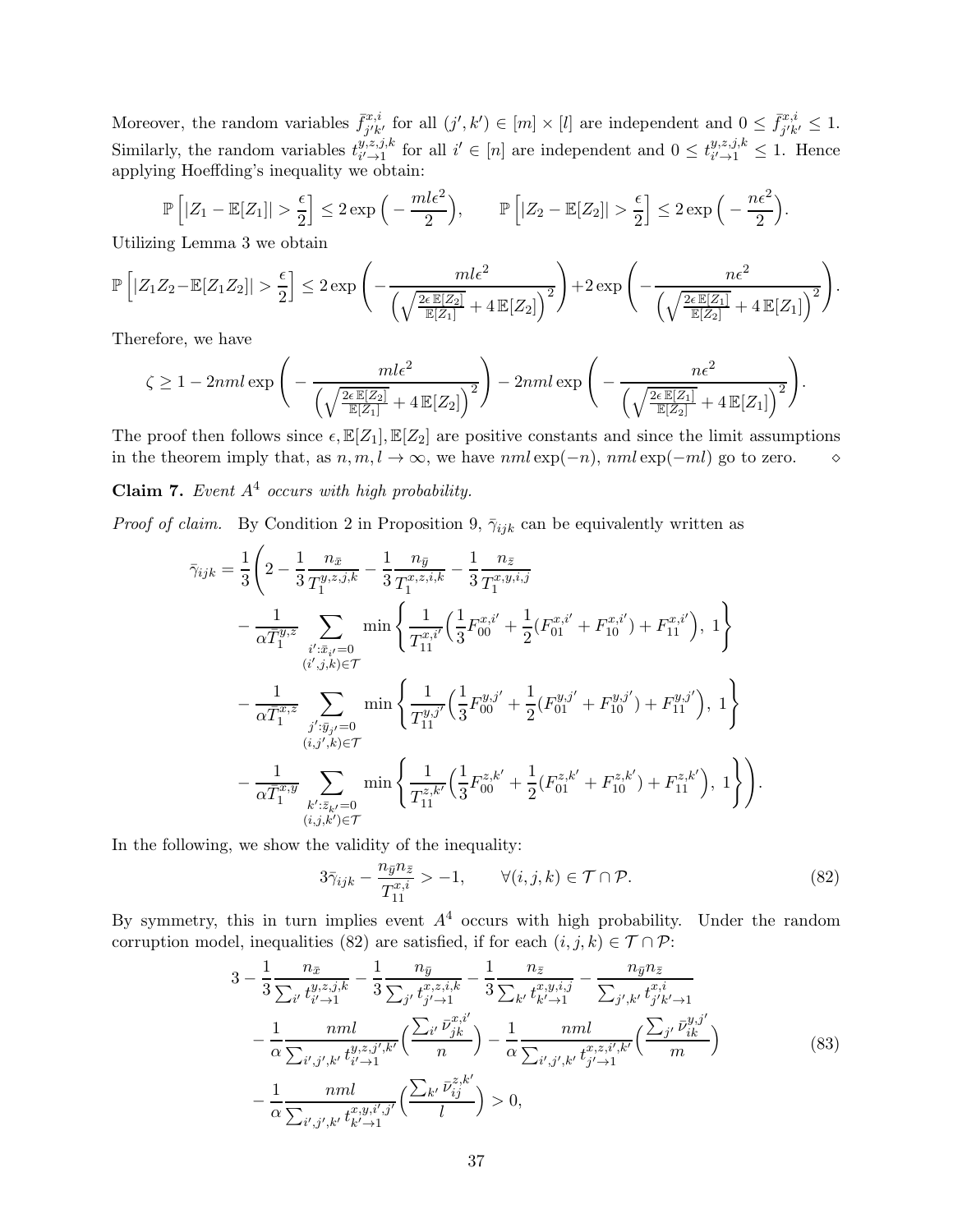where  $\bar{\nu}_{jk}^{x,i'} = \min{\{\nu_{jk}^{x,i'}, 1\}}, \ \bar{\nu}_{ik}^{y,j'} = \min{\{\nu_{ik}^{y,j'}, 1\}}, \ \bar{\nu}_{ij}^{z,k'} = \min{\{\nu_{ij}^{z,k'}, 1\}}, \ \text{and} \ \nu_{jk}^{x,i'}, \nu_{ik}^{y,j'}, \nu_{ij}^{z,k'}$  are defined by  $(44)$ .

First, we observe that if we have (21), then we also have

$$
p < \frac{\alpha r_{\bar{x}} r_{\bar{y}} r_{\bar{z}}}{1 + (3\alpha - 1)r_{\bar{x}} r_{\bar{y}} r_{\bar{z}}},\tag{84}
$$

for some  $\alpha < 1$  arbitrarily close to 1. This is because the function  $\alpha \mapsto \frac{\alpha}{1 + (3\alpha - 1)r_{\bar{x}}r_{\bar{y}}r_{\bar{z}}}$  is continuous in [0, 1].

Denote by  $\mathbb{E}_g$  the expected value of the left-hand side of inequality (83). To prove the statement, we first show that for each  $(i, j, k) \in \mathcal{T} \cap \mathcal{P}$ , we have

$$
\mathbb{E}_g \ge \epsilon := 3 - \frac{2}{1-p} - \frac{1}{\alpha} \frac{p}{(1-p)} \left( \frac{1}{r_{\bar{x}} r_{\bar{y}} r_{\bar{z}}} - 1 \right),\tag{85}
$$

which implies  $\mathbb{E}_g > 0$  if condition (84) is satisfied. We prove (85) via a number of steps:

Step 1. For each  $(i, j, k) \in \mathcal{T} \cap \mathcal{P}$ , we have

$$
\mathbb{E}\left[\frac{n_{\bar{x}}}{\sum_{i'} t_{i' \to 1}^{y,z,j,k}}\right] \le \frac{1}{1-p}.
$$

*Proof of step.* For each  $(i, j, k) \in \mathcal{T} \cap \mathcal{P}$  we have

$$
\mathbb{E}\left[\frac{n_{\bar{x}}}{\sum_{i'} t_{i'\to 1}^{y,z,j,k}}\right] = n_{\bar{x}} \mathbb{E}\left[\frac{1}{1+\sum_{i'\in[n]\backslash\{i\}} t_{i'\to 1}^{y,z,j,k}}\right] = \frac{n_{\bar{x}}}{n_{\bar{x}}(1-p)}(1-p^{n_{\bar{x}}}) \le \frac{1}{1-p},
$$

where the first equality follows since by assumption  $(i, j, k) \in \mathcal{T} \cap \mathcal{P}$ , i.e.,  $t_{i \to 1}^{y, z, j, k} = 1$ , the second equality follows since for a binomial random variable X with parameters  $(n, p)$  we have  $\mathbb{E}[\frac{1}{1+p}]$  $\frac{1}{1+X}$  = 1  $\frac{1}{(n+1)p}(1-(1-p)^{n+1}),$  and the inequality follows since  $0 < p \leq 1.$ 

Step 2. For each  $(i, j, k) \in \mathcal{T} \cap \mathcal{P}$  we have

$$
\epsilon' := \mathbb{E}\left[\frac{nnl}{\sum_{i',j',k'} t_{i'-1}^{y,z,j',k'}} \left(\frac{\sum_{i'} \bar{\nu}_{jk}^{x,i'}}{n}\right)\right] \leq \frac{1}{3} \frac{p}{(1-p)} \left(\frac{1}{r_{\bar{x}}} - 1\right) \left(\frac{1}{r_{\bar{y}}r_{\bar{z}}} + \frac{1}{2r_{\bar{y}}} + \frac{1}{2r_{\bar{z}}} + 1\right).
$$

*Proof of step.* For each  $(i, j, k) \in \mathcal{T} \cap \mathcal{P}$ , we have:

$$
\epsilon' \leq \mathbb{E}\left[\frac{nml}{\sum_{i',j',k'}t_{i'-1}^{y,z,j',k'}}\left(\frac{\sum_{i'}\nu_{jk}^{x,i'}}{n}\right)\right] = \mathbb{E}\left[\frac{nml}{\sum_{i',j',k'}t_{i'-1}^{y,z,j',k'}}\right] \mathbb{E}\left[\frac{\sum_{i'}\nu_{jk}^{x,i'}}{n}\right]
$$

$$
= \mathbb{E}\left[\frac{nml}{1+\sum_{(i',j',k')\in[n]\times[n]\times[l]\backslash\{(i,j,k)\}}t_{i'-1}^{y,z,j',k'}}\right] \frac{\sum_{i'}\mathbb{E}[\nu_{jk}^{x,i'}]}{n}
$$

$$
\leq \left(\frac{1}{r_{\bar{x}}}\frac{1-p^{n_{\bar{x}}}}{1-p}\right)(1-r_{\bar{x}})\frac{p}{3}\left(\frac{1}{r_{\bar{y}}r_{\bar{z}}}+\frac{1}{2r_{\bar{y}}}+\frac{1}{2r_{\bar{z}}}+1\right)
$$

$$
\leq \frac{1}{(1-p)}\left(\frac{1}{r_{\bar{x}}}-1\right)\frac{p}{3}\left(\frac{1}{r_{\bar{y}}r_{\bar{z}}}+\frac{1}{2r_{\bar{y}}}+\frac{1}{2r_{\bar{z}}}+1\right),
$$

where the first inequality follows from the definition of  $\bar{\nu}_{jk}^{x,i'}$ , the first equality follows from the independence of random variables, the second equality follows since by assumption  $(i, j, k) \in \mathcal{T} \cap \mathcal{P}$ ,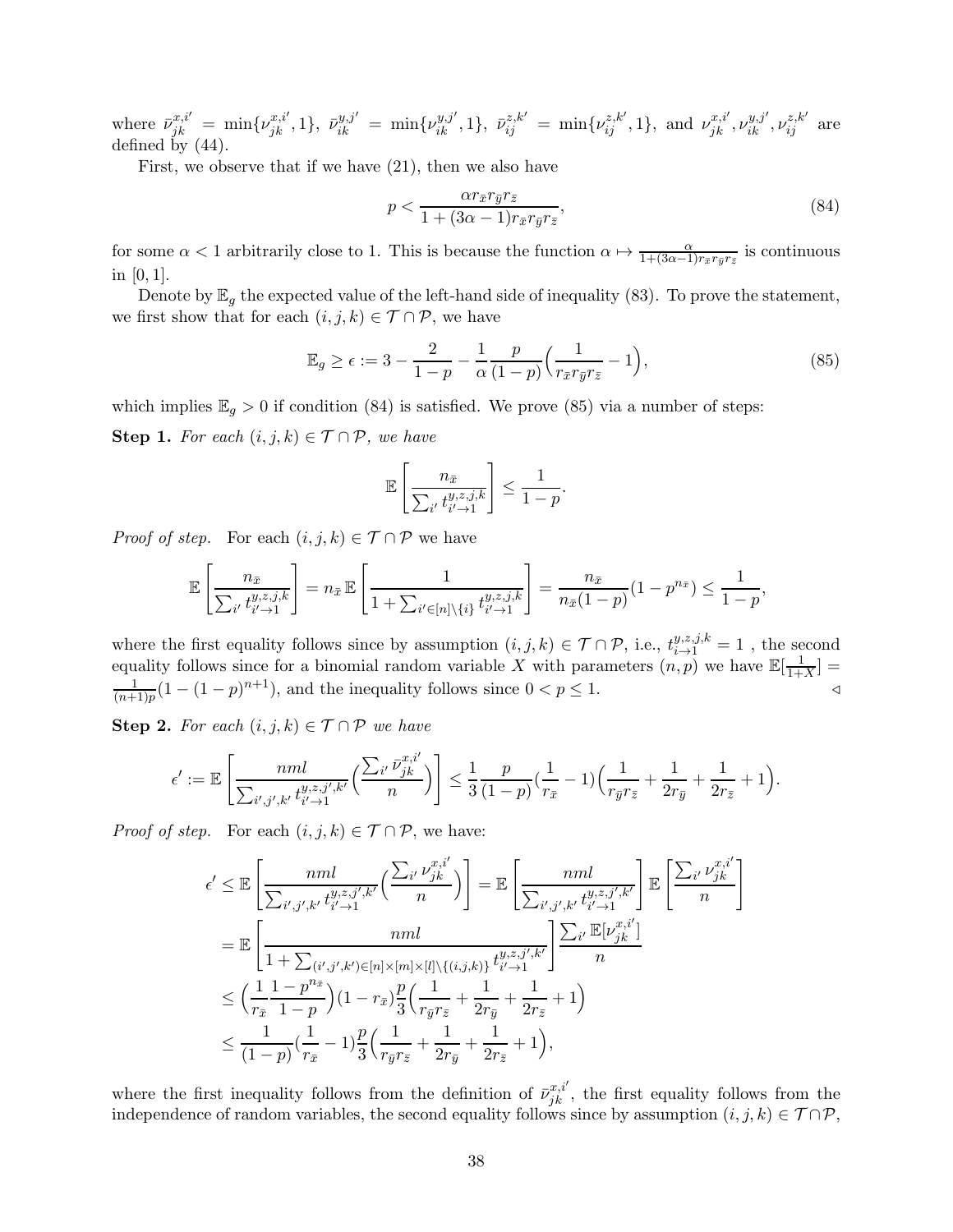the second inequality follows since for a binomial random variable  $X$  with parameters  $(n, p)$  we have  $\mathbb{E}[\frac{1}{1+}$  $\frac{1}{1+X}$ ] =  $\frac{1}{(n+1)p}(1-(1-p)^{n+1})$ , and by proof of Claim 3 we have

$$
\mathbb{E}[\nu_{jk}^{x,i'}]\leq \frac{p}{3}\Big(\frac{1}{r_{\bar{y}}r_{\bar{z}}}+\frac{1}{2r_{\bar{y}}}+\frac{1}{2r_{\bar{z}}}+1\Big),\,
$$

and the last inequality follows since  $0 \le p \le 1$  and  $n_{\bar{x}} > 0$ .

Therefore, by Steps 1 and 2:

$$
\mathbb{E}_{g} \geq \epsilon := 2 - \frac{1}{1-p} - \frac{1}{3\alpha} \frac{p}{(1-p)} \left( \left( \frac{1}{r_{\bar{x}}} - 1 \right) \left( \frac{1}{r_{\bar{y}}r_{\bar{z}}} + \frac{1}{2r_{\bar{y}}} + \frac{1}{2r_{\bar{z}}} + 1 \right) + \right.
$$
\n
$$
\left( \frac{1}{r_{\bar{y}}} - 1 \right) \left( \frac{1}{r_{\bar{x}}r_{\bar{z}}} + \frac{1}{2r_{\bar{x}}} + \frac{1}{2r_{\bar{z}}} + 1 \right) + \left( \frac{1}{r_{\bar{z}}} - 1 \right) \left( \frac{1}{r_{\bar{x}}r_{\bar{y}}} + \frac{1}{2r_{\bar{x}}} + \frac{1}{2r_{\bar{y}}} + 1 \right) \right) - \frac{1}{1-p}
$$
\n
$$
= 3 - \frac{2}{1-p} - \frac{1}{\alpha} \frac{p}{(1-p)} \left( \frac{1}{r_{\bar{x}}r_{\bar{y}}r_{\bar{z}}} - 1 \right).
$$

It then follows that if condition (84) holds, we have  $\mathbb{E}_g \geq \epsilon > 0$ .

We now show that inequalities (83) are satisfied with high probability; to this end, utilizing Lemma 4, we first show that the first four terms in inequalities (83) concentrate around their expectations:

Step 3. Let  $\epsilon' > 0$ . Then

$$
\sum_{(i,j,k)\in\mathcal{T}\cap\mathcal{P}}\mathbb{P}\left[\left|\frac{n_{\bar{z}}}{\sum_{k'}t^{x,y,i,j}_{k'\to 1}}-\mathbb{E}\left[\frac{n_{\bar{z}}}{\sum_{k'}t^{x,y,i,j}_{k'\to 1}}\right]\right|>\epsilon'\right]\to 0,\qquad \text{as}\quad n,m,l\to\infty.
$$

*Proof of step.* By a simple application of Hoeffding's inequality, for any  $t \geq 0$ , we have

$$
\mathbb{P}\left[\left|\frac{\sum_{k'} t_{k'-1}^{x,y,i,j}}{n_{\bar{z}}}-\mathbb{E}\left[\frac{\sum_{k'} t_{k'-1}^{x,y,i,j}}{n_{\bar{z}}}\right]\right| > t\right] \leq 2\exp(-2n_{\bar{z}}t^2). \tag{86}
$$

For each  $(i, j, k) \in \mathcal{T} \cap \mathcal{P}$ , define:

$$
\Delta := \left| \frac{n_{\bar{z}}}{\mathbb{E}\left[\sum_{k'} t_{k'-1}^{x,y,i,j}\right]} - \mathbb{E}\left[\frac{n_{\bar{z}}}{\sum_{k'} t_{k'-1}^{x,y,i,j}}\right] \right| = \left| \frac{1}{1-p} - \frac{1-p^{n_{\bar{z}}}}{1-p} \right| = \frac{p^{n_{\bar{z}}}}{1-p}.
$$

Note that since  $0 < p < 1$ , it follows that  $\lim_{n_{\bar{z}} \to \infty} \Delta = 0$ . Then we have

$$
\sum_{(i,j,k)\in\mathcal{T}\cap\mathcal{P}}\mathbb{P}\left[\left|\frac{n_{\bar{z}}}{\sum_{k'}t^{x,y,i,j}_{k'-1}}-\mathbb{E}\left[\frac{n_{\bar{z}}}{\sum_{k'}t^{x,y,i,j}_{k'-1}}\right]\right|>\epsilon'\right]
$$
\n
$$
=\sum_{(i,j,k)\in\mathcal{T}\cap\mathcal{P}}\mathbb{P}\left[\left|\frac{n_{\bar{z}}}{\sum_{k'}t^{x,y,i,j}_{k'-1}}-\frac{n_{\bar{z}}}{\mathbb{E}\left[\sum_{k'}t^{x,y,i,j}_{k'-1}\right]}+\frac{n_{\bar{z}}}{\mathbb{E}\left[\sum_{k'}t^{x,y,i,j}_{k'-1}\right]}\right|>\epsilon'\right]
$$
\n
$$
\leq \sum_{(i,j,k)\in\mathcal{T}\cap\mathcal{P}}\mathbb{P}\left[\left|\frac{n_{\bar{z}}}{\sum_{k'}t^{x,y,i,j}_{k'-1}}-\frac{n_{\bar{z}}}{\mathbb{E}\left[\sum_{k'}t^{x,y,i,j}_{k'-1}\right]}\right|+\Delta>\epsilon'\right] \leq 2nml\exp\left(-2lr_{\bar{z}}(g(\epsilon'-\Delta))^2\right),
$$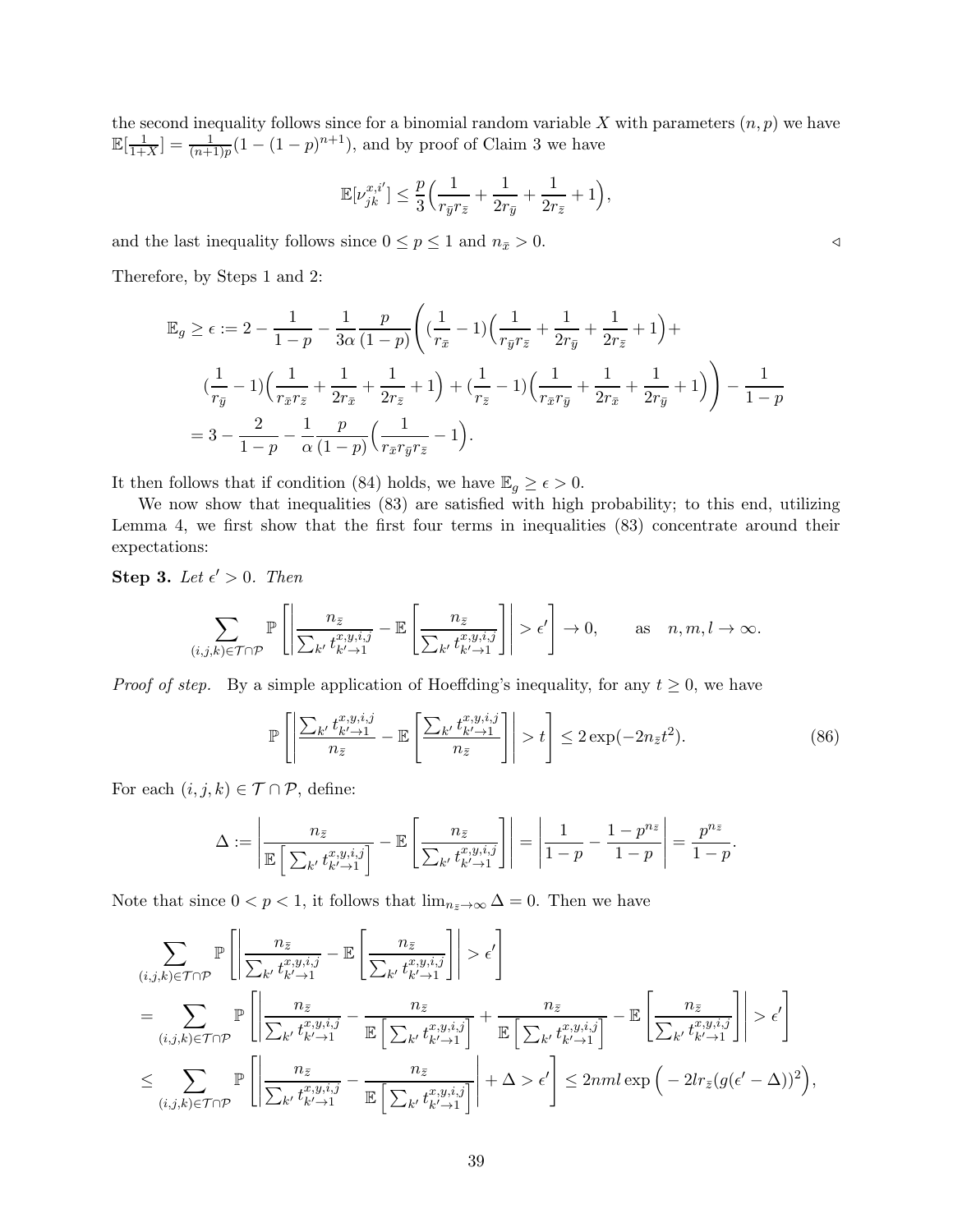where the first inequality follows from the application of triangle inequality, and the second inequality follows from inequality (86) and Lemma 4 by noting that since  $(i, j, k) \in \mathcal{T} \cap \mathcal{P}$ , we have  $\sum_{k'} t^{x,y,i,j}_{k'\to1}$  $\mathcal{L}^{x,y,i,j}_{k'\rightarrow 1} = 1 + \sum_{k'\in[l]\backslash\{k\}} t^{x,y,i,j}_{k'\rightarrow 1}$  $\lim_{k' \to 1} s y_i, j > 0$ . Since  $\Delta \to 0$  as  $l \to \infty$  and since  $(g(\epsilon' - \Delta))^2$  is a positive constant, the proof follows since the limit assumptions in the theorem imply that, as  $n, m, l \to \infty$ , we have  $nml \exp(-l)$  go to zero.  $\triangleleft$ 

Next, utilizing Lemmas 3 and 4, we show that the last three terms in inequalities (83) concentrate around their expectation:

Step 4. Let  $\epsilon'$  be a positive constant. Define

$$
\mathcal{F}_{ijk} = \mathbb{P}\left[\left|\frac{nnl}{\sum_{i',j',k'}t_{i'-1}^{y,z,j',k'}}\left(\frac{\sum_{i'}\bar{\nu}_{jk}^{x,i'}}{n}\right) - \mathbb{E}\left[\frac{nnl}{\sum_{i',j',k'}t_{i'-1}^{y,z,j',k'}}\left(\frac{\sum_{i'}\bar{\nu}_{jk}^{x,i'}}{n}\right)\right]\right| > \epsilon'\right].
$$

Then

$$
\lim_{n,m,l\to\infty}\sum_{(i,j,k)\in\mathcal{T}\cap\mathcal{P}}\mathcal{F}_{ijk}=0.
$$

Proof of step. Define the random variables

$$
X = \frac{nml}{\sum_{i',j',k'} t_{i'-1}^{y,z,j',k'}}, \qquad Y_{jk} = \frac{\sum_{i'} \bar{\nu}_{jk}^{x,i'}}{n}.
$$

Observe that X and  $Y_{jk}$  are independent random variables since by definition of  $t^{y,z,j',k'}_{i'\to 1}$  $\lim_{i'\to 1}^{y,z,y',\kappa}$ , we have  $\bar{x}_{i'} = 1$  while by definition of  $\bar{\nu}_{jk}^{x,i'}$  we have  $\bar{x}_{i'} = 0$ . Moreover,  $X > 0$  since by assumption  $(i, j, k) \in \mathcal{T} \cap \mathcal{P}$  implying  $t^{y, z, j, k}_{i \to 1} = 1$ ; clearly  $Y_{jk} \geq 0$  and  $\mathbb{E}[Y_{jk}] \geq 0$ . By Lemma 4 and the proof of ?? 3, we have

$$
\mathbb{P}\left[\left|X - \mathbb{E}[X]\right| > \epsilon'\right] \le 2 \exp\left(-2nml(g(\epsilon' - \Delta))^2\right),
$$

where

$$
\Delta := \left| \mathbb{E} \left[ \frac{mnl}{\sum_{i',j',k'} t_{i'-1}^{y,z,j',k'}} \right] - \frac{mnl}{\mathbb{E} \left[ \sum_{i',j',k'} t_{i'-1}^{y,z,j',k'} \right]} \right| = \frac{1}{r_{\bar{x}}} \frac{p^{mln_{\bar{x}}}}{1-p}.
$$

Note that since  $r_{\bar{x}}$  is a positive constant, we have  $\lim_{n,m,l\to\infty}\Delta=0$ . Define  $\bar{Y}=\mathbb{E}[Y_{jk}]$ . Since  $\bar{\nu}_{jk}^{x,i'}$  for all  $i' \in [n]$  are independent random variables and  $0 \leq \bar{\nu}_{jk}^{x,i'} \leq 1$ , by a simple application of Hoeffding's inequality we have

$$
\mathbb{P}\left[\left|Y_{jk} - \bar{Y}\right| > \epsilon'\right] \le 2\exp(-2n\epsilon'^2),
$$

Then

$$
\sum_{(i,j,k)\in\mathcal{T}\cap\mathcal{P}}\mathcal{F}_{ijk} = \sum_{(i,j,k)\in\mathcal{T}\cap\mathcal{P}}\mathbb{P}[|XY_{jk} - \mathbb{E}[X]\,\mathbb{E}[Y_{jk}]| > \epsilon']
$$
\n
$$
\leq 2nml \exp\Big(-2nml\Big(g\Big(\frac{\epsilon'}{\sqrt{\epsilon'\bar{Y}/\mathbb{E}[X] + 2\bar{Y}}} - \Delta\Big)\Big)^2\Big) + 2nml \exp\Big(-\frac{2n\epsilon'^2}{(\sqrt{\epsilon'\,\mathbb{E}[X]/\bar{Y}} + 2\,\mathbb{E}[X])^2}\Big),
$$

where the inequality follows from Lemma 3. The proof then follows since  $\Delta \to 0$  as  $n, m, l \to \infty$ ,  $\epsilon', \mathbb{E}[X], \overline{Y}, (g(\cdot))^2$  are positive constants and since the limit assumptions in the theorem imply that, as  $n, m, l \to \infty$ , we have  $nml \exp(-nml)$ ,  $nml \exp(-n)$  go to zero.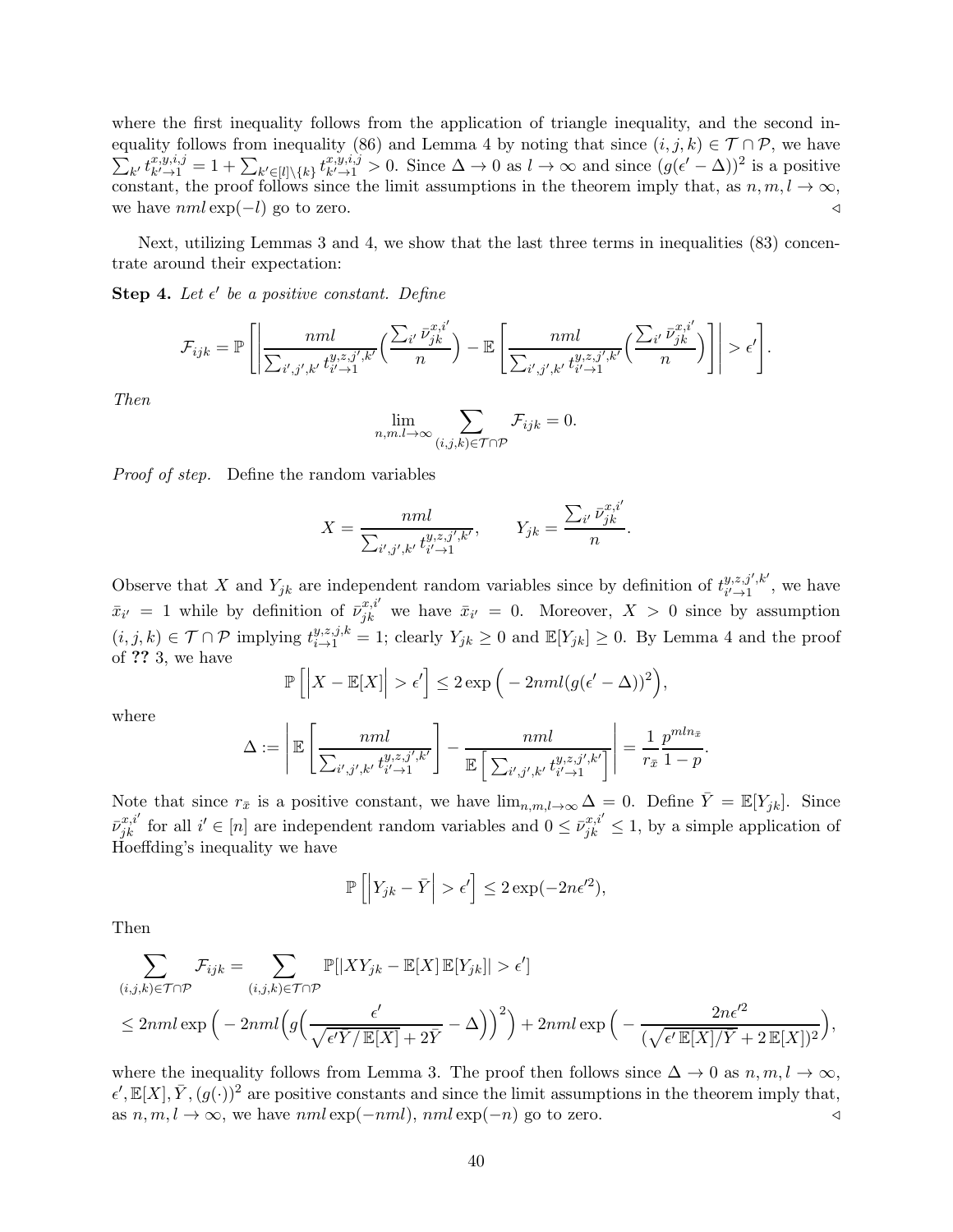We are now ready to prove that inequalities (83) hold with high probability. For each  $(i, j, k) \in$  $\mathcal{T} \cap \mathcal{P}$ , denote by  $\kappa_{ijk}$  the left hand side of inequality (83). Let  $\tilde{\kappa}_{ijk} = \kappa_{ijk} - 3$ . Then we have

$$
\begin{split} &\mathbb{P}\Big[\bigcap_{(i,j,k)\in\mathcal{T}\cap\mathcal{P}}\{\kappa_{ijk}>0\}\Big]\geq \mathbb{P}\Big[\bigcap_{(i,j,k)\in\mathcal{T}\cap\mathcal{P}}\{\hat{\kappa}_{ijk}>-\epsilon\}\Big]\\ &=\mathbb{P}\Big[\bigcap_{(i,j,k)\in\mathcal{T}\cap\mathcal{P}}\left\{\frac{1}{3}\bigg(\mathbb{E}\Big[\frac{n_x}{\sum_{l'}t^{k'}_{l'-1}1}\Big]-\frac{n_x}{\sum_{l'}t^{k'+1}_{l'-1}1}\Big)+\frac{1}{3}\bigg(\mathbb{E}\Big[\frac{n_y}{\sum_{j'}t^{k'+1}_{j'-1}1}\Big]-\frac{n_y}{\sum_{j'}t^{k'+1}_{j'-1}1}\Big)\\ &+\frac{1}{3}\bigg(\mathbb{E}\Big[\frac{n_z}{\sum_{k'}t^{k''_{k}-1}1}\Big]-\frac{n_z}{\sum_{k'}t^{k''_{k}-1}1}\bigg)+\bigg(\mathbb{E}\Big[\frac{n_yn_z}{\sum_{j',k'}t^{k''_{j+1}1}_{j'-1}1}\Big]-\frac{n_yn_z}{\sum_{j',k'}t^{k''_{j'-1}1}_{j'-1}1}\bigg)\\ &+\frac{1}{\alpha}\bigg(\mathbb{E}\Big[\frac{mnl}{\sum_{l',j',k'}t^{k''_{l}-1}1} \Big(\frac{\sum_{l'}p_{j,k}^{\pi_{l'}}1}{n}\Big)\Big]-\frac{mnl}{\sum_{l',j,k'}t^{k''_{l}-1}1} \Big(\frac{\sum_{l'}p_{j,k}^{\pi_{l'}}1}{n}\Big)\\ &+\frac{1}{\alpha}\bigg(\mathbb{E}\Big[\frac{m}{\sum_{l',j',k'}t^{k''_{l}-1}1} \Big(\frac{\sum_{l'}p_{j,k}^{\pi_{l'}}1}{n}\Big)-\frac{mnl}{\sum_{l',j',k'}t^{k''_{l}-1}1} \Big(\frac{\sum_{l'}p_{j,k}^{\pi_{l'}}1}{n}\Big)\bigg)-\frac{mnl}{\sum_{l',j',k'}t^{k''_{l}-1}1} \Big(\frac{\sum_{l'}p_{j,k}^{\pi_{l'}}1}{n}\bigg)\bigg)-\epsilon\bigg\}\Big]\\ &+\frac{1}{\alpha}\bigg(\mathbb{E}\Big[\frac{m}{\sum_{l',j',k'}t^{k''_{l}-1}1} \Big(\frac
$$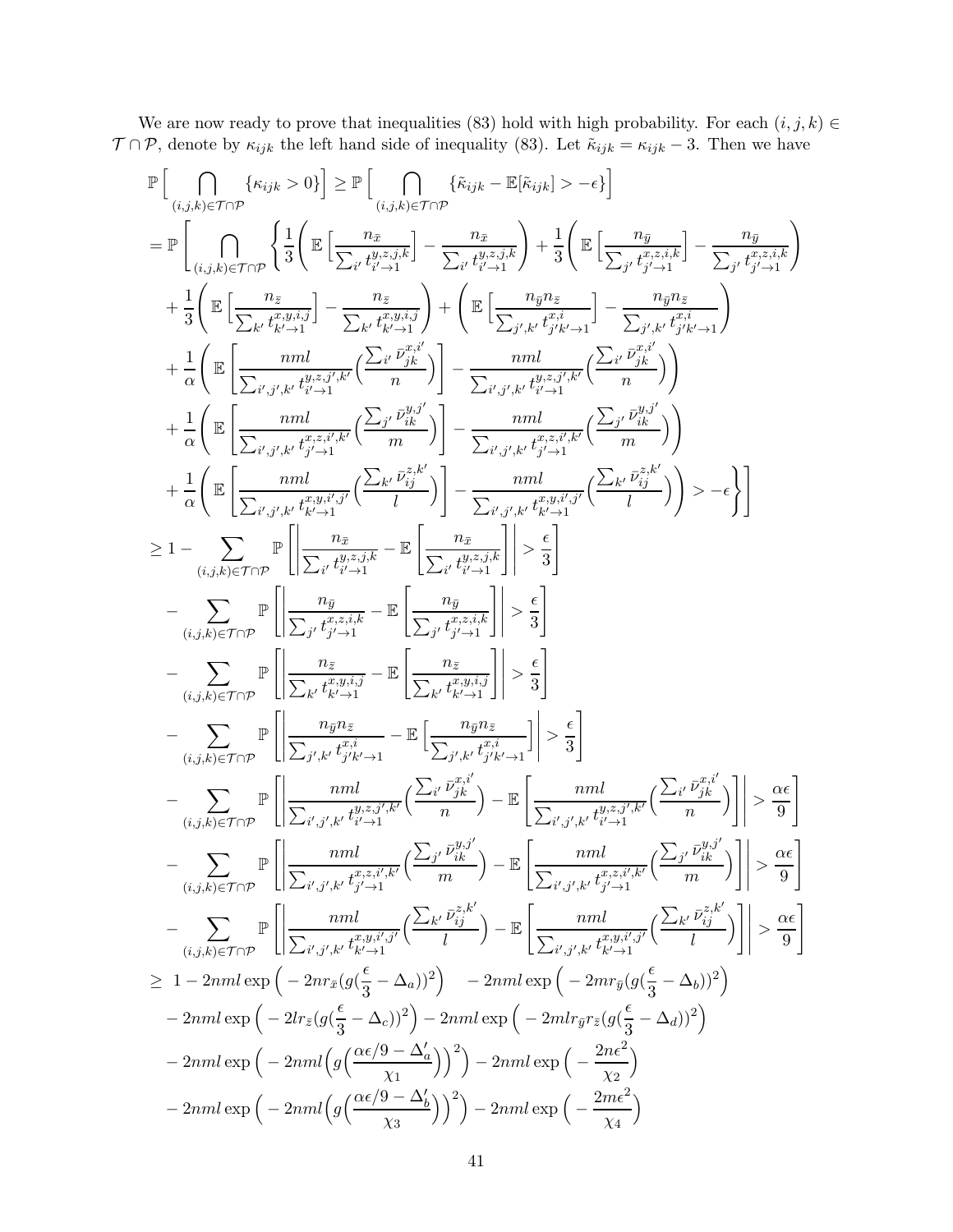$$
-2nml \exp\left(-2nml\left(g\left(\frac{\alpha\epsilon/9-\Delta_c'}{\chi_5}\right)\right)^2\right)-2nml \exp\left(-\frac{2l\epsilon^2}{\chi_6}\right),\right)
$$

where we define  $\Delta_a := p^{n_{\bar{x}}}/(1-p)$ ,  $\Delta_b := p^{n_{\bar{y}}}/(1-p)$ ,  $\Delta_c := p^{n_{\bar{z}}}/(1-p)$ ,  $\Delta_d := p^{n_{\bar{y}}n_{\bar{z}}}/(1-p)$  $p$ ),  $\Delta'_{a} := 1/r_{\bar{x}} p^{mln_{\bar{x}}}/(1-p)$ ,  $\Delta'_{b} := 1/r_{\bar{y}} p^{mln_{\bar{y}}}/(1-p)$ ,  $\Delta'_{c} := 1/r_{\bar{z}} p^{mln_{\bar{z}}}/(1-p)$  and  $\chi_{i}$ ,  $i \in$  $\{1, \ldots, 6\}$  are positive constants as defined in the proof of Step 4. The first inequality follows since  $\mathbb{E}[\kappa_{ijk}] \geq \epsilon$ , the second inequality follows from set inclusion and taking the union bound, and the fourth inequality follows from Steps 3 and 4. The proof then follows since as  $n, m, l \rightarrow \infty$ , we have  $\Delta_a, \Delta_b, \Delta_c, \Delta_d, \Delta'_a, \Delta'_b, \Delta'_c \to 0$ ,  $(g(\cdot))^2$  is a positive constant, and the limit assumptions in the theorem imply that, as  $n, m, l \to \infty$ , we have  $nml \exp(-n)$ ,  $nml \exp(-m)$ ,  $nml \exp(-l)$ , nml exp(−ml), nml exp(−nml) → 0. ⋄

 $\Box$ 

# 8 Facets of the multilinear polytope of rank-one BTF

*Proof of Proposition 2.* Facetness of inequalities  $x_i \leq 1$ ,  $i \in [n]$ ,  $y_j \leq 1$ ,  $j \in [m]$ ,  $z_k \leq 1$ ,  $k \in [l]$ follows from the zero-lifting result stated in Corollary 5 of [14] and facetness of inequalities  $w_{ijk} \geq 0$ for all  $(i, j, k) \in [n] \times [m] \times [l]$  follows from Proposition 2 of [14]. To prove the facetness of the remaining inequalities, we employ the following standard strategy: given a facet-defining inequality for MP<sub>G</sub>, denote by  $g_1$  its zero-lifting in the space of  $\mathcal{S}_{GBT}$ . Consider a nontrivial valid inequality  $g_2$ for MP<sub>GBT</sub> that is satisfied tightly at all points in  $S_{\text{GBT}}$  that are binding for  $g_1$ . We then show that  $g_1$  and  $g_2$  coincide up to a positive scaling which by full-dimensionality of the multilinear polytope (see Proposition 1 in [14]) implies  $g_1$  defines a facet of MP<sub>GBT</sub>. In the following, we consider various points in  $\mathcal{S}_{GBT}$  that are binding for  $g_1$ . For brevity, we refer to any such point as a binding feasible point (BFP). It then suffices to consider the following inequalities:

$$
w_{111} \le x_1: \quad \text{Let} \quad \sum_i a_i x_i + \sum_j b_j y_j + \sum_k c_k z_k + \sum_{i,j,k} d_{ijk} w_{ijk} \le \alpha,
$$
\n
$$
(87)
$$

be a nontrivial valid inequality for  $MP_{GBT}$  that is satisfied tightly at all points in  $S_{GBT}$  that are binding for  $w_{111} \leq x_1$ . First, consider a BFP with  $x = y = z = 0$ . Substituting this point in (87) we obtain

$$
\alpha = 0.\tag{88}
$$

Next consider a BFP where all but one element in  $(x, y, z)$  are zero, assuming that one component is different from  $x_1$ . Substituting such a point in  $(87)$  and using  $(88)$  we obtain

$$
a_i = b_j = c_k = 0, \qquad \forall i \in [n] \setminus \{1\}, j \in [m], k \in [l]. \tag{89}
$$

Now, consider a BFP with  $x_1 = y_1 = z_1 = 1$ , and  $x_i = y_j = z_k = 0$  for  $i \in [n] \setminus \{1\}$ ,  $j \in [m] \setminus \{1\}$ ,  $k \in [l] \setminus \{1\}$ . Substituting in (87) and using (88) and (89), we obtain

$$
a_1 + d_{111} = 0.\t\t(90)
$$

Consider a BFP with  $x_{\tilde{i}} = y_{\tilde{j}} = z_{\tilde{k}} = 1$  for some  $\tilde{i} \in [i] \setminus \{1\}$ ,  $\tilde{j} \in [m]$ ,  $\tilde{k} \in [l]$ . Substituting in (87) and using (88) and (89) we obtain

$$
d_{ijk} = 0, \qquad \forall i \in [n] \setminus \{1\}, j \in [m], k \in [l]. \tag{91}
$$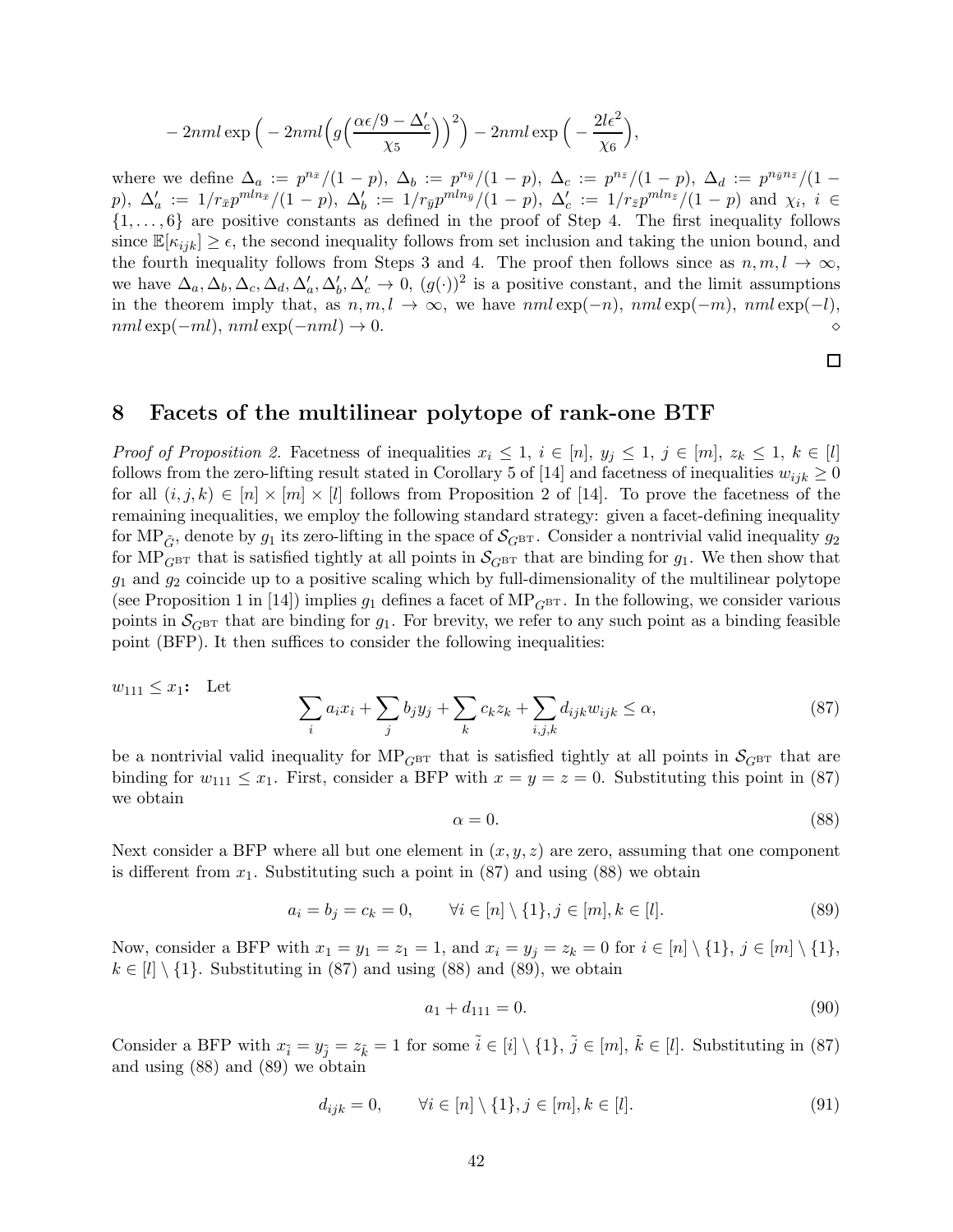Next consider a BFP with  $x_1 = y_1 = z_1 = y_{\tilde{i}} = 1$  for some  $\tilde{j} \in [m] \setminus \{1\}$ . Substituting in (87) and using (90) gives  $d_{1ij} = 0$ . Using a similar line of argument we conclude that

$$
d_{1j1} = d_{11k} = 0, \qquad \forall j \in [m] \setminus \{1\}, k \in [l] \setminus \{1\}. \tag{92}
$$

Finally consider a BFP with  $x_1 = y_1 = z_1 = y_{\tilde{j}} = z_{\tilde{k}} = 1$  for some  $\tilde{j} \in [m] \setminus \{1\}$ ,  $\tilde{k} \in [l] \setminus \{1\}$ . Substituting in (87) and using (90) and (92) gives  $d_{1\tilde{j}\tilde{k}} = 0$ . Hence, we have

$$
d_{1jk} = 0, \qquad \forall j \in [m] \setminus \{1\}, k \in [l] \setminus \{1\}.
$$
\n
$$
(93)
$$

From (88)-(93) it follows that inequality (87) is of the form  $\beta w_{111} \leq \beta x_1$  for some  $\beta > 0$ , implying  $w_{111} \leq x_1$  defines a facet of MP<sub>GBT</sub>.

 $w_{111} \geq x_1+y_1+z_1-2$ : Let (87) be a nontrivial valid inequality for MP<sub>GBT</sub> that is satisfied tightly at all points in  $\mathcal{S}_{GBT}$  that are binding for  $w_{111} \ge x_1 + y_1 + z_1 - 2$ . First, consider a BFP with  $x_1 = y_1 = 1$  (resp.  $x_1 = z_1 = 1$  and  $y_1 = z_1 = 1$ ) and  $x_i = y_j = z_k = 0$ , otherwise. Substituting in (87) yields:

$$
a_1 + b_1 = a_1 + c_1 = b_1 + c_1 = \alpha.
$$
\n(94)

Next, consider a BFP with  $x_1 = y_1 = z_1 = 1$  and  $x_i = y_j = z_k = 0$ , otherwise. Substituting in (87) and using (94) yields:

$$
a_1 = b_1 = c_1 = -d_{111} = \frac{\alpha}{2}.
$$
\n(95)

Consider a BFP with  $x_1 = y_1 = x_{\tilde{i}} = 1$  for some  $\tilde{i} \in [n] \setminus \{1\}$  and  $x_i = y_j = z_k = 0$ , otherwise. Substituting in (87) and using (95) gives  $a_1 + b_1 + a_{\tilde{i}} = \alpha + a_{\tilde{i}} = \alpha$ , implying  $a_{\tilde{i}} = 0$ . Using a similar line of arguments we get

$$
a_i = b_j = c_k = 0, \qquad \forall i \in [n] \setminus \{1\}, \ j \in [m] \setminus \{1\}, \ k \in [l] \setminus \{1\}.
$$
 (96)

Next consider a BFP with  $x_1 = y_1 = z_1 = y_{\tilde{i}} = 1$  for some  $\tilde{j} \in [m] \setminus \{1\}$ . Substituting in (87) and using (95) and (96) gives  $a_1 + b_1 + c_1 + d_{111} + d_{1j1} = \alpha + d_{1j1} = \alpha$ , implying that  $d_{1j1} = 0$ . Using a similar line of argument yields (92).

Finally consider a BFP with  $x_1 = y_1 = z_1 = y_{\tilde{i}} = z_{\tilde{k}} = 1$  for some  $\tilde{j} \in [m] \setminus \{1\}$  and  $\tilde{k} \in [l] \setminus \{1\}$ . Substituting in (87) and using (92), (95), and (96) gives  $a_1 + b_1 + c_1 + d_{111} + d_{11}^* = \alpha + d_{11}^* = \alpha$ , implying  $(93)$ . Therefore, by  $(92)-(93)$  and  $(94)-(96)$ , we conclude that  $(87)$  can be written as  $\alpha(x_1 + y_1 + z_1 - w_{111}) \leq 2\alpha$  for some  $\alpha > 0$  and this completes the proof.

 $w_{211} - w_{111} \leq 1 - x_1$ : Let (87) be a nontrivial valid inequality for MP<sub>GBT</sub> that is satisfied tightly at all points in  $\mathcal{S}_{G^{\text{BT}}}$  that are binding for  $w_{211} - w_{111} \leq 1 - x_1$ . Consider a BFP with  $x_1 = 1$ , and  $x_i = y_j = z_k = 0$ , otherwise. Substituting this point in (87) gives

$$
a_1 = \alpha. \tag{97}
$$

Next, consider a BFP with  $x_1 = x_{\tilde{i}} = 1$ , for some  $\tilde{i} \in [n] \setminus \{1\}$ , and  $x_i = y_j = z_k = 0$ , otherwise. Substituting this point in (87) and using (97) gives  $a_1 + a_{\tilde{i}} = \alpha + a_{\tilde{i}} = \alpha$ , implying  $a_{\tilde{i}} = 0$ . Using a similar line of arguments we obtain:

$$
a_i = b_j = c_k = 0, \qquad \forall i \in [n] \setminus \{1\}, j \in [m], k \in [l]. \tag{98}
$$

Consider a BFP with  $x_2 = y_1 = z_1 = 1$ , and  $x_i = y_j = z_k = 0$ , otherwise. Substituting in (87) and using (98) yields

$$
d_{211} = \alpha. \tag{99}
$$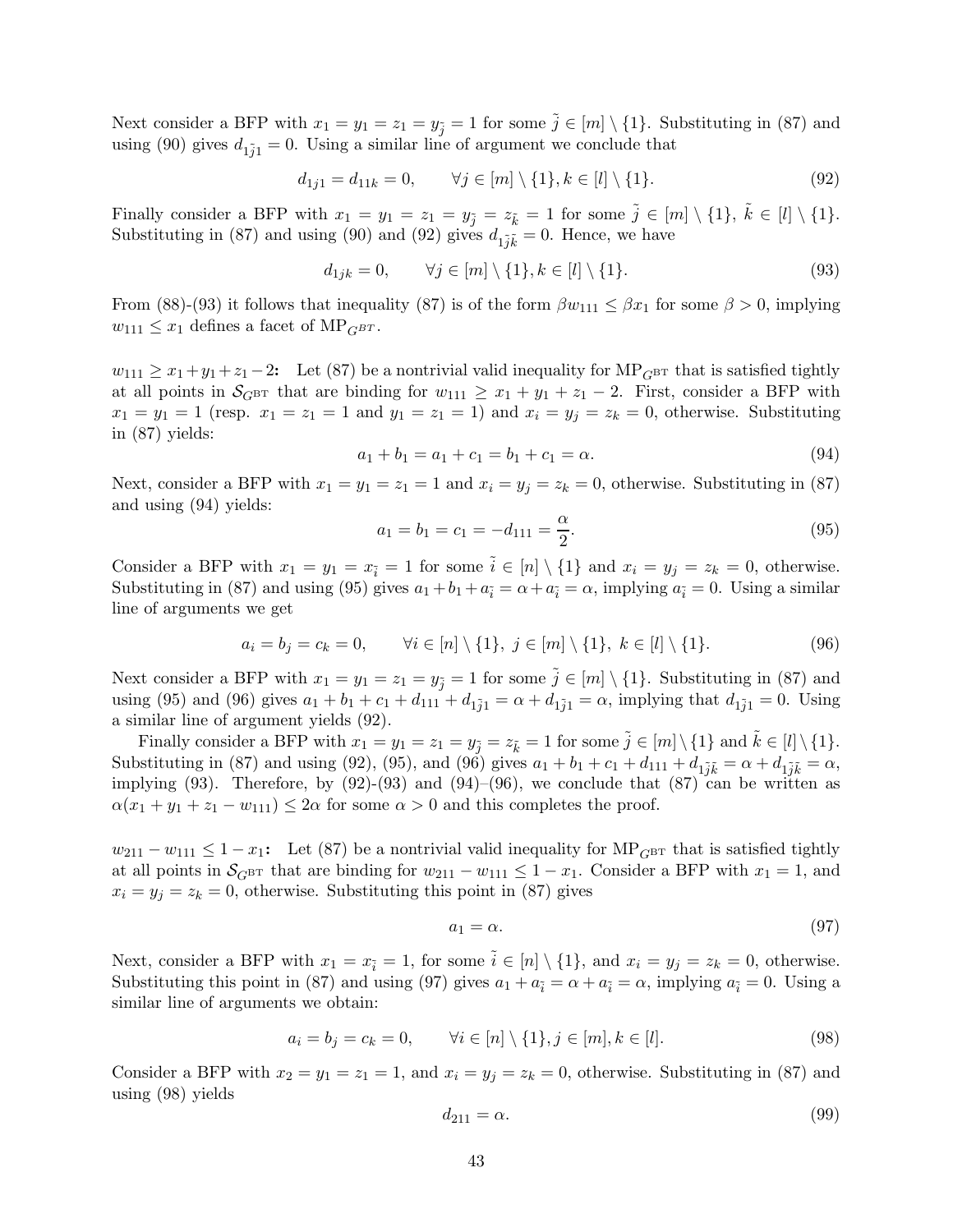Consider a BFP with  $x_1 = x_2 = y_1 = z_1 = 1$ , and  $x_i = y_j = z_k = 0$ , otherwise. Substituting this point in (87) and using (97)-(99) yields

$$
d_{111} = -\alpha. \tag{100}
$$

Consider a BFP with  $x_1 = y_{\tilde{i}} = z_{\tilde{k}} = 1$ , for some  $(\tilde{j}, \tilde{k}) \in [m] \times [l] \setminus \{(1, 1)\}$  and  $x_i = y_j = z_k = 0$ , otherwise. Substituting this point in (87) and using (97) and (98) gives

$$
d_{1jk} = 0, \qquad \forall (j,k) \in [m] \times [l] \setminus \{(1,1)\}.
$$
\n
$$
(101)
$$

Consider a BFP with  $x_1 = x_{\tilde{i}} = y_{\tilde{j}} = z_{\tilde{k}} = 1$ , for some  $\tilde{i} \in [n] \setminus \{1\}$  and  $(\tilde{j}, \tilde{k}) \in [m] \times [l] \setminus \{(1, 1)\}$ and  $x_i = y_j = z_k = 0$ , otherwise. Substituting in (87) and using (97), (98), and (101) gives

$$
d_{ijk} = 0, \qquad \forall i \in [n] \setminus \{1\}, (j,k) \in [m] \times [l] \setminus \{(1,1)\}. \tag{102}
$$

Finally, consider a BFP with  $x_2 = x_{\tilde{i}} = y_1 = z_1 = 1$ , for some  $\tilde{i} \in [n] \setminus \{1, 2\}$  and  $x_i = y_j = z_k = 0$ , otherwise. Substituting in (87) and using (98) and (99) yields

$$
d_{i11} = 0, \qquad \forall i \in [n] \setminus \{1, 2\}.
$$
\n
$$
(103)
$$

Therefore, from (97)-(103) it follows that inequality (87) can be equivalently written as  $\alpha(x_1 +$  $w_{211} - w_{111} \leq \alpha$  for some  $\alpha > 0$  and this completes the proof.

 $w_{121} + w_{112} - w_{111} \leq x_1$ : Let (87) be a nontrivial valid inequality for  $MP_{G^{BT}}$  that is satisfied tightly at all points in  $\mathcal{S}_{GBT}$  that are binding for  $w_{121} + w_{112} - w_{111} \le x_1$ . First, consider a BFP with  $x_i = y_j = z_k = 0$ , for all  $i \in [n], j \in [m], k \in [l]$ . Substituting this point in (87) gives  $\alpha = 0$ .

Next, consider a BFP with  $x_{\tilde{i}} = 1$  for some  $i \in [n] \setminus \{1\}$  and  $x_i = y_j = z_k = 0$ , otherwise. Substituting this point in (87) gives  $a_{\tilde{i}} = 0$ . Using a similar line of arguments, we obtain

$$
a_i = b_j = c_k = 0, \qquad \forall i \in [n] \setminus \{1\}, j \in [m], k \in [l]. \tag{104}
$$

Consider a BFP with  $x_{\tilde{i}} = y_{\tilde{j}} = z_{\tilde{k}} = 1$  for some  $\tilde{i} \in [n] \setminus \{1\}$ ,  $\tilde{j} \in [m]$ ,  $\tilde{k} \in [l]$  and  $x_i = y_j = z_k = 0$ , otherwise. Substituting this point in (87) and using (104) yields:

$$
d_{ijk} = 0, \qquad \forall i \in [n] \setminus \{1\}, j \in [m], k \in [l]. \tag{105}
$$

Next, consider a BFP with  $x_1 = y_2 = z_1 = 1$  (resp.  $x_1 = y_1 = z_2 = 1$ ), and  $x_i = y_j = z_k = 0$ , otherwise. Substituting this point in (87) gives  $a_1 + d_{121} = 0$   $(a_1 + d_{112} = 0)$ ; that is:

$$
d_{112} = d_{121} = -a_1. \t\t(106)
$$

Consider a BFP with  $x_1 = y_2 = z_1 = z_2 = 1$ , and  $x_i = y_j = z_k = 0$ , otherwise. Substituting in (87) and using (106) gives

$$
d_{122} = 0.\t(107)
$$

Next, consider a BFP with  $x_1 = y_1 = y_2 = z_1 = z_2 = 1$ , and  $x_i = y_j = z_k = 0$ , otherwise. Substituting this point in (87) and using (106) and (107) gives:

$$
a_1 = d_{111}.\tag{108}
$$

Consider a BFP with  $x_1 = y_2 = y_{\tilde{i}} = z_1 = 1$  for some  $\tilde{j} \in [m] \setminus \{1, 2\}$ , and  $x_i = y_j = z_k = 0$ , otherwise. Substituting in (87) and using (106) gives  $d_{1\tilde{j}_1} = 0$ . Using a similar line of arguments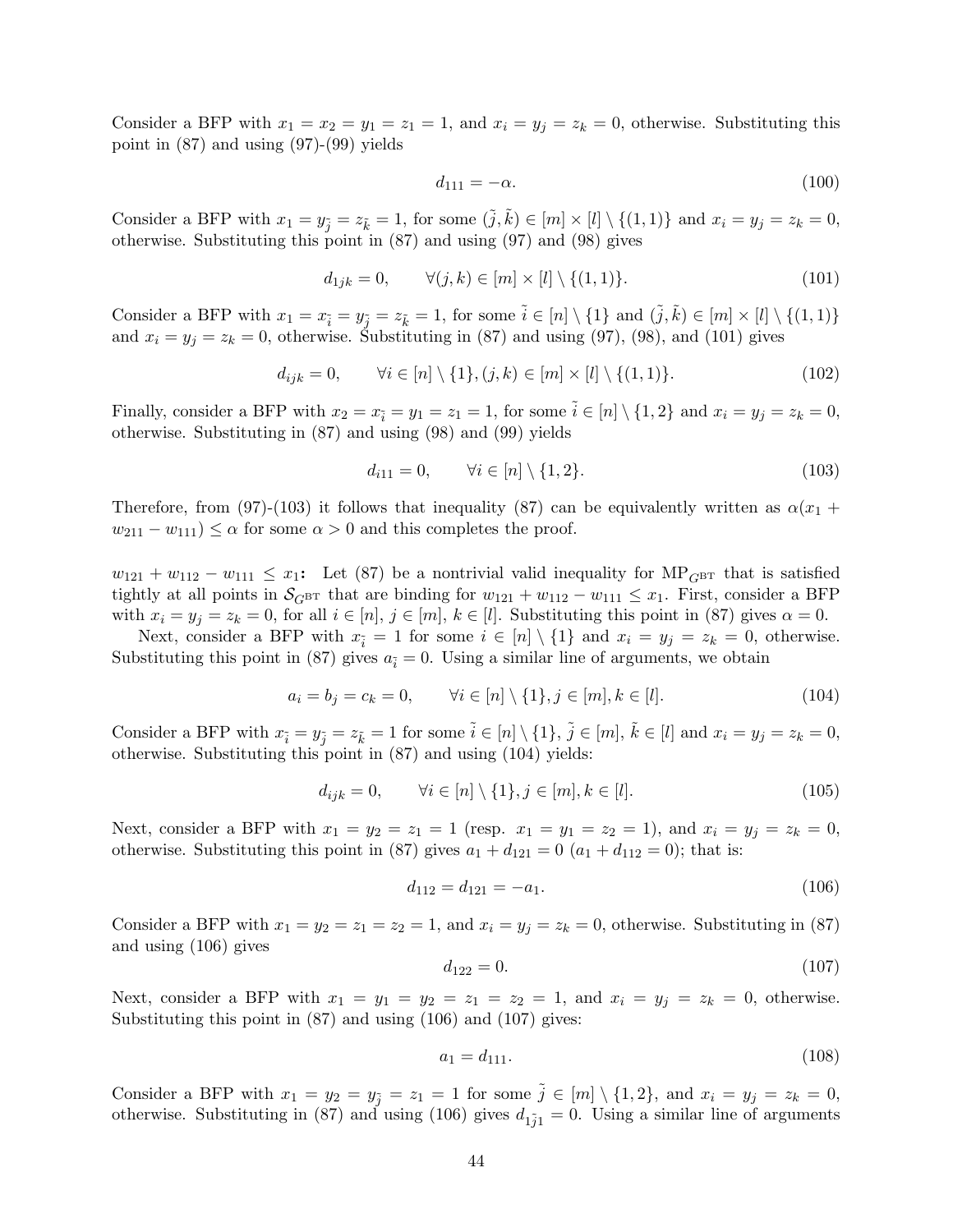we obtain  $d_{11\tilde{k}} = 0$  for all  $\tilde{k} \in [l] \setminus \{1, 2\}$ . Finally, consider a BFP with  $x_1 = y_2 = y_{\tilde{j}} = z_1 = z_{\tilde{k}} = 1$ for some  $\tilde{j} \in [m] \setminus \{1, 2\}, \ \tilde{k} \in [l] \setminus \{1, 2\}, \$  and  $x_i = y_j = z_k = 0$ , otherwise. Substituting this point in (87) gives  $a_1 + d_{121} + d_{12\tilde{k}} + d_{1\tilde{i}1} + d_{1\tilde{i}\tilde{k}} = 0$ , which implies

$$
d_{1jk} = 0, \qquad \forall j \in [m] \setminus \{1, 2\}, k \in [l] \setminus \{1, 2\}.
$$
 (109)

Hence, from (104)-(109) it follows that inequality (87) can be equivalently written as  $\beta(-x_1 +$  $w_{121} + w_{112} - w_{111} \leq 0$  for some  $\beta > 0$  and this completes the proof.

 $x_1 + x_2 + y_1 + y_2 + z_1 + z_2 + w_{111} - w_{112} - w_{121} - w_{211} \leq 4$ : Let (87) be a nontrivial valid inequality for MP<sub>GBT</sub> that is satisfied tightly at all points in  $S_{\text{GBT}}$  that are binding for  $x_1 + x_2 + y_1 + y_2 +$  $z_1 + z_2 + w_{111} - w_{112} - w_{121} - w_{211} \leq 4$ . Consider a BFP with  $x_1 = x_2 = y_1 = y_2 = 1$ , and  $x_i = y_j = z_k = 0$ , otherwise. Substituting this point in (87) gives

$$
a_1 + a_2 + b_1 + b_2 = \alpha.
$$
 (110)

Now consider a BFP with  $x_1 = x_2 = x_{\tilde{i}} = y_1 = y_2 = 1$  for some  $\tilde{i} \in [n] \setminus \{1, 2\}$ , and  $x_i = y_j = z_k = 0$ , otherwise. Substituting this point in (87) and using (110) yields  $a_{\tilde{i}} = 0$ . Using a similar line of arguments we obtain

$$
a_i = b_j = c_k = 0, \qquad \forall i \in [n] \setminus \{1, 2\}, j \in [m] \setminus \{1, 2\}, k \in [l] \setminus \{1, 2\}. \tag{111}
$$

Next consider a BFP with  $x_1 = y_1 = z_1 = 1$ , and  $x_i = y_j = z_k = 0$ , otherwise. Substituting this point in (87) yields

$$
a_1 + b_1 + c_1 + d_{111} = \alpha.
$$
\n(112)

Now, consider another BFP with  $x_1 = x_{\tilde{i}} = y_1 = z_1 = 1$  for some  $\tilde{i} \in [n] \setminus \{1, 2\}$ , and  $x_i = y_j =$  $z_k = 0$ , otherwise. Substituting in (87) and using (111) and (112) yields  $d_{\tilde{i}11} = 0$ . Using a similar line of arguments we obtain

$$
d_{i11} = d_{1j1} = d_{11k} = 0, \qquad \forall i \in [n] \setminus \{1, 2\}, j \in [m] \setminus \{1, 2\}, k \in [l] \setminus \{1, 2\}. \tag{113}
$$

Next consider a BFP with  $x_1 = x_{\tilde{i}} = y_1 = y_{\tilde{j}} = z_1 = 1$  for some  $\tilde{i} \in [n] \setminus \{1, 2\}$ ,  $\tilde{j} \in [m] \setminus \{1, 2\}$ , and  $x_i = y_j = z_k = 0$ , otherwise. Substituting this point in (87) and using (111)–(113) yields  $d_{\tilde{i}\tilde{j}} = 0$ . Using a similar line of arguments we obtain:

$$
d_{ij1} = d_{i1k} = d_{1jk} = 0, \qquad \forall i \in [n] \setminus \{1, 2\}, j \in [m] \setminus \{1, 2\}, k \in [l] \setminus \{1, 2\}. \tag{114}
$$

Consider a BFP with  $x_1 = x_{\tilde{i}} = y_1 = y_{\tilde{j}} = z_1 = z_{\tilde{k}} = 1$  for some  $\tilde{i} \in [n] \setminus \{1, 2\}, \tilde{j} \in [m] \setminus \{1, 2\},$  $k \in [l] \setminus \{1, 2\}$ , and  $x_i = y_j = z_k = 0$ , otherwise. Substituting this point in (87) and using (111)– (114) yields  $d_{\tilde{i}\tilde{j}\tilde{k}} = 0$ . Using a similar line of arguments we obtain:

$$
d_{ijk} = 0, \qquad \forall i \in [n] \setminus \{1, 2\}, j \in [m] \setminus \{1, 2\}, k \in [l] \setminus \{1, 2\}. \tag{115}
$$

Consider a BFP with  $x_1 = x_2 = y_1 = z_1 = 1$  and  $x_i = y_j = z_k = 0$ , otherwise. Substituting this point in (87) and using (112) yields  $a_2 + d_{211} = 0$ . By symmetry we get

$$
a_2 + d_{211} = 0, \qquad b_2 + d_{121} = 0, \qquad c_2 + d_{112} = 0. \tag{116}
$$

Next, consider a BFP with  $x_1 = x_2 = y_1 = y_2 = z_1 = 1$  and  $x_i = y_j = z_k = 0$ , otherwise. Substituting in (87) and using (112) and (116) yields  $d_{221} = 0$ . By symmetry we get

$$
d_{221} = d_{212} = d_{122} = 0.\t(117)
$$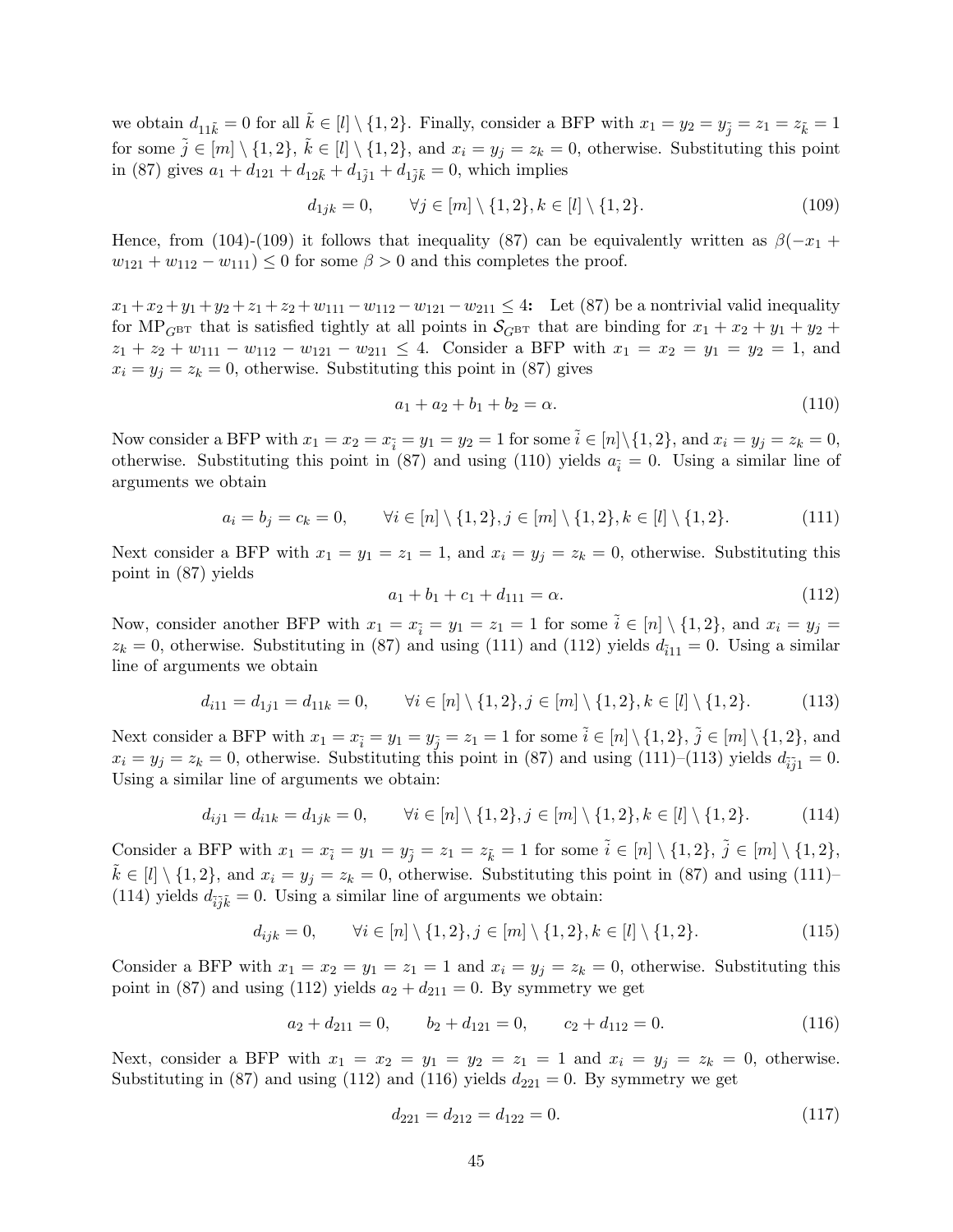Consider a BFP with  $x_1 = x_2 = y_1 = y_2 = z_1 = z_2 = 1$  and  $x_i = y_j = z_k = 0$ , otherwise. Substituting this point in (87) and using (112), (116), and (117) yields

$$
d_{222} = 0.\t(118)
$$

Next consider a BFP with  $x_1 = x_2 = y_2 = z_2 = 1$  (resp.  $x_2 = y_1 = y_2 = z_2 = 1$ ) and  $x_i = y_j = z_k = 0$ , otherwise. Substituting this point in (87) and using (117) and (118) yields

$$
a_1 + a_2 + b_2 + c_2 = \alpha \tag{119}
$$

(resp.  $a_2 + b_1 + b_2 + c_2 = \alpha$ ), implying  $a_1 = b_1$ . Using a similar line of arguments we get

$$
a_1 = b_1 = c_1.
$$

Moreover, from (110) and (119) it follows that  $b_1 = c_2$ . Using a similar line of arguments we conclude that

$$
a_1 = b_1 = c_1 = a_2 = b_2 = c_2 = \frac{\alpha}{4}.
$$
\n(120)

Therefore, by (112)-(120), inequality (87) can be written as  $\alpha(x_1 + x_2 + y_1 + y_2 + z_1 + z_2 + w_{111} - w_{211} - w_{122} - w_{112}) \le 4\alpha$  for some  $\alpha > 0$ , and this completes the proof.  $w_{211} - w_{121} - w_{112} \leq 4\alpha$  for some  $\alpha > 0$ , and this completes the proof.

# References

- [1] Polyhedron representation transformation algorithm. http://comopt.ifi.uni-heidelberg.de/software/P
- [2] E. Abbe, A. S. Bandeira, and G. Hall. Exact Recovery in the Stochastic Block Model. IEEE Transactions on information theory,  $62:471 - 487$ ,  $2016$ .
- [3] D. Avis and J. Umemoto. Stronger linear programming relaxations of max-cut. Mathematical Programming, 97(3):451–469, 2003.
- [4] A. S. Bandeira. Random laplacian matrices and convex relaxations. Foundations of Computational Mathematics, 18(2):345–379, 2018.
- [5] R. Belohlavek, C. Glodeanu, and V. Vychodil. Optimal factorization of three-way binary data using triadic concepts. Order,  $30(2):437-454$ , 2013.
- [6] X. Bi, A. Qu, and X. Shen. Multilayer tensor factorization with applications to recommender systems. Annals of Statistics, 46(6B):3308–3333, 2018.
- [7] C. Buchheim, Y. Crama, and E. Rodríguez-Heck. Berge-acyclic multilinear  $0-1$  optimization problems. European Journal of Operational Research, 273:102–107, 2019.
- [8] Y. Crama. Concave extensions for non-linear  $0 1$  maximization problems. Mathematical Programming, 61:53–60, 1993.
- [9] Y. Crama and E. Rodríguez-Heck. A class of valid inequalities for multilinear 0−1 optimization problems. Discrete Optimization, 25:28–47, 2017.
- [10] J. Czyzyk, M. P. Mesnier, and J. J. More. The neos server. IEEE Journal on Computational Science and Engineering,  $5(3):68$  — 75, 1998.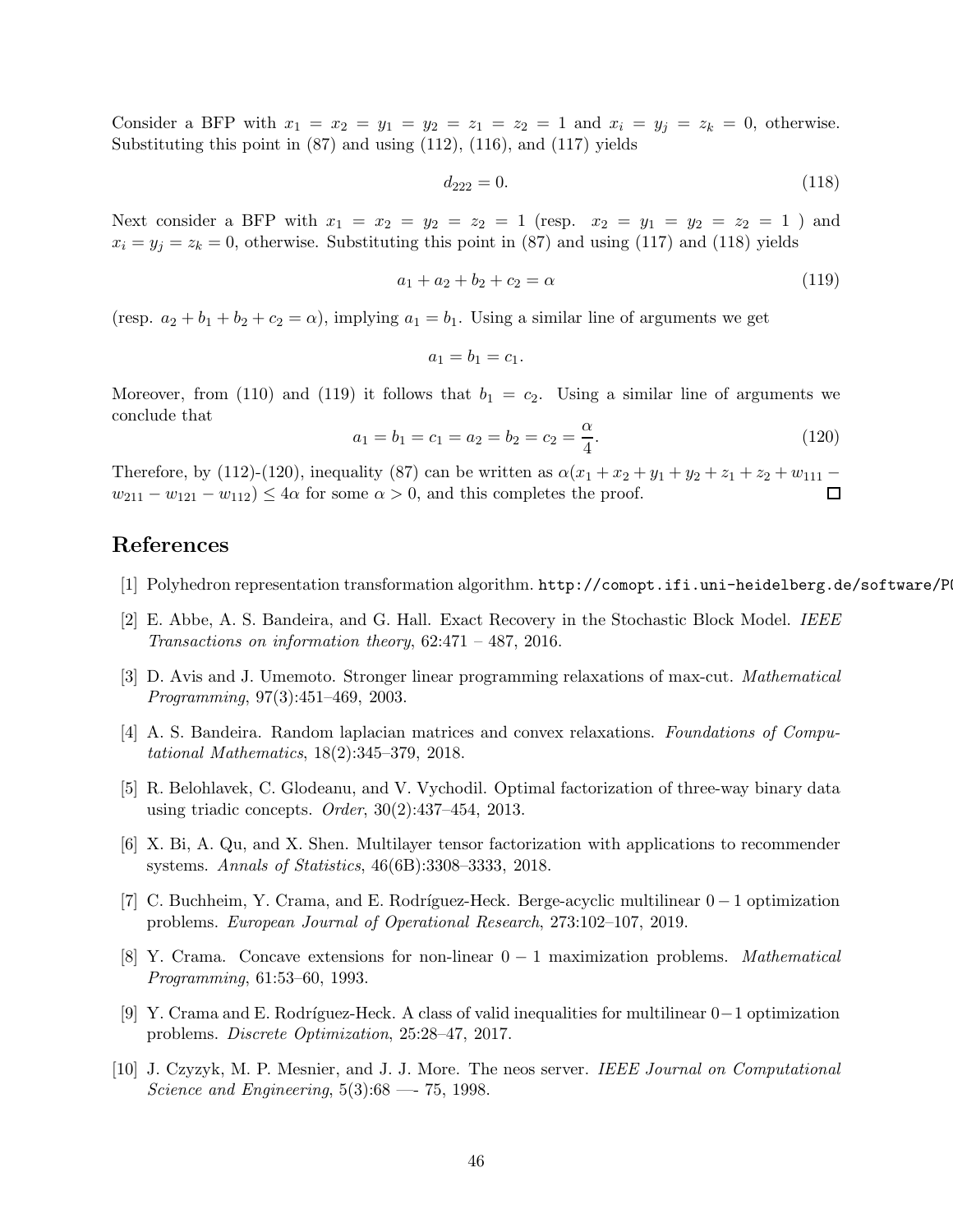- [11] A. De Rosa and A. Khajavirad. Efficient joint object matching via linear programming. arXiv:2108.11911, 2021.
- [12] A. De Rosa and A. Khajavirad. The ratio-cut polytope and k-means clustering. SIAM Journal on Optimization, to appear, 2021.
- [13] A. Del Pia and S. Di Gregorio. Chvátal rank in binary polynomial optimization. *INFORMS* Journal on Optimization, 3(4):315–349, 2021.
- [14] A. Del Pia and A. Khajavirad. A polyhedral study of binary polynomial programs. Mathematics of Operations Research, 42(2):389–410, 2017.
- [15] A. Del Pia and A. Khajavirad. The multilinear polytope for acyclic hypergraphs. SIAM Journal on Optimization, 28:1049–1076, 2018.
- [16] A. Del Pia and A. Khajavirad. On decomposability of multilinear sets. Mathematical Programming, 170:387–415, 2018.
- [17] A. Del Pia and A. Khajavirad. The running intersection relaxation of the multilinear polytope. Mathematics of Operations Research, 46:1008–1037, 2018.
- [18] A. Del Pia, A. Khajavirad, and D. Kunisky. Linear programming and community detection. arXiv:2006.03213, 2020.
- [19] A. Del Pia, A. Khajavirad, and N. Sahinidis. On the impact of running intersection inequalities for globally solving polynomial optimization problems. *Mathematical programming computa*tion,  $12(2):165-191$ ,  $2020$ .
- [20] A. Del Pia and M. Walter. Simple odd beta-cycle inequalities for binary polynomial optimization. In Proceedings of IPCO 2022, Lecture Notes in Computer Science. Springer, 2022.
- [21] D. Erdos and P. Miettinen. Walk 'n' merge: A scalable algorithm for boolean tensor factorization. IEEE 13th International Conference on Data Mining, pages 1037–1042, 2013.
- [22] J Hastad. Tensor rank is np-complete. Journal of Algorithms, 11(4):644–654, 1990.
- [23] D. Hong, T. G. Kolda, and Duersch J. A. Generalized canonical polyadic tensor decomposition. SIAM Review, 62(1):133–163, 2020.
- [24] V. Hore, A. Vinuela, A. Buil, J. Knight, M. I. McCarthy, K. Small, and J. Marchini. Tensor decomposition for multiple-tissue gene expression experiments. Nature genetics, 48(9):1094– 1100, 2016.
- [25] IBM. CPLEX Optimizer, 2016. http://www-01.ibm.com/software/integration/optimization/cplex-optimizer/.
- [26] T. G. Kolda and B. W. Bader. Tensor decompositions and applications. SIAM Review, 51(3):455–500, 2009.
- [27] X. Li, Y. Li, S. Ling, T. Strohmer, and K. Wei. When do birds of a feather flock together? k-means, proximity, and conic programming. Mathematical Programming, 179:295–341, 2020.
- [28] S. Ling and T. Strohmer. Certifying global optimality of graph cuts via semidefinite relaxation: A performance guarantee for spectral clustering. Foundations of Computational Mathematics, 2019.